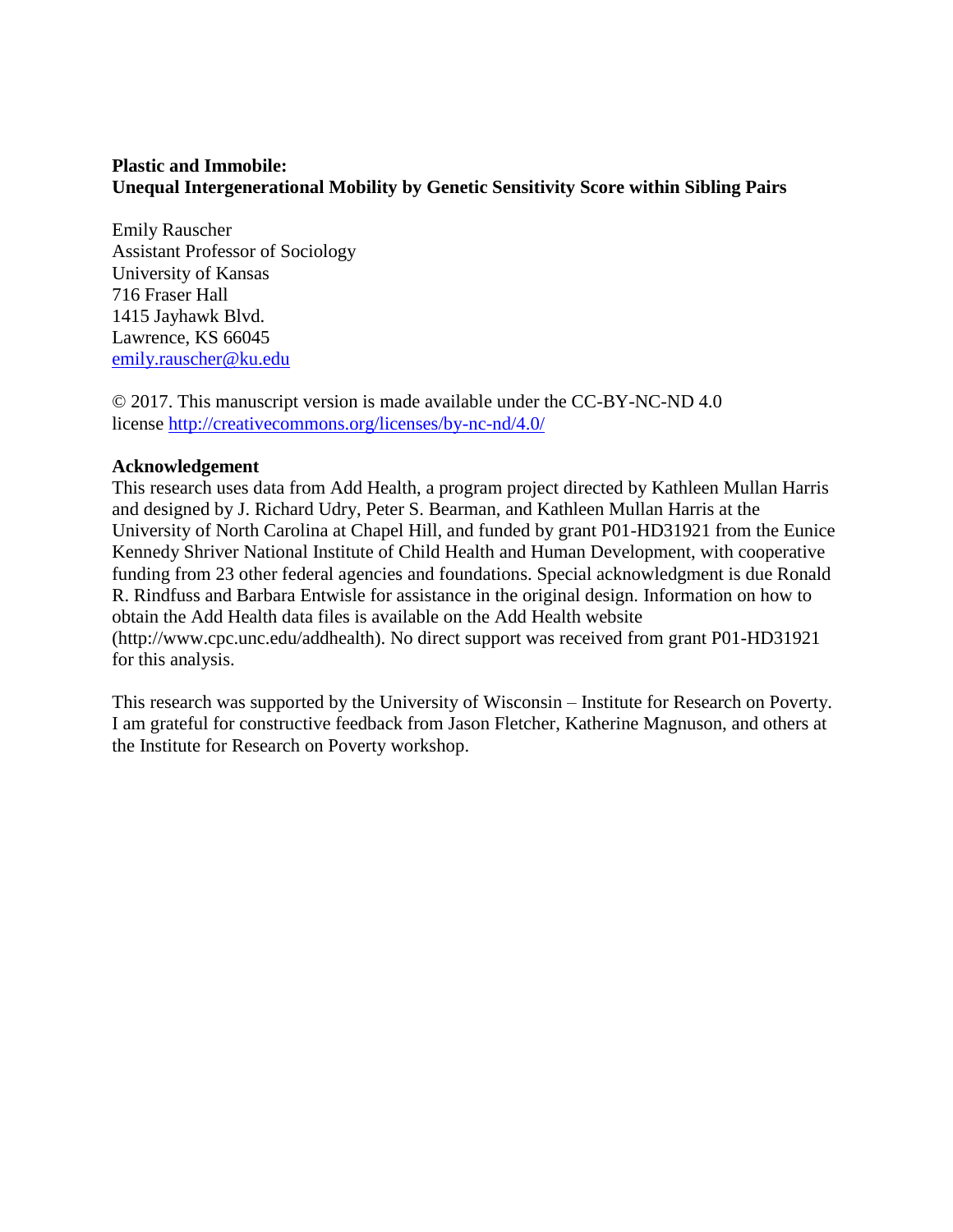# **Abstract**

A growing body of evidence suggests that genotypes previously construed as risky may instead make individuals more sensitive to context. This differential susceptibility model could help explain why some children follow in their parents' financial footsteps, reproducing inequality between generations, while others experience greater mobility. Contrary to traditional biological explanations for intergenerational transmission, the differential susceptibility model suggests genotype may moderate parent-child similarity. I use family fixed effects models of sibling data from the National Longitudinal Survey of Adolescent to Adult Health (as well as supplemental analysis of Wisconsin Longitudinal Study data) to investigate whether an index of sensitive genotypes moderates parent-child economic similarity. Comparisons of full, same sex siblings hold constant parental characteristics and address the non-random distribution of genotype that reduces internal validity in nationally representative samples. Compared to their same sex sibling and across multiple measures of young adult financial standing, evidence suggests individuals with more copies of sensitive genotypes achieve lower attainment if they are from low income contexts but fare better from high income contexts. This genetic sensitivity entails lower intergenerational mobility and supports the differential susceptibility model. Results of this study contradict simplistic genetic explanations for intergenerational inequality; financial standing is not genetically determined and policies could improve opportunity.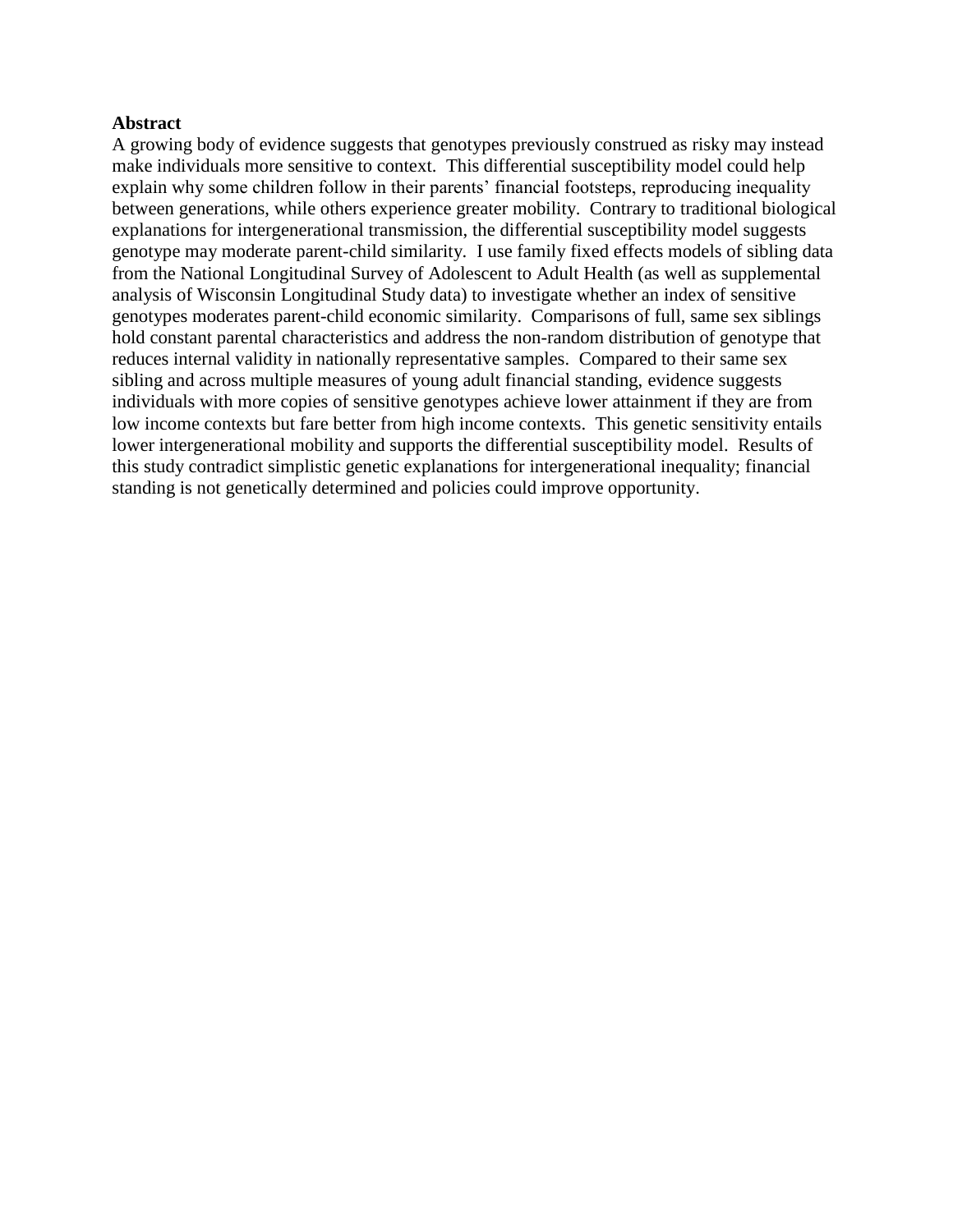## **Introduction**

A recent *New York Times* article – "The Mixed-Up Brothers of Bogotá" by Susan Dominus (2015) – chronicles the lives of two pairs of identical twins in Colombia who were switched shortly after birth and raised as fraternal twins. One pair grew up in a rural setting, with poor parents and limited opportunity for schooling, while the other pair grew up in an urban setting with a struggling single mother but more opportunity for mobility. The two boys raised in the city now have professional occupations (accountant and engineer), while the two boys raised in the country are butchers. The identical twins share common behaviors, even after 27 years of living apart, but the story illustrates how social context can trump genes and determine financial standing as a young adult.

Although compelling, this anecdotal story offers little generalizable evidence about how genes and environment may conjointly impact financial standing. Traditional biological explanations for intergenerational transmission of financial standing suggest genes mediate parent-child similarity (Clark 2014). That is, a simplistic genetic argument suggests that parents pass financial standing on to their children (at least partly) through their genes. The sociological interpretation, however, suggests the effects of the genes one inherits depend on social context or environment. As Conley (2011: 231) describes it, "A gene for aggression lands you in prison if you are from the ghetto, but in the board room if you are manor born."

Does environment – specifically parental income – moderate the relationship between genes and financial standing? Recent advances in gene-environment interaction (GxE) research suggest that certain genotypes increase sensitivity to environments, increasing *variation* in outcomes rather than simply *risk* of negative outcomes (Belsky 2013, 2005; Belsky and Pluess 2009; Belsky et al. 2007). Called the differential susceptibility model or the biological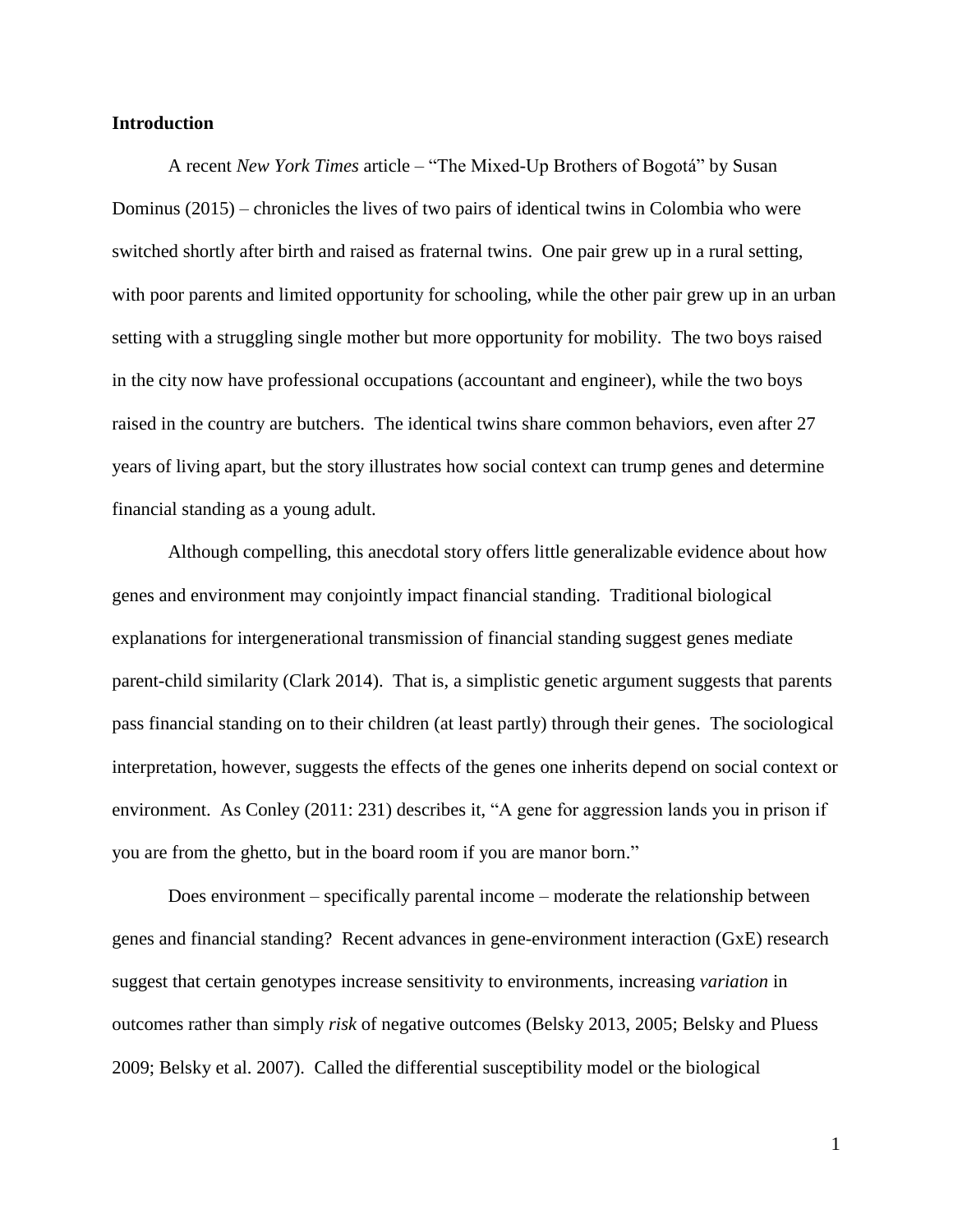sensitivity to context (BSC) hypothesis (Boyce and Ellis 2005; Ellis and Boyce 2008), this model suggests genotypes previously considered risky may confer risk or benefit, depending on the environment. This differential susceptibility model is appealing because it could help explain the survival of these genotypes in human populations (Belsky 2005). Though potentially risky in a negative environment, in a particularly *supportive* environment carriers of sensitive genotypes could achieve even more *positive* outcomes than those with more stable genotypes. Sensitive genotypes, in other words, make individuals carrying them more dependent on the characteristics of their environment than others who carry more stable genotypes. According to the BSC perspective, therefore, the financial standing of individuals with sensitive genotypes should be more dependent on parental income, perhaps the most formative aspect of environment.

In the process of investigating whether parental income moderates the relationship between genes and financial standing, this paper also addresses a new question related to intergenerational mobility: Why do some children follow in their parents' financial footsteps, reproducing inequality between generations, while others experience greater mobility? At the individual level, relatively little research has documented what factors increase or decrease the likelihood of economic mobility or why some individuals in a similar context experience socioeconomic mobility while others do not. If the biological sensitivity to context model extends to financial standing, then perhaps sensitive genotypes help explain why some individuals experience mobility while others in the same context do not. According to the BSC model, individuals with more copies of the sensitive genetic variants should be more dependent on parental income. In that case, carrying more sensitive genotypes could reduce intergenerational mobility. In contrast, individuals with fewer copies of sensitive genotypes (more stable variants) could enjoy less dependence on social background and greater opportunity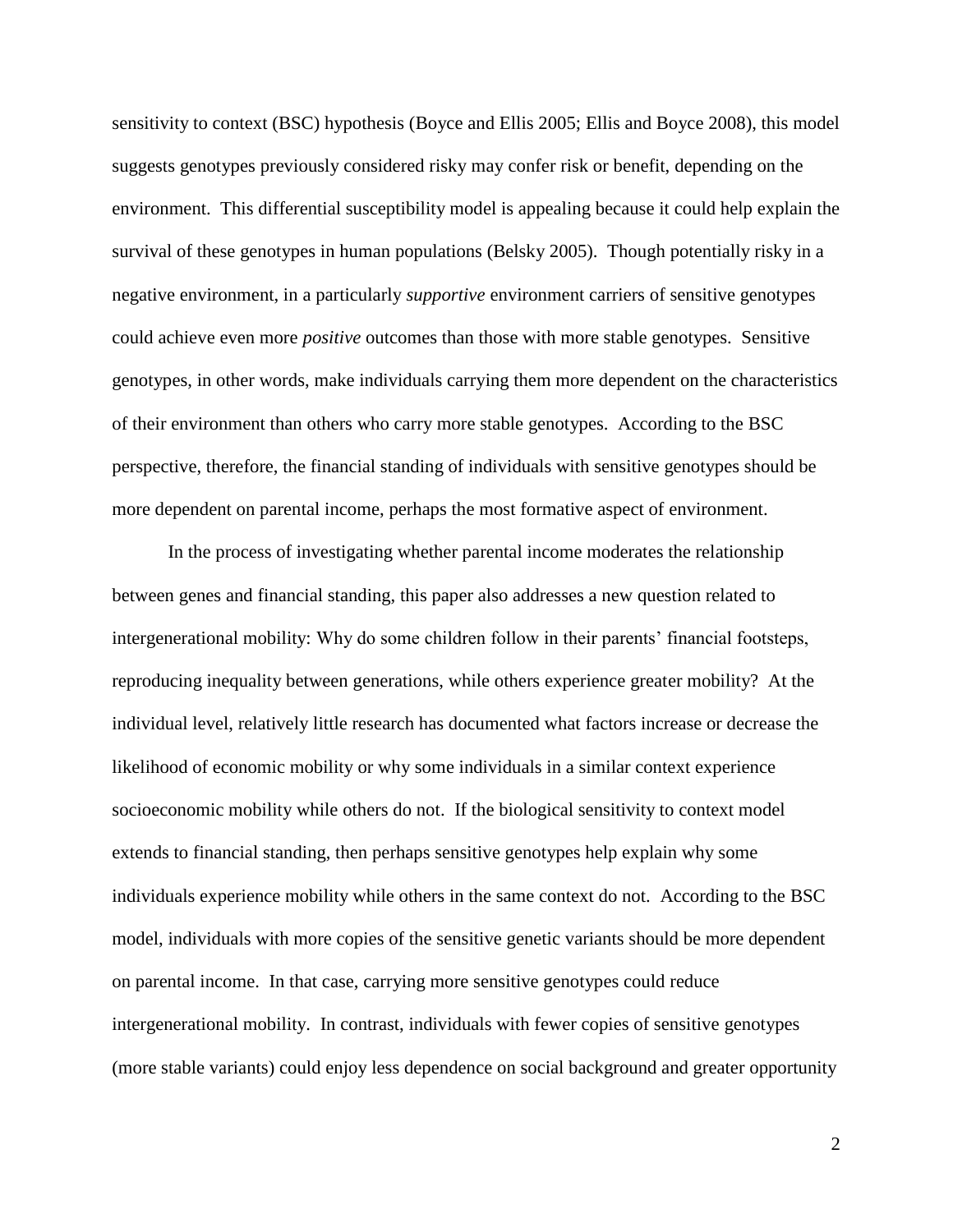for mobility. In other words, the likelihood of experiencing intergenerational mobility could partly depend on genotype – not because genotypes are inherently positive or negative, but because they relate to environmental sensitivity.

Growing evidence supports the hypothesis that certain genotypes may increase sensitivity to context rather than just risk (Belsky et al. 2013; Belsky et al. 2009; Bakermans-Kranenburg and Ijzendoorn 2007; Belsky et al. 2007). The implications of this model for intergenerational inequality, however, have yet to be investigated directly. A difficulty of conducting both genetic and social research is that genotype and social environment are not randomly distributed throughout the population. To address this difficulty, I use sibling comparisons to investigate this hypothesized relationship between genotype and intergenerational mobility. Full siblings share their parents, so parental characteristics are the same. In addition, within full sibling pairs each sibling has an equal chance of inheriting one of two alleles (genetic variants) at a particular genetic location from each parent (Fletcher and Lehrer 2011). Thus, genotype is randomly distributed within full sibling pairs. Capitalizing on these methodological advantages of siblings, and using a genetic index previously found to increase sensitivity (Belsky and Beaver 2011), I use family fixed effects models of sibling data from the National Longitudinal Survey of Adolescent Health (Add Health; Harris 2009) to investigate whether an index of sensitive genotypes moderates parent-child economic similarity.

In the following sections, I review literature on gene-environment interaction research, intergenerational mobility, and the relationship between genes, environment, and financial standing. I then provide details about data and methods, followed by results and a conclusion including limitations and implications.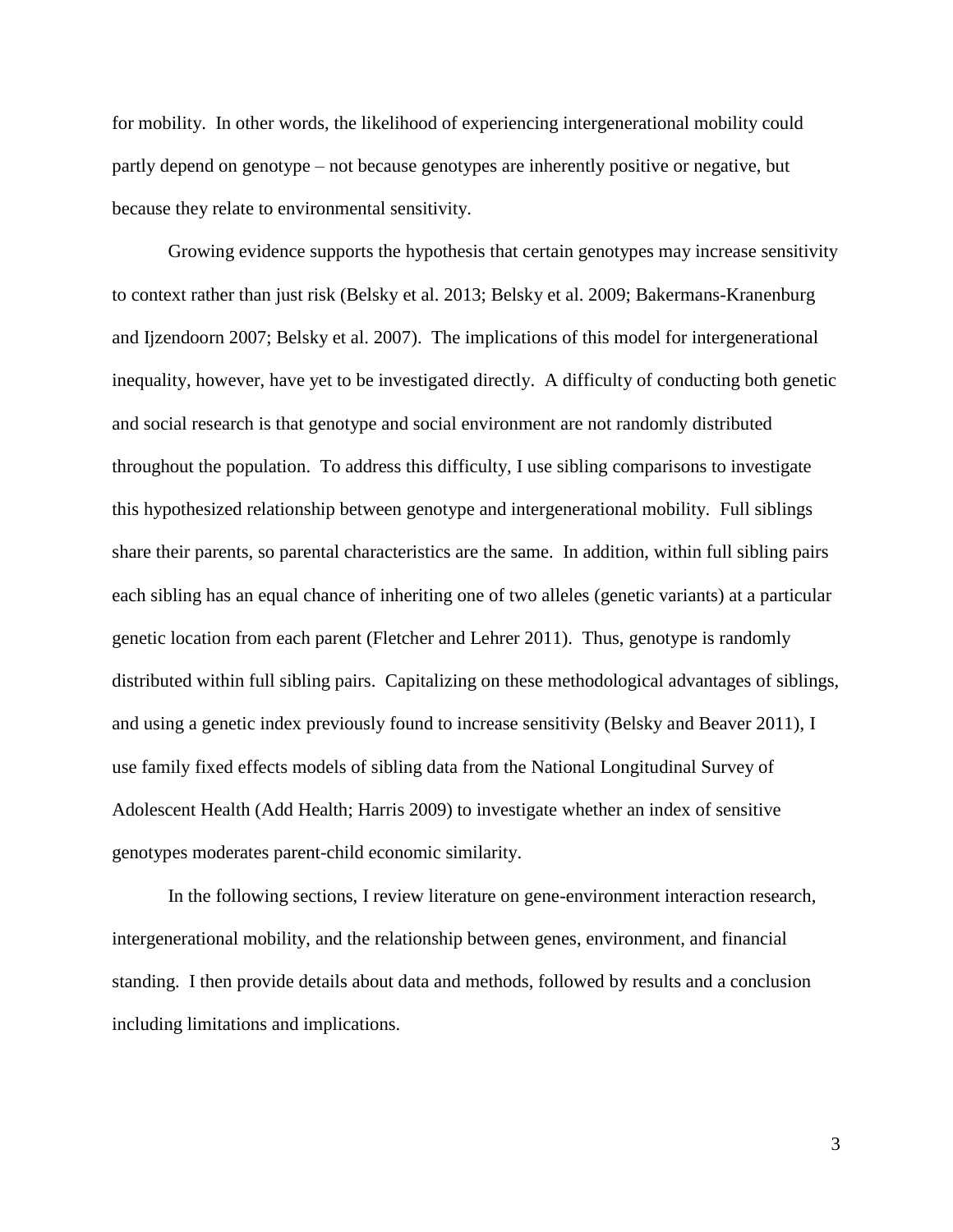## **Gene-Environment Interaction**

Over the last decade, research has found evidence of gene-environment interactions, suggesting genetic effects on a variety of measures (e.g., depression, college attendance) depend on our environment (Caspi et al. 2003; Guo et al. 2008; Shanahan et al. 2008). More recently, the BSC hypothesis (Ellis and Boyce 2008; Boyce and Ellis 2005) or differential susceptibility model (Belsky 2013, 2005) suggests certain genotypes make individuals more sensitive to environment. Rather than the idea that certain "risky" genotypes simply yield more negative outcomes, or more negative average outcomes in disadvantaged environments (traditional geneenvironment interaction perspective), the sensitivity argument suggests these genotypes increase variation in outcomes depending on environment. Subjected to a growing body of research (Conley et al. 2013; Belsky et al. 2013; Pluess et al. 2010; Pluess et al. 2011; Simons et al. 2011; Bakermans-Kranenburg and Ijzendoorn 2007; Belsky et al. 2007; Pluess and Belsky 2010), the differential susceptibility model suggests that in a deprived environment, those with a sensitive genotype could experience more negative outcomes, but in a particularly *supportive* environment they could achieve even more *positive* outcomes than those with the more stable, alternative genotype. Thus, individuals with more sensitive alleles could experience more negative, but also more positive, outcomes than others depending on environmental conditions.

Despite enjoying growing research attention, efforts to understand gene-environment interaction – and to test the differential susceptibility model – face two central limitations. Methodologically, GxE research struggles to address the non-random distribution of both environment and genotype. As noted by Conley and Rauscher (2013), most existing research relies on environmental measures (e.g., parental maltreatment, family dinners, or peer characteristics) that could be associated with genotype (Caspi et al. 2002, 2003; Guo et al. 2008;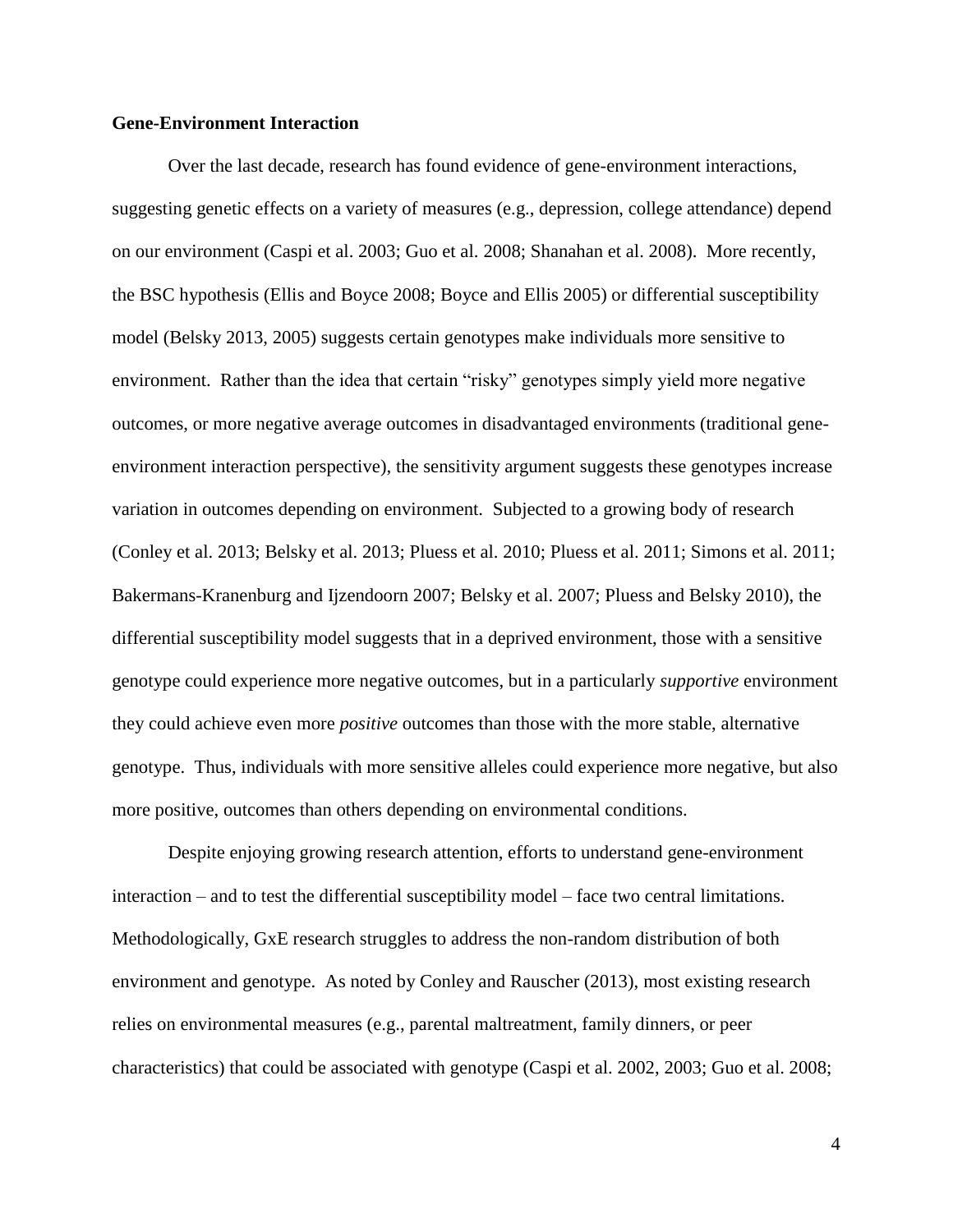Pescosolido et al. 2008; Shanahan et al. 2008; Daw et al. 2013). For example, it is possible that the likelihood of frequent family dinners or parental maltreatment is associated with parental genetic characteristics. In that case, the interactions found by Guo et al. (2008) and Caspi et al. (2002) would reflect genetic interaction with unmeasured parental genotype. Similarly, research finds evidence that genotype is correlated within friendship networks (Fowler et al. 2011), suggesting individuals select into peer groups (and possibly other social environments) partly on the basis of genotype. In that case, evidence of an interaction between peer characteristics and genotype (Dick et al. 2007; Daw et al. 2013) could partially reflect gene-gene interactions rather than a gene-environment interaction. Although some GxE research carefully addresses nonrandom environmental variation (e.g., Bakermans-Kranenburg et al. 2008; Fletcher and Lehrer 2011), additional research taking methodological steps to address this issue is required to advance understanding.

In addition to environment, however, GxE research must also address the possibility that genotype is not randomly distributed. Population stratification occurs when genetic variation is not randomly distributed and is correlated with environmental or genetic differences. For example, Thomas and Witte (2002:505) note that dopamine receptor D2 (DRD2) genotype is not equally distributed by ethnicity. Therefore, any apparent effects of DRD2 variation may actually be reflecting the social dynamics of ethnicity and not the causal effect of the DRD2 allele. Similarly, evidence of an interaction between DRD2 genotype and environmental factors (e.g., Shanahan et al. 2008) could reflect population stratification rather than a gene-environment interaction. Others (Gelernter and Kranzler 1999; Abdolmaleky et al. 2004; Fan and Sklar 2005; Sabol et al. 1998) show significantly different ethnic distributions of DRD2, serotonin transporter (5-HTT), and monoamine oxidase A (MAOA) genotypes, which are frequently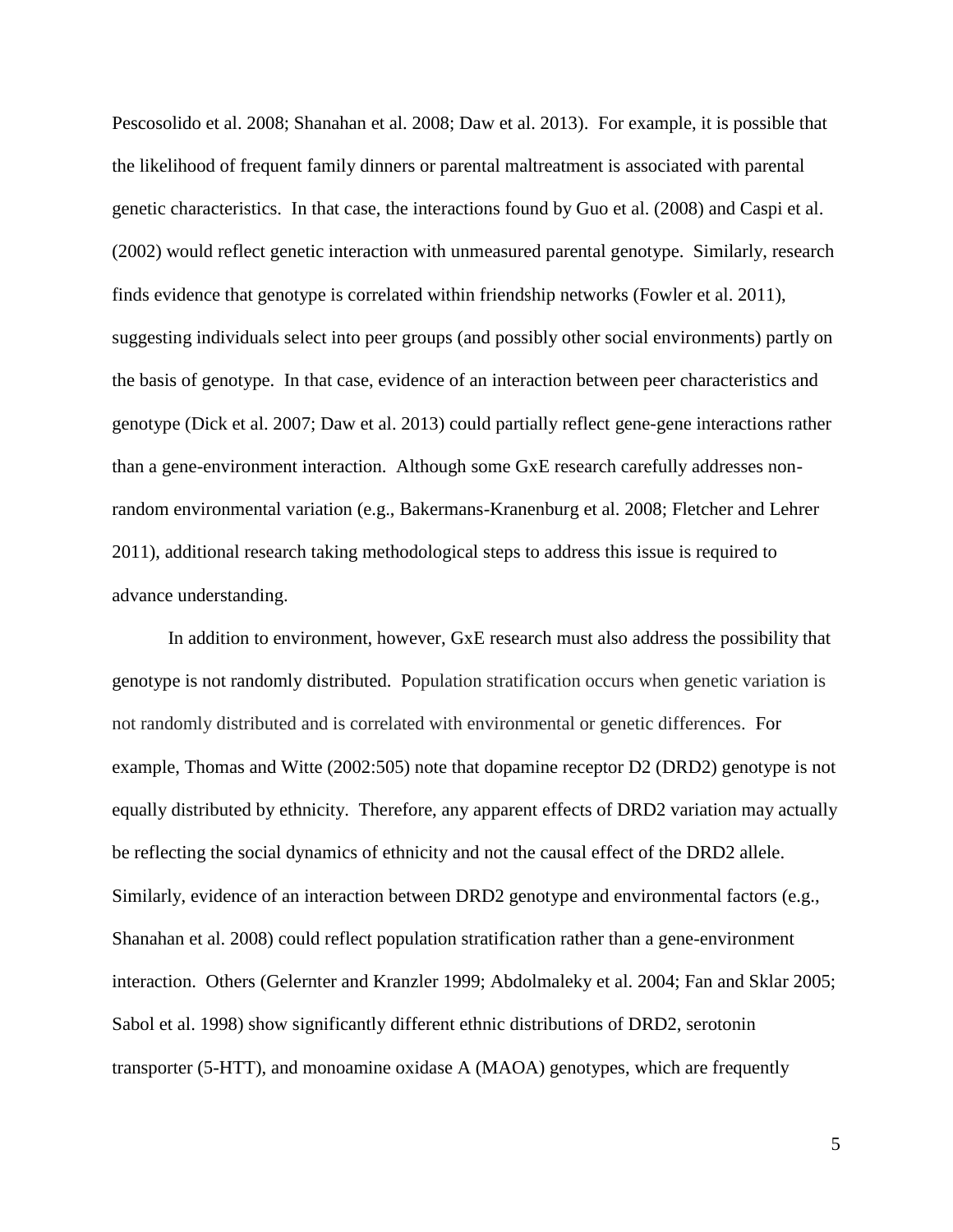investigated in gene-environment interaction research. While it is possible to control for ethnicity, it is impossible to know all of the relevant characteristics to control for and without some method of randomization we cannot know whether a given allele is orthogonal to all social environments. Coupled with evidence that individuals self-select into social environments based on genotype (Fowler et al. 2011), we must conclude that analyses failing to account for the nonrandom distribution of genotype may be biased.

Methodologically, therefore, gene-environment interaction research must continue efforts to address the non-random distribution of both genotype and environment. Within-family analyses, including sibling comparisons, offer one methodological opportunity to address these challenges (Fletcher and Lehrer 2011). Because full siblings share an equal chance of inheriting one of two alleles at each genetic locus from each parent, genotype is randomly distributed within full siblings. In addition, siblings share much of their environment, including the same parents, which holds constant a great deal of environmental variation.

Beyond methodological challenges, however, GxE research must also investigate broader implications of the differential susceptibility model. For example, while sensitive genotypes are often described as "plastic" in the differential susceptibility model (Belsky and Pluess 2009; Belsky et al. 2009; Barker 2005), what does plastic entail? The term plastic suggests a high degree of malleability. In materials science, however, plasticity indicates a substance that can be shaped under pressure, but retains its new shape once the pressure is removed. A paper clip, for example, can be bent out of shape, but it retains that new shape after the pressure stops. In contrast, elastic materials, such as rubber bands, can be bent or shaped under pressure but return to their original shape after the pressure is removed.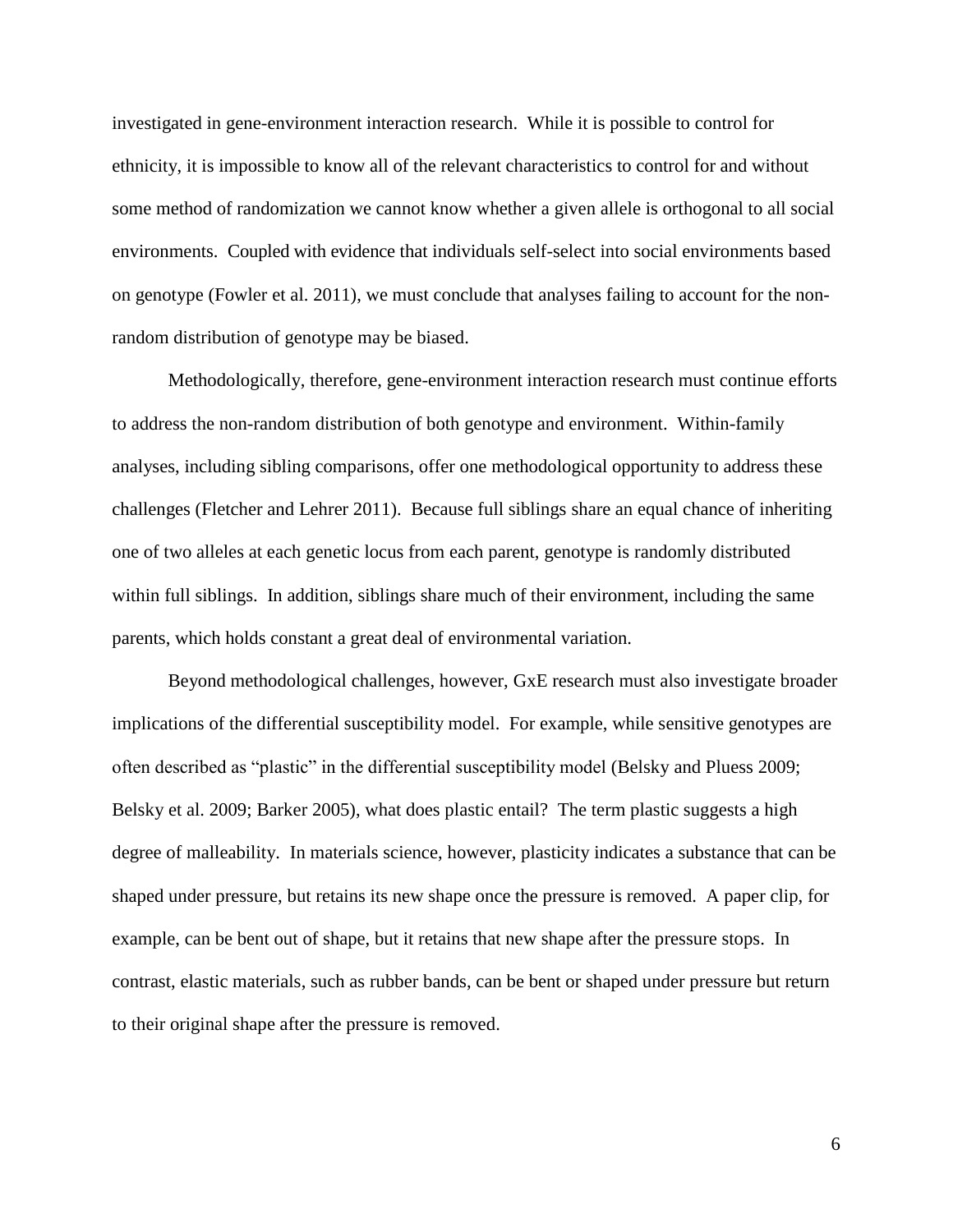If we extend this plastic analogy, then perhaps sensitive alleles are associated with greater dependence on environment, but also less mobility. That is, individuals with more sensitive alleles may be more dependent on parental characteristics or social background and enjoy less opportunity for intergenerational mobility. Thompson (2014), for example, finds a pattern consistent with this for education, but only among men with a particular variant of the MAOA gene. In this study, I investigate the relationship between sensitive alleles and intergenerational mobility, while taking methodological steps to address the non-random distribution of genotype and environment.

# **Intergenerational Mobility**

How is inequality transmitted between generations? Simple genetic explanations suggest economic standing is inherited at birth and is therefore not amenable to policy changes (Clark 2014; Herrnstein and Murray 1994). These genetic explanations suggest that the importance of genotype for adult economic outcomes should be unrelated to economic background. That is, if genetics simplistically determine adult financial standing, they should play the same role for everyone, regardless of the context in which one was raised.

Existing research raises considerable doubt about these simplistic genetic perspectives. We know, for example, that intergenerational mobility varies across multiple dimensions, including nation (Ermisch et al. 2012; Breen 2004; Solon 2002; Erikson and Goldthorpe 1992; DiPrete and Grusky 1990), time (Breen 2004), regional differences such as local tax expenditures (Chetty et al. 2013, 2014), occupational category (Erikson and Goldthorpe 1992; Featherman and Hauser 1978), level of education (Torche 2011; Breen and Jonsson 2005; Hout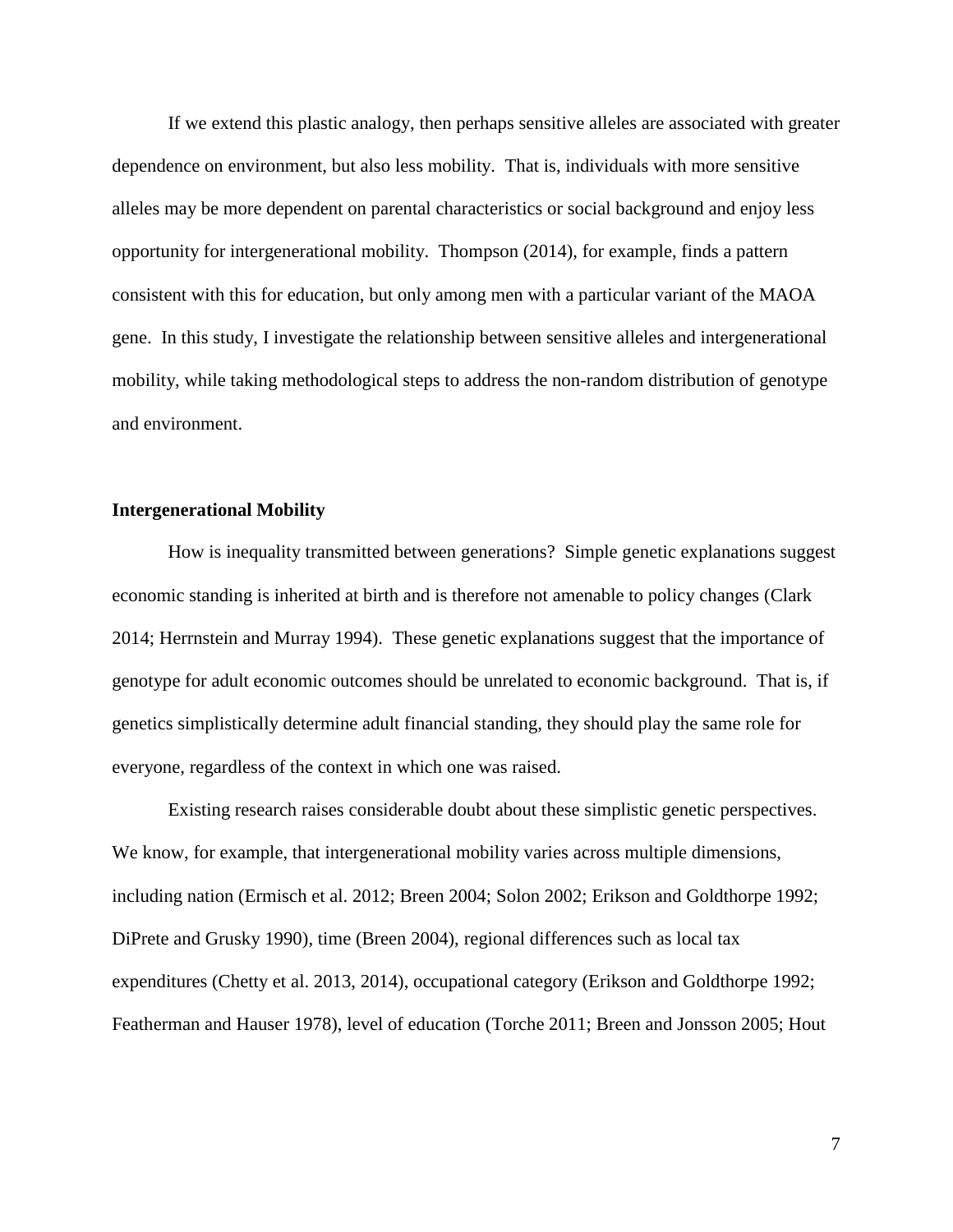1988), and measure, including economic, educational, cognitive, and behavioral characteristics (Ermisch et al. 2012; Duncan et al. 2005).

Intergenerational similarity clearly depends on social context. Yet, perhaps because intergenerational mobility is a population characteristic, less is known about why some individuals in a similar context experience socioeconomic mobility while others do not. Similar to studies of mobility, research on resilience (Seccombe 2002; Garmezy 1987; Werner 1993; Wexler et al. 2009) often identifies family- or community-level factors associated with greater likelihood of resilience despite disadvantaged contexts. Yet siblings who were raised in the same family and community can experience varying levels of socioeconomic attainment and intergenerational mobility. Research on individual resilience often examines developmental or psychological outcomes (Howell and Miller-Graff 2014; Lowe et al. 2015; Kassis et al. 2013), with less examination of socioeconomic attainment. At the individual level, relatively little research has documented factors that increase or decrease the likelihood of economic mobility.

In an effort to better understand individual-level factors associated with mobility, this study investigates the relationship between sensitive alleles and intergenerational mobility among siblings, who share much of their environment. In the process, by investigating the differential susceptibility model, this project allows for a more complex relationship between genes and intergenerational transmission than generally construed. Rather than a mediating role alone, as suggested by Clark (2014), I investigate both a mediating and moderating role of specific genotypes in intergenerational economic transmission.

# **Genetic Sensitivity, Environment, and Financial Outcomes**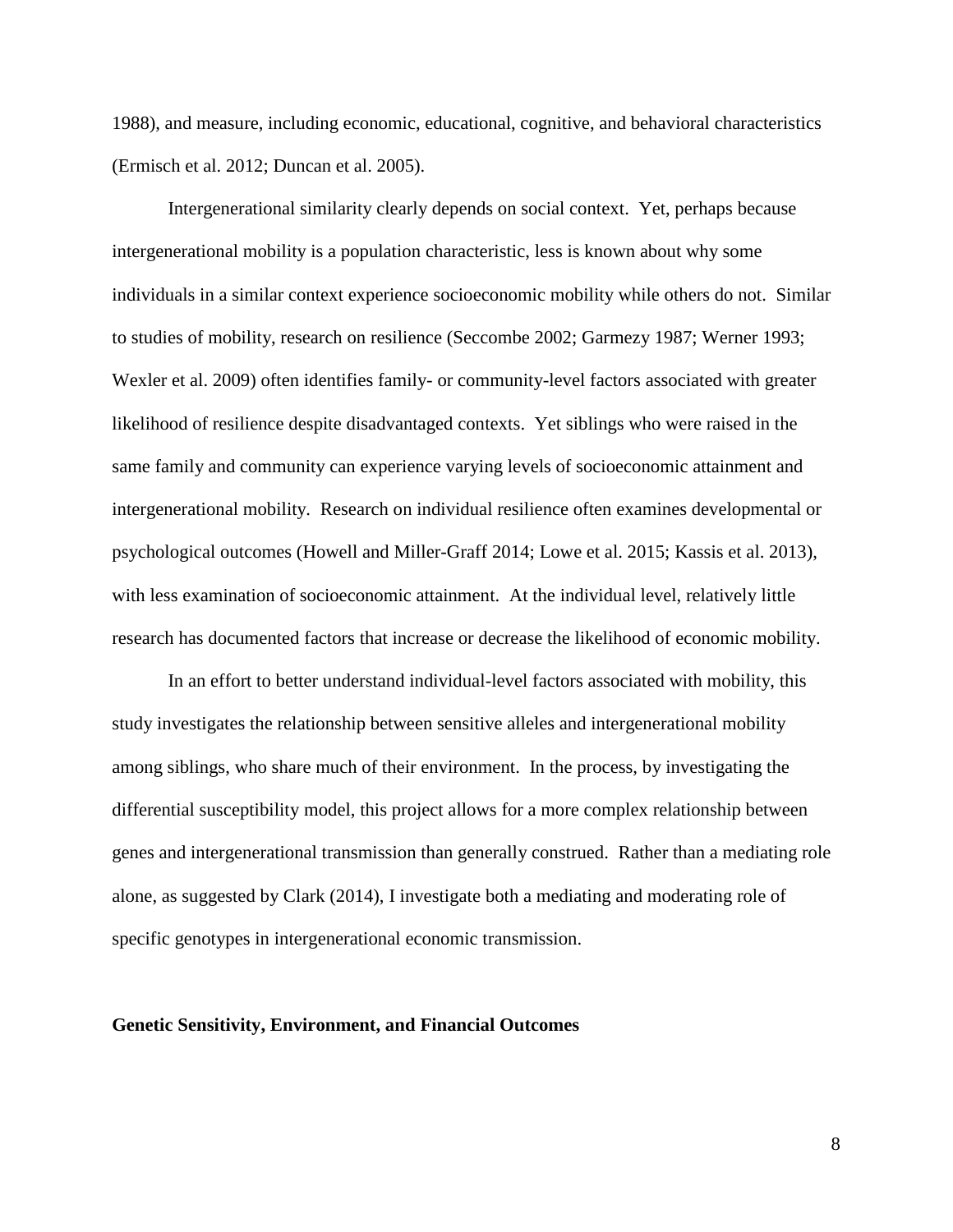Research has identified multiple sensitive genetic variants, which could increase sensitivity to parental financial standing. For example, Taylor et al. (2006) find that short 5-HTT alleles increase sensitivity to early childrearing history and recent life events. Similarly, Retz et al. (2008) find increased sensitivity to childhood environment among those with short 5-HTT alleles. Daw et al. (2013) find evidence that individuals with more short 5-HTT alleles are more sensitive to peer behaviors. These studies examine different contexts and outcomes, including depression (Taylor et al. 2006), ADHD (Retz et al. 2008), and binge drinking (Daw et al. 2013), suggesting that the short 5-HTT alleles increase sensitivity to environment in general terms across multiple outcomes.

There is similar evidence for the DRD4 7-repeat allele. Individuals with more copies of the 7-repeat DRD4 allele are more sensitive to maternal sensitivity and parenting quality (Bakermans-Kranenburg and van IJzendoorn 2006; Sheese et al. 2007), even when an experimental intervention is used to impact parenting quality (Bakermans-Kranenburg et al. 2008).

In the case of DAT1, Laucht et al. (2007) found that those carrying the 10-repeat allele are more sensitive to psychosocial adversity than others. Mitchell et al. (2014) found evidence that the DAT1 10-repeat allele, in combination with others, increased sensitivity to family socioeconomic status. Similarly for DRD2, evidence suggests the A1 allele increases sensitivity to maternal sensitivity (Mills-Koonce et al. 2007; Propper et al. 2008) and birth weight (Keltikangas-Jarvinen et al. 2007).

Finally, the 2- and 3-repeat MAOA alleles also show evidence of increasing sensitivity to context. Kim-Cohen et al. (2006) find evidence that these alleles increase sensitivity to physical abuse when predicting mental health and ADHD symptoms. Research similarly finds evidence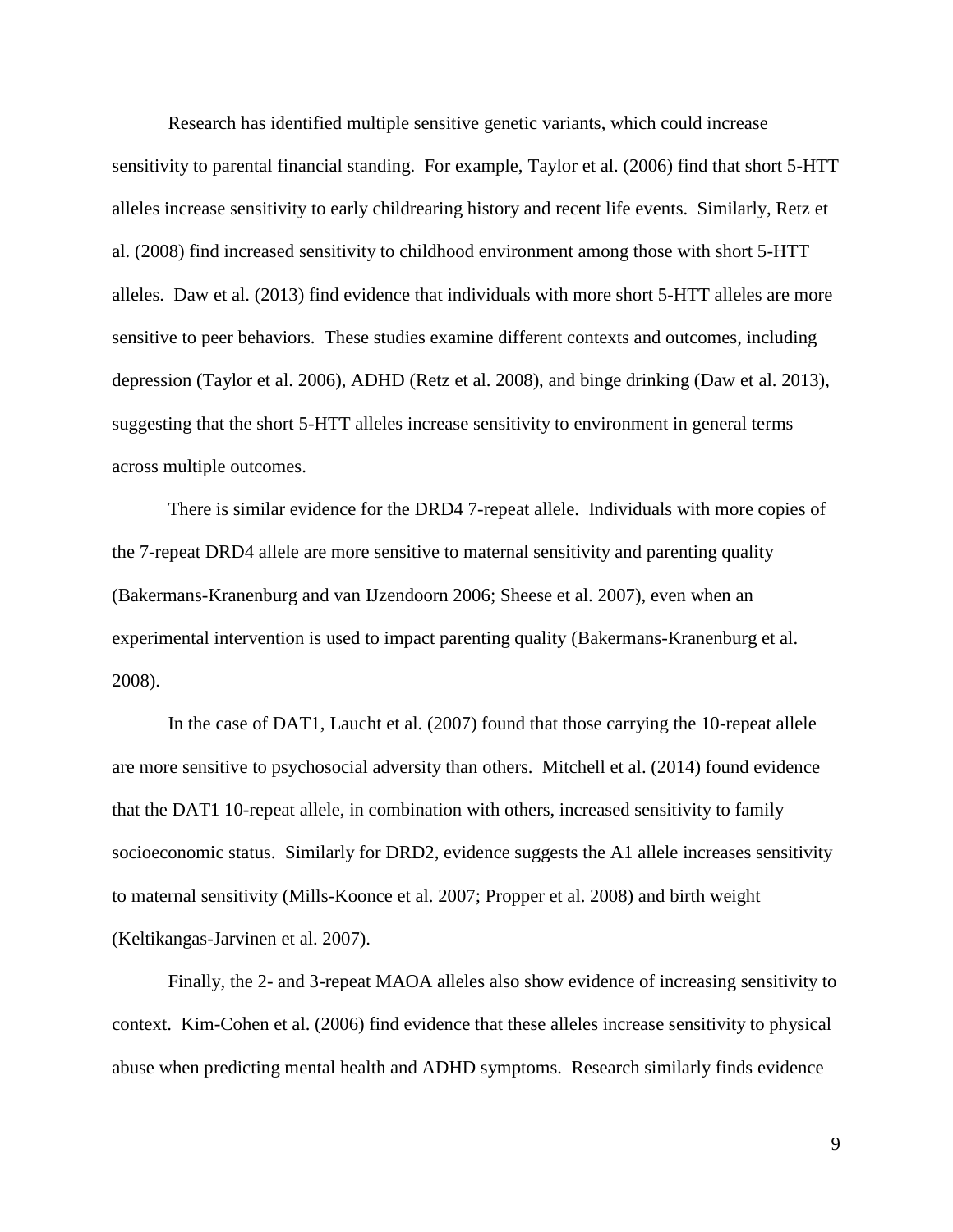that the short MAOA alleles increase sensitivity to childhood adversity (Foley et al. 2004) and maltreatment experience (Nilsson et al. 2006). In a paper particularly relevant for this study, Thompson (2014) documents that males with a short MAOA allele are more sensitive to parental income and education.

Most of the above studies investigate one genotype at a time. Consistent with the idea that these alleles all similarly increase sensitivity to context, it is becoming increasingly common to create a polygenic or additive index of sensitive alleles (Mitchell et al. 2014; Pearson-Fuhrhop et al. 2013; Stice et al. 2012). Belsky and Beaver (2011), for example, create a cumulative index of the five alleles discussed above and find that the index increases sensitivity to parenting. To build on their analysis, I use the same index in this study.

As illustrated in the review above, genetic sensitivity analyses have investigated a variety of environmental contexts and outcomes, including self-regulation (Belsky and Beaver 2011), sensation seeking (Sheese et al. 2007), and ADHD (Retz et al. 2008). The broad array of outcomes and contexts suggests that the genotypes in question increase sensitivity broadly. That is, the evidence suggests they make multiple individual outcomes more sensitive to the environment one experiences.

Research is investigating a growing number of outcomes, but very little genetic sensitivity research investigates financial outcomes. A growing body of GxE interaction research examines effects on educational outcomes (Thompson 2014; Conley and Rauscher 2013; Shanahan et al. 2008; Keltikangas-Jarvinen et al. 2007), which have implications for income and earnings. In a related study, Cook and Fletcher (2015) use data from the Wisconsin Longitudinal Study (WLS) and sibling fixed effects to investigate gene-environment interaction in relation to cognition (IQ).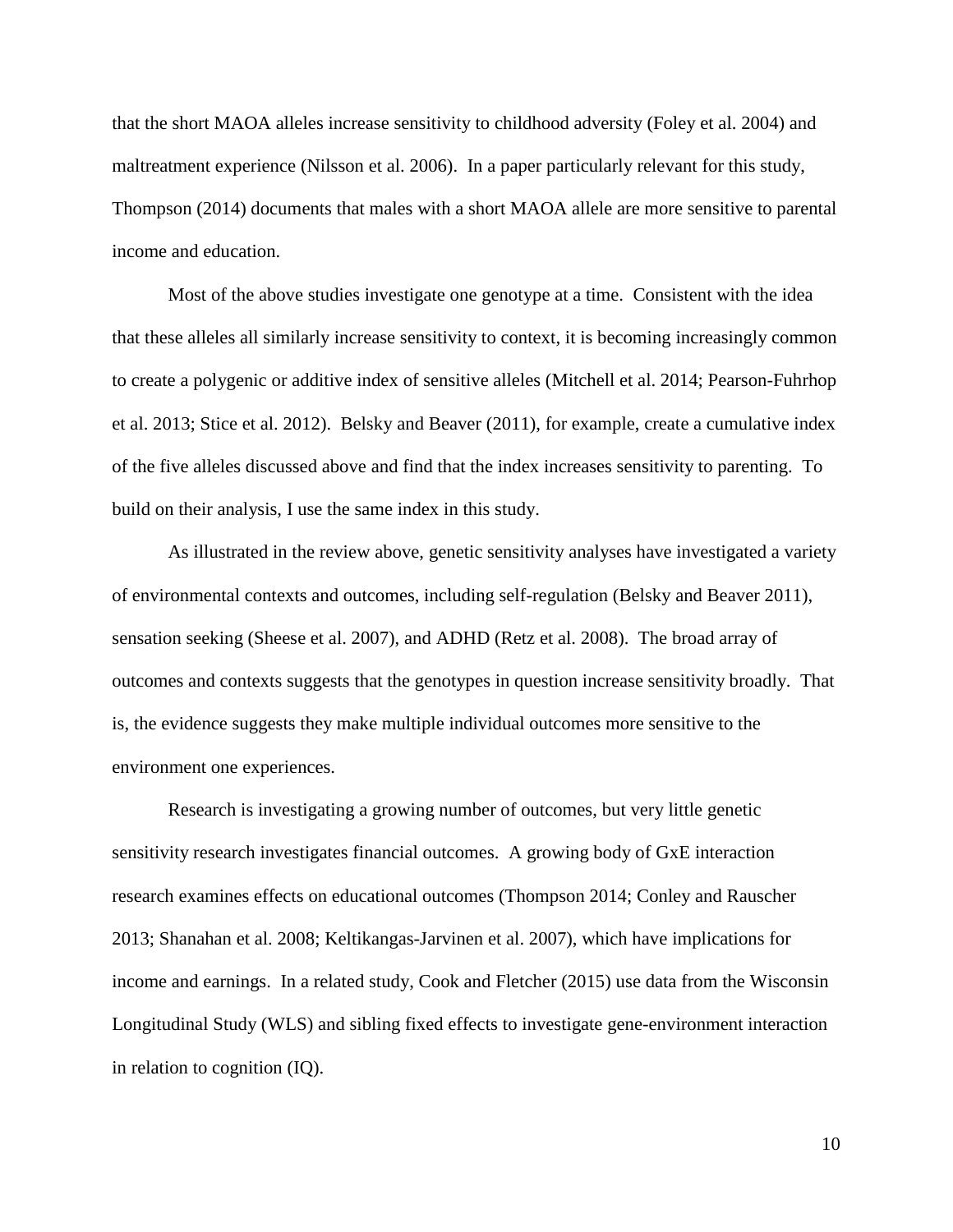Although education and cognition may be more directly related to income than other outcomes investigated by GxE research, thus far I have been able to find only one study that directly examines gene-environment interaction effects on financial outcomes. In addition to studying whether an index of neuroplasticity genotypes moderate the relationship between birth weight and IQ, Cook and Fletcher (2015) also examine the genotype-birth weight interaction for adult wages. For both IQ and wages, and even when including sibling fixed effects, Cook and Fletcher find that an index of three genotypes moderates the effect of birth weight (a measure of environment before birth). There is some evidence, therefore, that financial outcomes may depend on an interaction between genes and environment.

Despite their careful methodological approach, Cook and Fletcher (2015) note that birth weight it not randomly distributed within sibling pairs and could differ with respect to genotype, among other things. Furthermore, birth weight is only one potential environmental factor that may moderate the relationship between genes and financial outcomes. Using a similar approach, including sibling fixed effects and data from the National Longitudinal Study of Adolescent to Adult Health (Add Health) supplemented by WLS data, this study investigates whether the relationship between childhood financial standing (i.e. parental household income during childhood, which is the same within sibling pairs) and young adult financial standing varies by an index of sensitive alleles. In the process, this study investigates whether intergenerational economic mobility varies by genotype within sibling pairs. By combining two areas of inquiry, which until now have remained largely distinct, I extend research on both GxE and intergenerational mobility to pose the hypothesis below.

# **Hypothesis**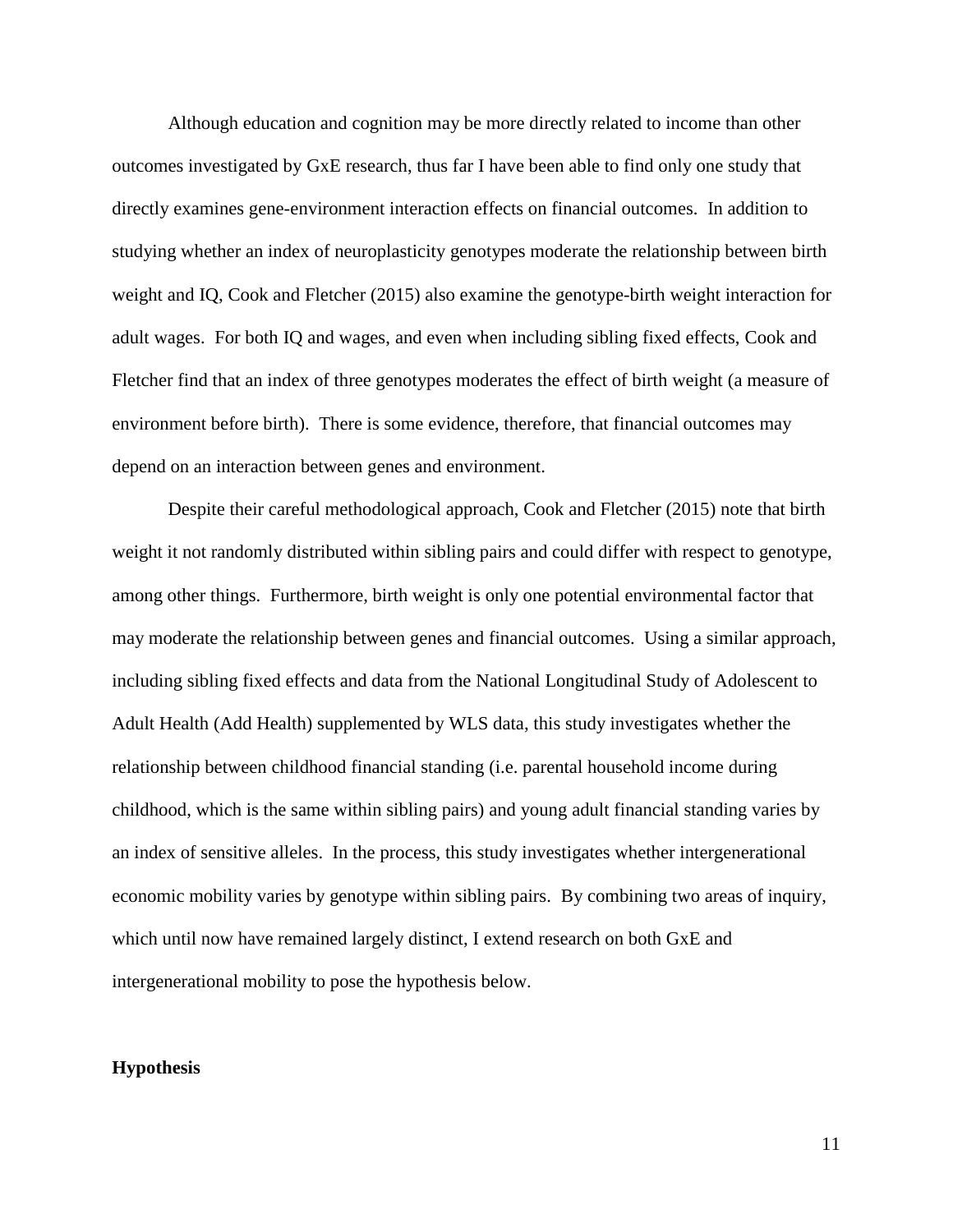Under the **differential susceptibility model** (or the BSC hypothesis), individuals with fewer sensitive alleles should demonstrate weaker association with parental measures of financial standing (higher mobility) than those with more contextually sensitive alleles. Individuals with more sensitive alleles should be more sensitive to parental financial standing, yielding a greater range in outcomes and stronger association with parental socioeconomic measures (lower mobility).

#### **Methods and Analysis**

The following sections provide details about the data, measures, and analyses used in this study.

#### *Data*

The National Longitudinal Study of Adolescent to Adult Health (Add Health) follows a nationally representative sample of U.S. adolescents who were in grades 7-12 in 1994-5. Revisiting over 15,000 youth in 1996, 2001-2, and 2007-8, Add Health provides a wealth of information on adolescent development, health, academic achievement, and economic standing. Most important for this analysis, Add Health includes information about parents, siblings, and genes. In particular, the Adolescent Pairs Data allow detailed comparisons of 3,139 pairs of twins, singleton siblings, half siblings, step siblings, or unrelated youth who lived in the same household. Full siblings are the focus of the main analysis because full siblings share an equal chance of inheriting one of two alleles at each genetic locus from each parent. Therefore, within full siblings, genotype is randomly distributed. Although sibling comparisons maximize internal validity and provide the preferred method here, results from the full sample are also provided to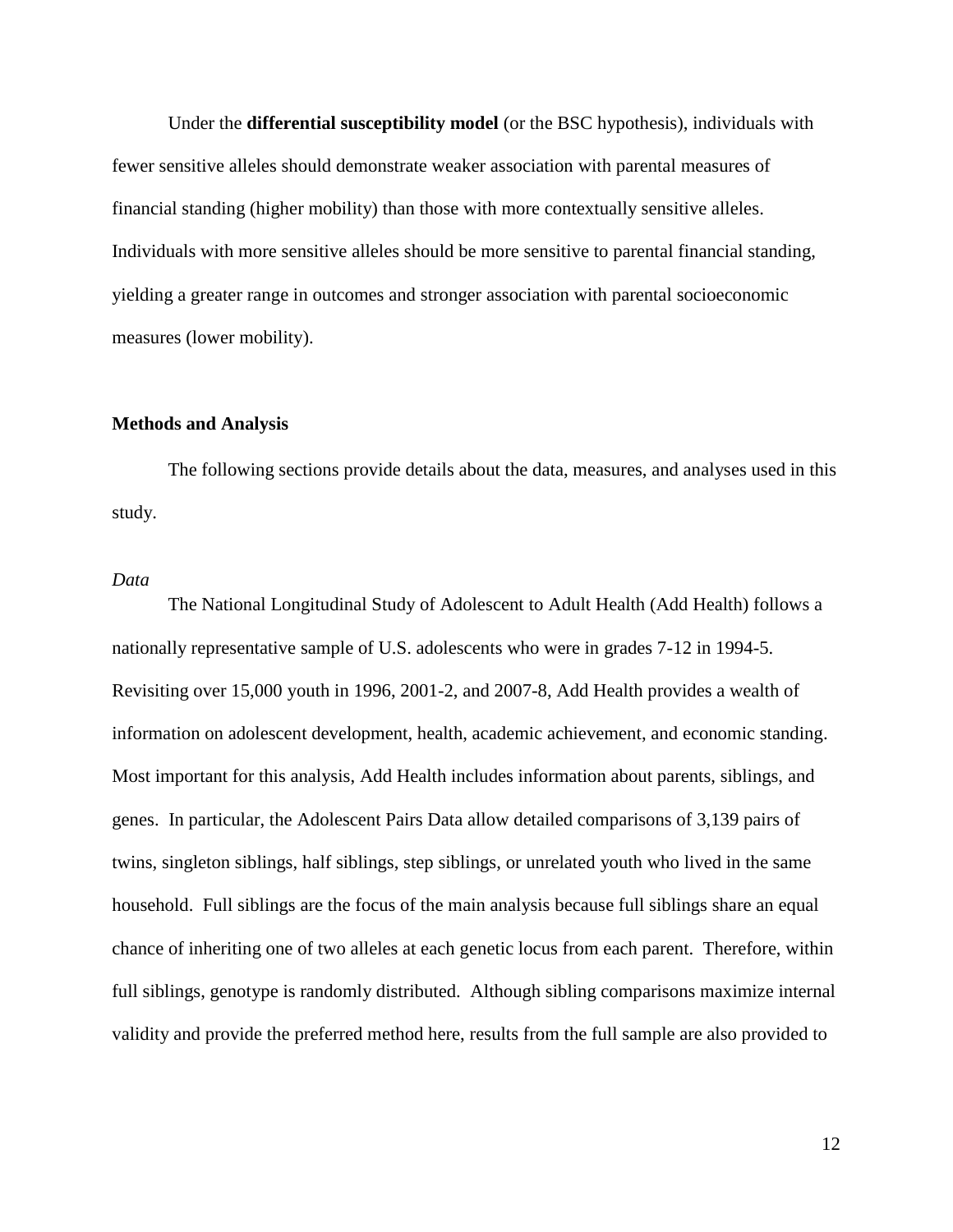illustrate the importance of accounting for the non-random distribution of genes and environment in the population.

The Wave IV DNA Data file provides information about variation at multiple genetic locations among approximately 96% of the 15,701 Wave IV respondents. Of particular interest for this analysis is the genotype information for DAT1, DRD2, DRD4, MAOA, and 5-HTT genes, which previous research identifies as having a sensitive (or plastic) genetic variant (Belsky and Pluess 2009; Belsky and Beaver 2011). Given its longitudinal nature, Add Health also allows comparison of individual and parental financial standing. Child financial outcomes are measured in Wave IV, when children were ages 24 to 34, with an average age of about 29. Therefore, results represent effects for young adults rather than when individuals have reached their peak earning potential.

Within-sibling analyses limit the sample available, which may raise questions about generalizability. I therefore conduct supplementary analyses using data from the Wisconsin Longitudinal Study (WLS), which represents the Wisconsin high school graduating class of 1957. Multiple waves of data have been collected about 10,317 graduates as well as one randomly selected sibling of each graduate. In addition to longitudinal information on financial standing, genotype information for an array of single nucleotide polymorphisms (SNPs; genetic locations that vary within the human population) was collected for participating individuals and their siblings. The WLS analysis is supplementary, because little research has been done about whether the SNPs collected increase sensitivity to the environment. Discussion of the methods and results based on the WLS data are provided in the Appendix.

# *Measures*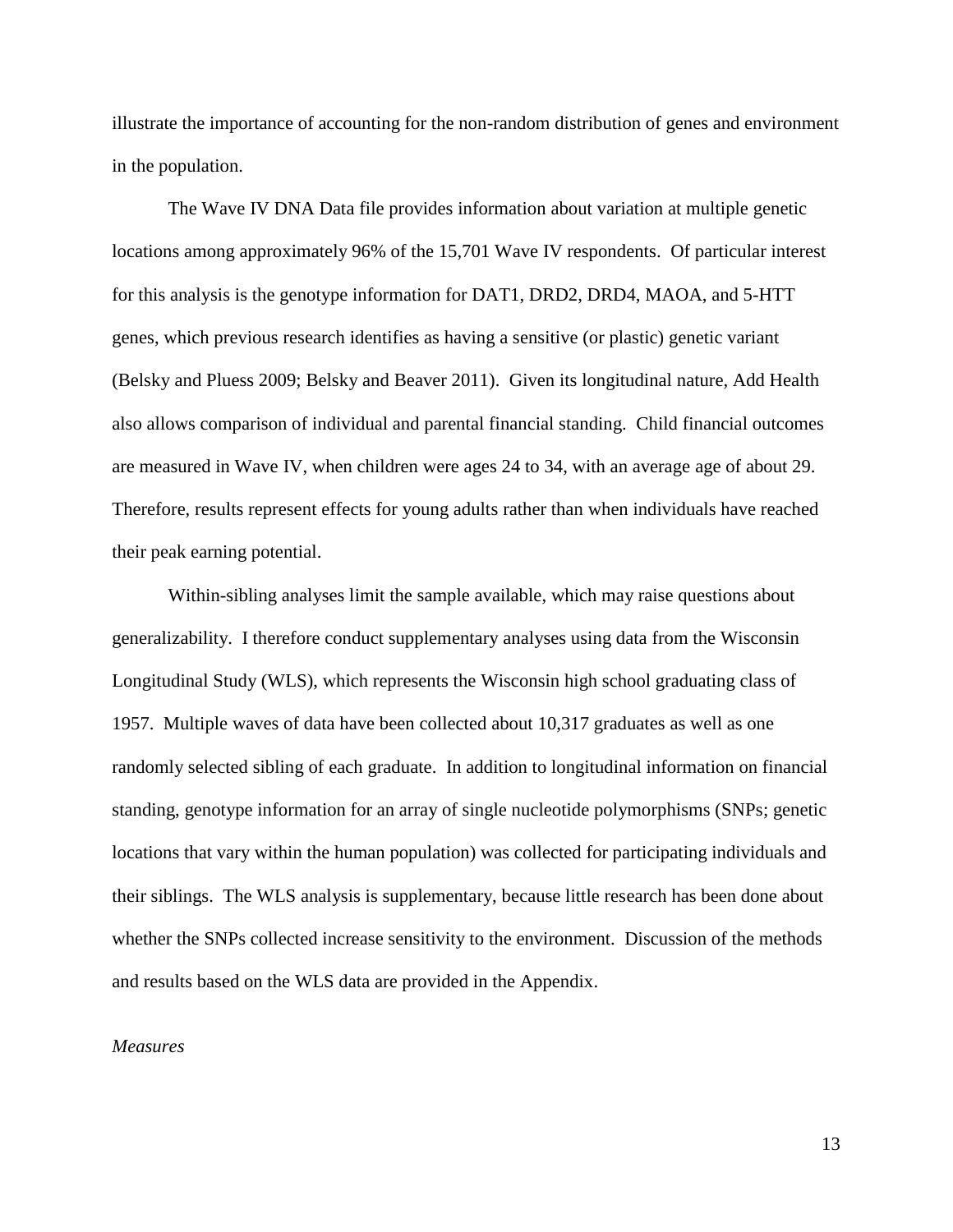Parental financial standing is based on Wave I data, when the children were adolescents. Parental financial standing is measured using total household income and percent of the federal poverty level (FPL). Total household income includes income from all individuals in the household and is used as the primary measure in analyses because it offers a widely understood indicator of overall financial standing and a consistent measure for both parents and children. Results, however, are similar using parental percent of the FPL. One potential concern for the sibling analysis is that parental financial standing is measured at different ages for siblings. That is, parental financial standing may change over time and could differ if measured at the same age for each sibling. I partially address this by controlling for age. However, it is important to note that parental financial standing is measured with error due to the single-year measure.

Child financial standing as a young adult is based on Wave IV data, when children were ages 24 to 34, with an average of about 29. Child financial standing is measured using total household income, percent of the FPL, individual earnings, and total household net worth (assets minus debts). Total household income is measured categorically (with 12 categories) in Wave IV. This is not ideal, because it reduces variation. However, earnings and net worth measures provide alternative continuous measures with greater variation. For total household income, I take the midpoint of each category and \$15,000 above the cutoff for the highest category, which includes households with income \$150,000 or above.

Nearly all Wave I interviews took place in 1995 and 98% of Wave IV interviews took place in 2008. Income questions asked about total income in the last year. Therefore, parental income from Wave I measures 1994 household income and is converted to 2007 dollars (the income year recorded in Wave IV) using the Bureau of Labor Statistics Consumer Price Index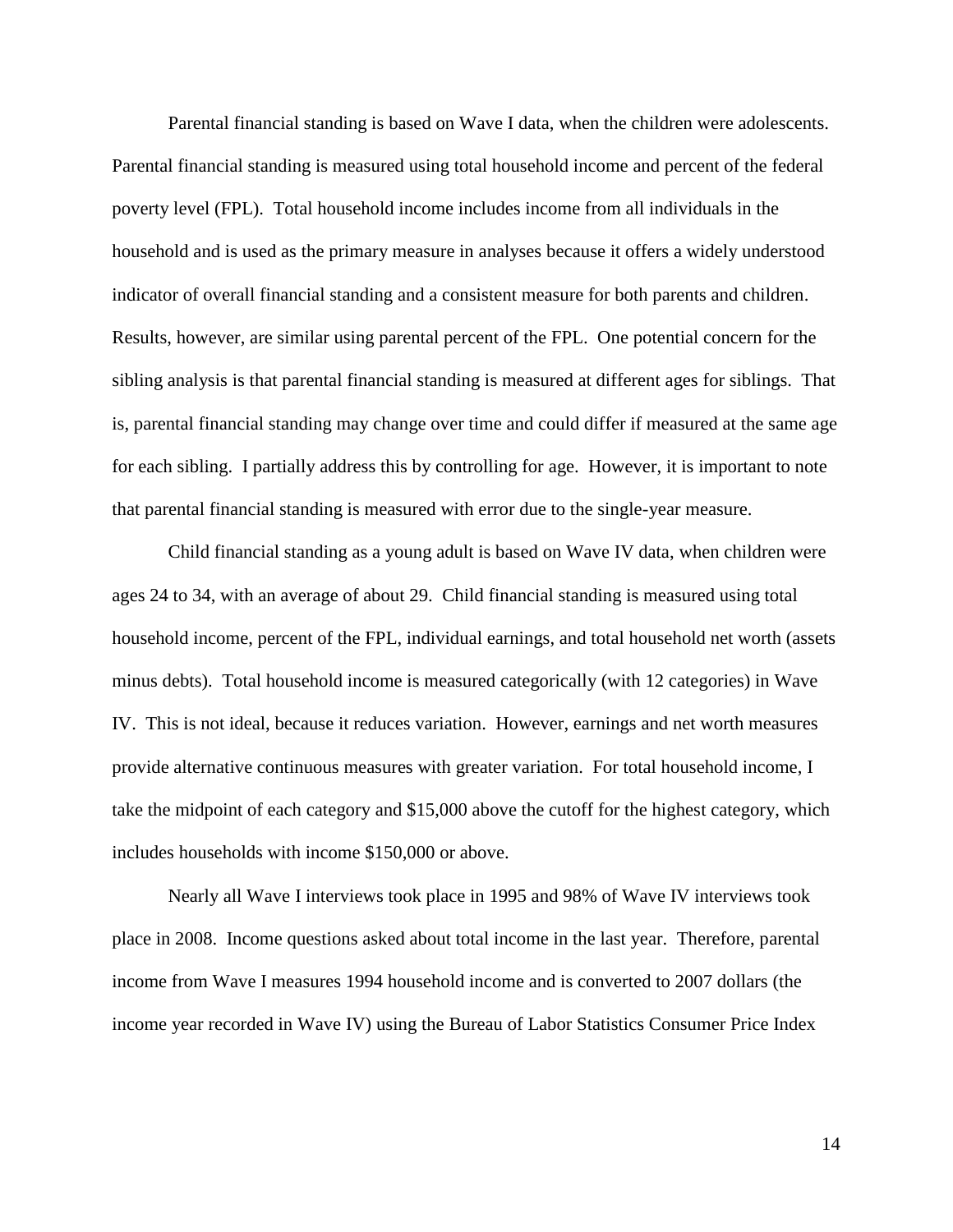Inflation Calculator.<sup>1</sup> Percent of the FPL is total household income divided by the appropriate federal poverty threshold for the total number of people in the household. Poverty thresholds are based on 1994 U.S. Census Bureau Poverty Guidelines for parent measures and on 2007 Health and Human Services Poverty Guidelines for child adult measures.<sup>2</sup>

Parental household income and child financial outcome measures are skewed (particularly earnings and net worth). I therefore conduct regression analyses using transformed versions, which provide a more normal distribution. The log transformation does not reduce (and in nearly all cases increases) the absolute value of the skewness for both parent and child measures. The square root transformation reduces skewness and provides a more normal distribution of the data better than the log transformation. I therefore use the square root transformation for household income and individual earnings measures. In the case of household net worth, the inverse hyperbolic sine (IHS) transformation best reduces the skew while retaining information for those with negative net worth values. I therefore use the IHS transformation for household net worth. Results, however, are similar using the square root transformation for consistency. To ease interpretation and because it is not highly skewed, I do not transform percent of FPL, but results using a square root transformation of this measure are similar.

Genetic sensitivity score is the same as that used in Belsky and Beaver (2011) and is calculated as the sum of the total number of sensitive alleles at polymorphisms of the DAT1, DRD2, DRD4, MAOA, and 5-HTT genes. Existing research has identified a variant at each of these polymorphisms as a sensitive (also called plastic) allele that increases sensitivity to environmental context (Belsky and Pluess 2009; Belsky and Beaver 2011). Specifically, these

l

<sup>1</sup> http://data.bls.gov/cgi-bin/cpicalc.pl

<sup>2</sup> 1994 [www.census.gov/hhes/www/poverty/data/threshld/thresh94.html;](http://www.census.gov/hhes/www/poverty/data/threshld/thresh94.html) 2007 <http://aspe.hhs.gov/poverty/07poverty.shtml>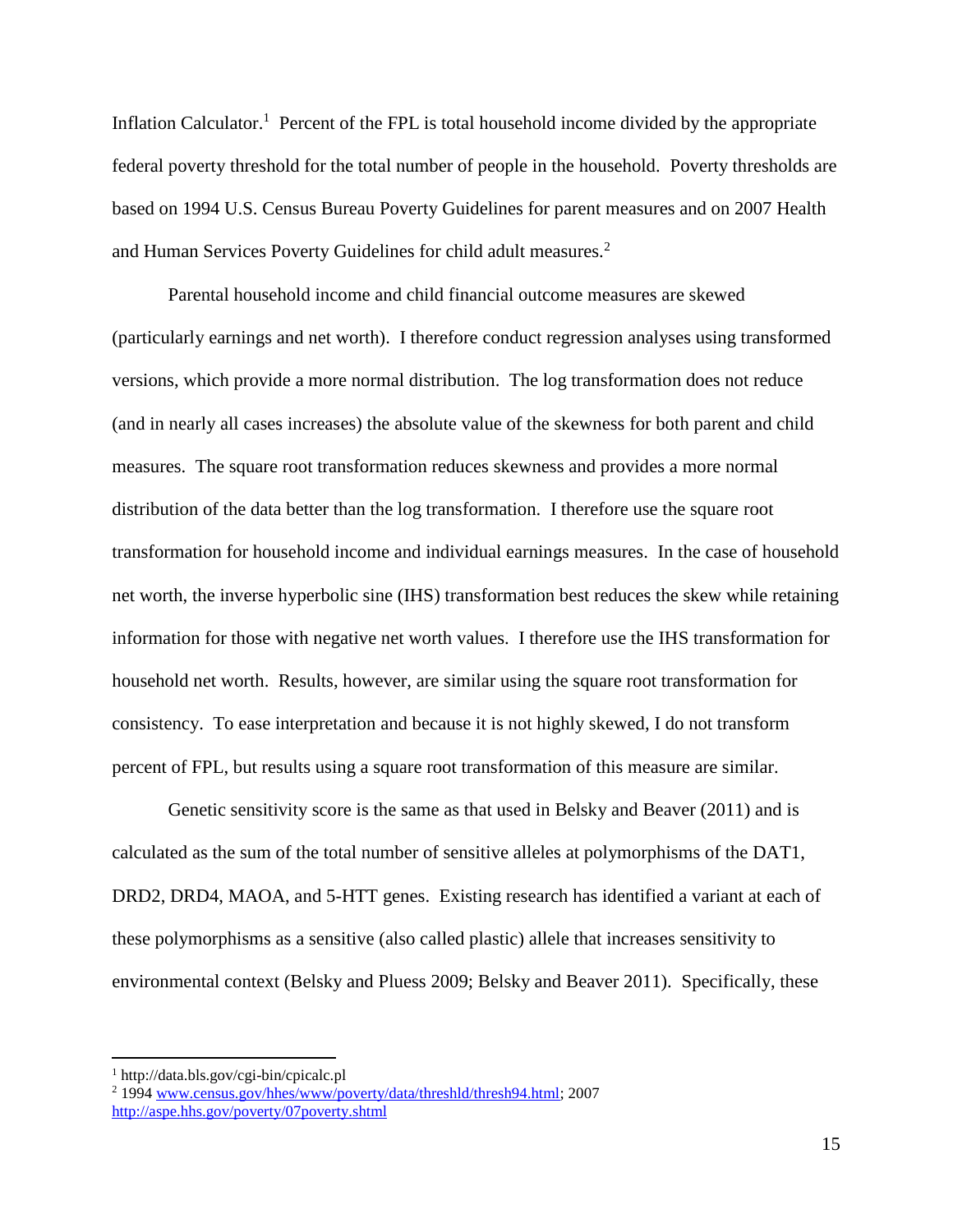alleles include: the long (10-repeat) DAT1 allele; the long (7-repeat) DRD4 allele; the short (2 or 3-repeat) MAOA variable number tandem repeat allele; the short 5-HTT allele (14 repeats); and the DRD2 A1 (or T) allele. I create alternative genetic sensitivity scores, including slightly different alleles (with alternative numbers of repeats) and including alleles at additional genetic locations with less evidence of sensitivity. Results are similar and are shown in Appendix Table S3, Panels A-E.

The polymorphisms included are related to the processing of neurotransmitters that play an important role in a variety of behaviors related to economic standing (e.g., attention, aggression, depression) (Pearson-Fuhrhop et al. 2014; McDermott et al. 2009; Cummins et al. 2012). Furthermore, experimental research suggests variation at these genes is associated with financial decision making (e.g., Carpenter et al. 2011; Dreber et al. 2009; Zhong et al. 2009a, 2009b; see Appendix for more details). Because individual alleles are not likely to have strong enough effects on complex outcomes for statistical detection (Pearson-Fuhrhop et al. 2014) and to conform to the increasingly common practice of using polygenic or additive genetic measures (Mitchell et al. 2014; Pearson-Fuhrhop et al. 2013; Stice et al. 2012; Belsky and Beaver 2011), I create a genetic sensitivity score by summing all of the sensitive alleles held by an individual. Throughout the paper, I refer to this measure as genetic sensitivity score (GSS), but an alternative term is cumulative genetic plasticity score (Belsky and Beaver 2011).

As a sensitivity analysis to check for a potential interactive relationship among the alleles, I also create a genetic interaction sensitivity score, which interacts the number of sensitive alleles at each of the genetic locations included in the GSS. Thus, the genetic interaction score is an interaction of the number of long DAT1 alleles, long DRD4 alleles, short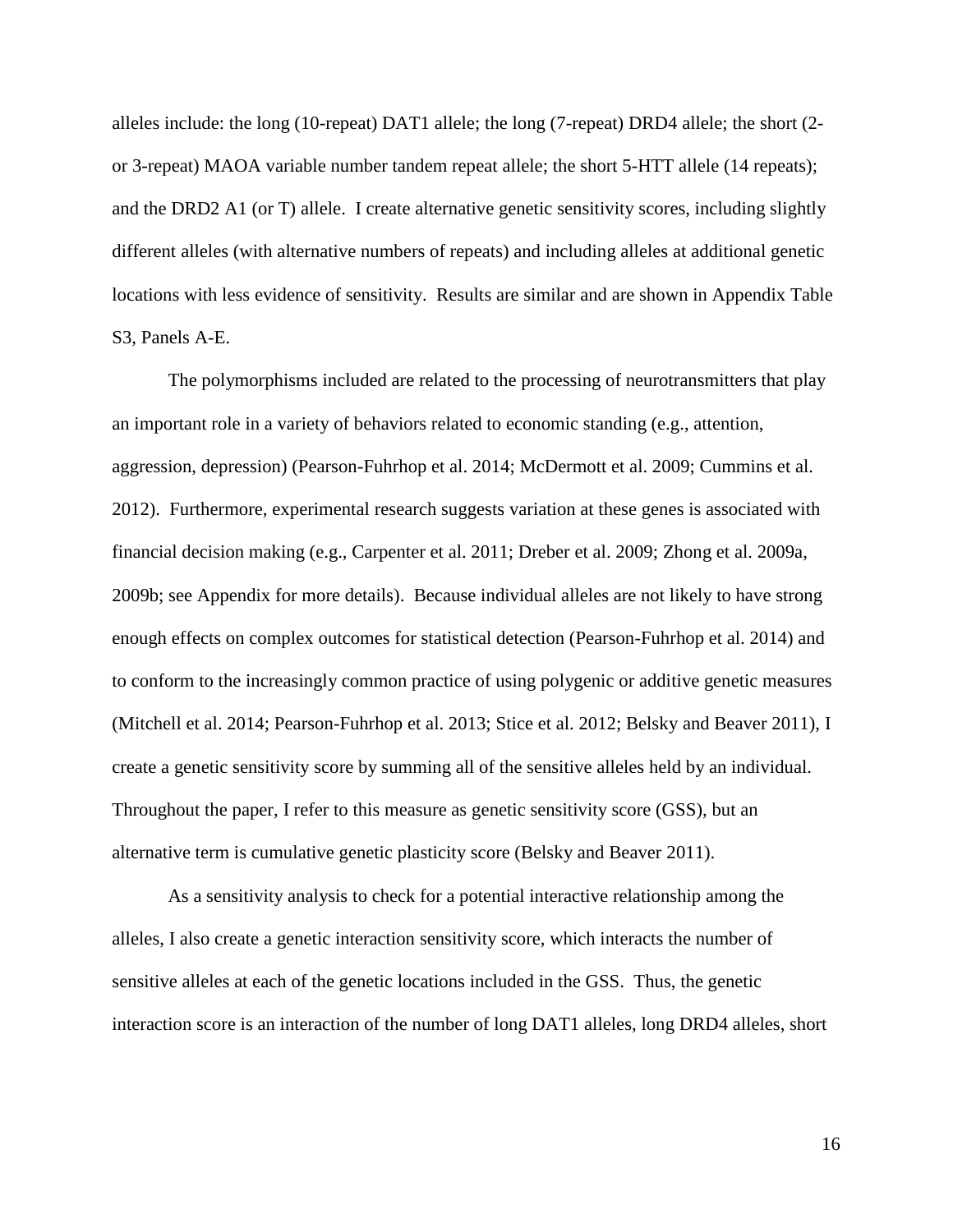MAOA alleles, short 5-HTT alleles, and DRD2 A1 alleles each individual carries. These results are provided in Appendix Table S4.

#### *Analysis*

To assess whether intergenerational mobility and sensitivity to context differ by genotype, I compare the strength of parent-child economic similarity by genetic sensitivity score. First, I conduct analyses using the whole Add Health sample (including those with and without siblings), adjusting the standard errors for family level clustering. The full sample models are run twice, controlling only for gender and age and then with extensive controls. However, parental characteristics and genotype are not randomly distributed in the general population and, even with extensive controls, the full sample may yield biased estimates.

To provide a more rigorous estimate, my second and preferred analysis examines the same relationship within same sex full sibling pairs. Because each sibling has an equal chance of inheriting one of two alleles at each genetic locus from each parent, genotype within full sibling pairs is random (Fletcher and Lehrer 2011). Furthermore, sibling pairs hold constant much environmental variation. Importantly for this analysis, parental income is the same for sibling pairs. Other environmental variation is subsequent to the genes one inherits.

Some GxE research uses twin comparisons to address potentially important environmental differences experienced by singleton siblings (e.g., Conley and Rauscher 2013). However, twin comparisons face their own limitations, particularly in relation to external validity. For example, twins must split parental attention and resources, particularly during crucial early years of development. Parents may treat twins differently than singleton children, emphasizing their similarities or differences or simply providing them less attention due to stress and fatigue. I aim to balance internal and external validity by examining same sex singleton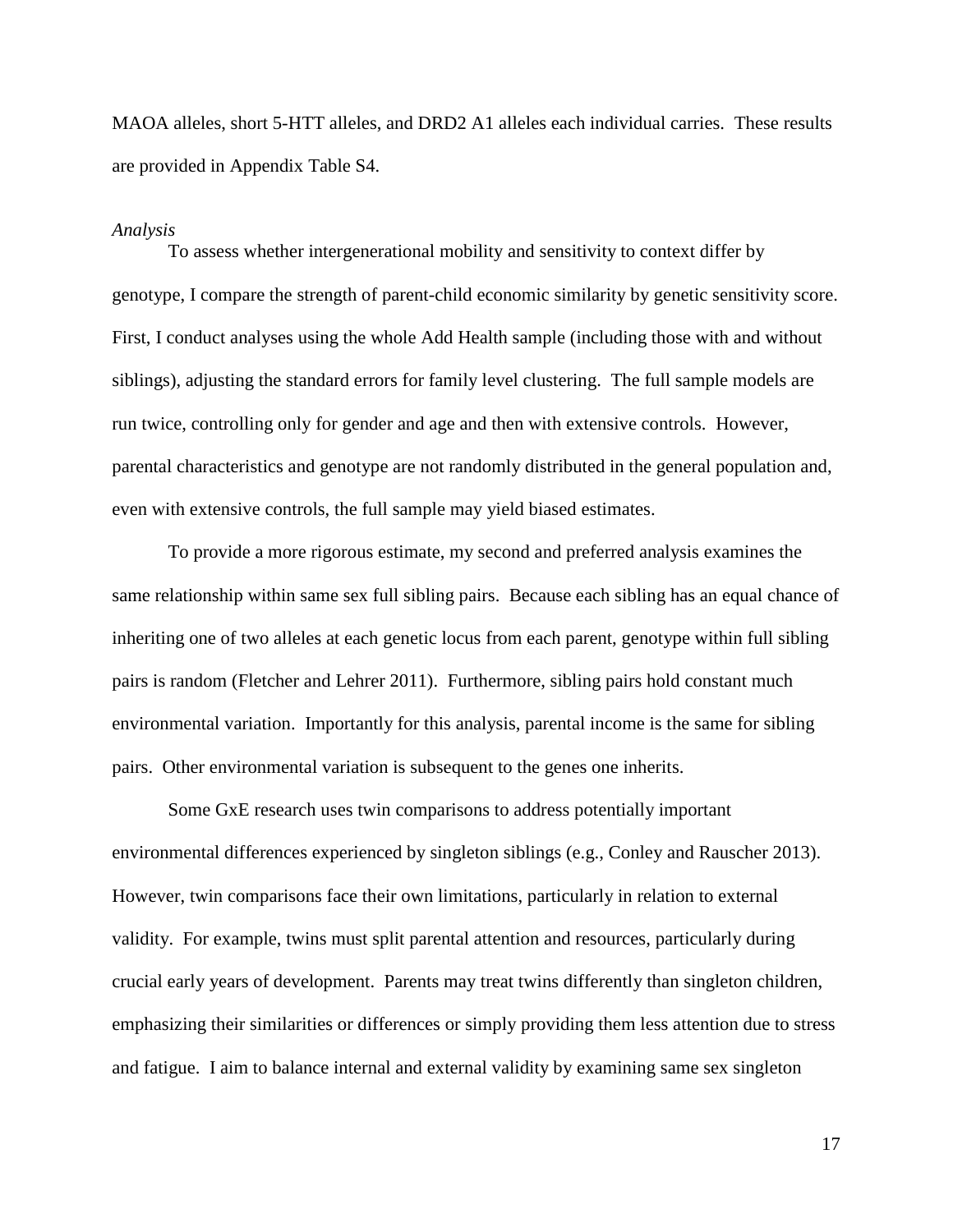sibling pairs, which offer more generalizability than twins but greater internal validity than a sample of non-siblings. Therefore, in the preferred analysis I limit the Add Health sample to same sex singleton full sibling pairs with complete information for parents and both siblings. Some families have more than one sibling pair represented in the Add Health data. In those instances, I randomly select one sibling pair per family and exclude the others to ensure that certain families are not over-represented.

Using this sample of same sex singleton full siblings, I provide descriptive information on sibling differences and conduct family fixed effects regressions to adjust for between-family differences in child outcomes or genotype. A potential concern of sibling comparisons is that parental assortative mating could reduce genetic variance within families and reduce the power of an analysis. If the sibling correlation of genetic sensitivity scores was higher than 0.50, it would suggest assortative mating. However, in the sample of siblings used here, the sibling correlation of genetic sensitivity scores is 0.49, which reduces concern about potential assortative mating.

In the full sample, I regress child financial outcome on genetic sensitivity score, parental income, and genetic sensitivity score interacted with parental income, controlling for age and sex and then adding additional controls measured during adolescence including household size, Aid to Families with Dependent Children receipt, food stamp receipt, having enough money for bills, birth weight, special education status, cognitive disability status, and several parental measures, including parental education, self-rated health, alcohol use, smoking, age, employment, marital status, race, ethnicity, and seatbelt use.

In the sibling sample, as shown in Equation 1 below, I regress child financial outcome on genetic sensitivity score and genetic sensitivity score interacted with parental income, controlling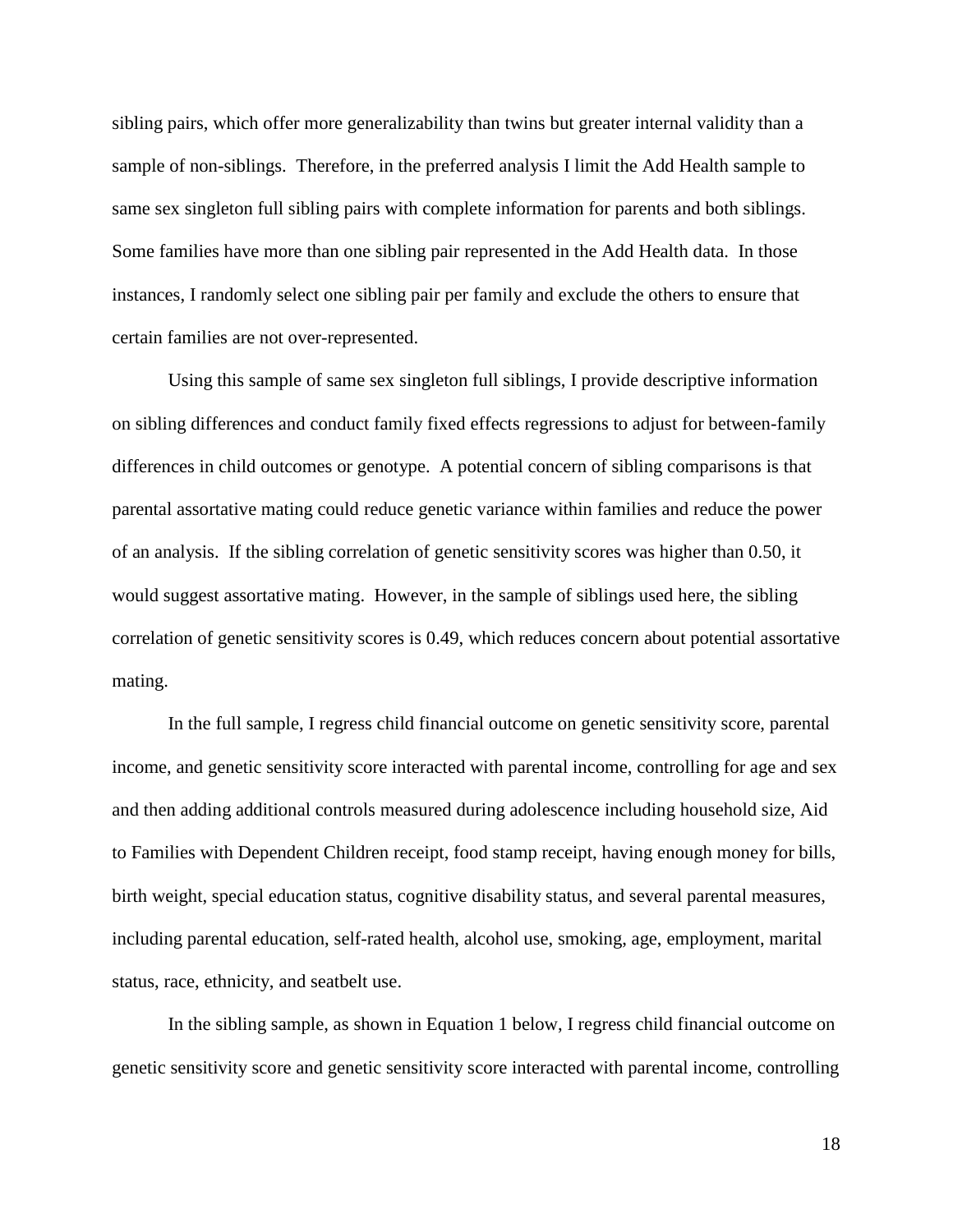for age and including family fixed effects  $(\eta_i)$ . Parental income and sex are the same for both siblings, so the main effects drop out of the model. In both samples, standard errors are robust to heteroscedasticity and adjusted for family level clustering. The full sample is weighted to represent the population.

Child Income<sub>ij</sub> = 
$$
\alpha_0 + \beta_1 \text{GSS}_{ij} + \beta_2 \text{GSS}_{ij} * \text{Parent Income}_j + \beta_3 \text{Age} + \eta_j + \varepsilon_{ij}
$$
 (1)

The coefficient of primary interest is  $\beta_2$ , which estimates whether parent-child economic association differs by individual genetic sensitivity score. Under the BSC hypothesis, siblings with fewer sensitive alleles should demonstrate weaker association with parental measures than their sibling with more contextually sensitive alleles. Siblings with more sensitive alleles should be more sensitive to parental SES, yielding a greater range in outcomes and stronger association with parental SES measures. Therefore, within same-sex sibling pairs,  $\beta_2$  should be positive.

To assess robustness of the findings, the main analyses include multiple measures of child financial standing as a young adult, including household income, percent of the federal poverty level, individual earnings, and net worth. Sensitivity analyses using alternative genetic sensitivity score calculations (i.e. including alternative alleles, such as the MAOA 2-, 3-, and 5 repeat alleles, the DRD4 6- through 10-repeat alleles, or DAT 10- through 13-repeat alleles) or controlling for age squared yield similar results. I also conduct sensitivity analyses controlling for birth weight, birth order, and parental favoritism and using parental education and percent of FPL instead of income. Results are similar using these approaches and are provided in Appendix Tables S5 and S6.

To further assess robustness or range of reaction, I conduct family fixed effects regressions separately among high and low income families. These results are presented below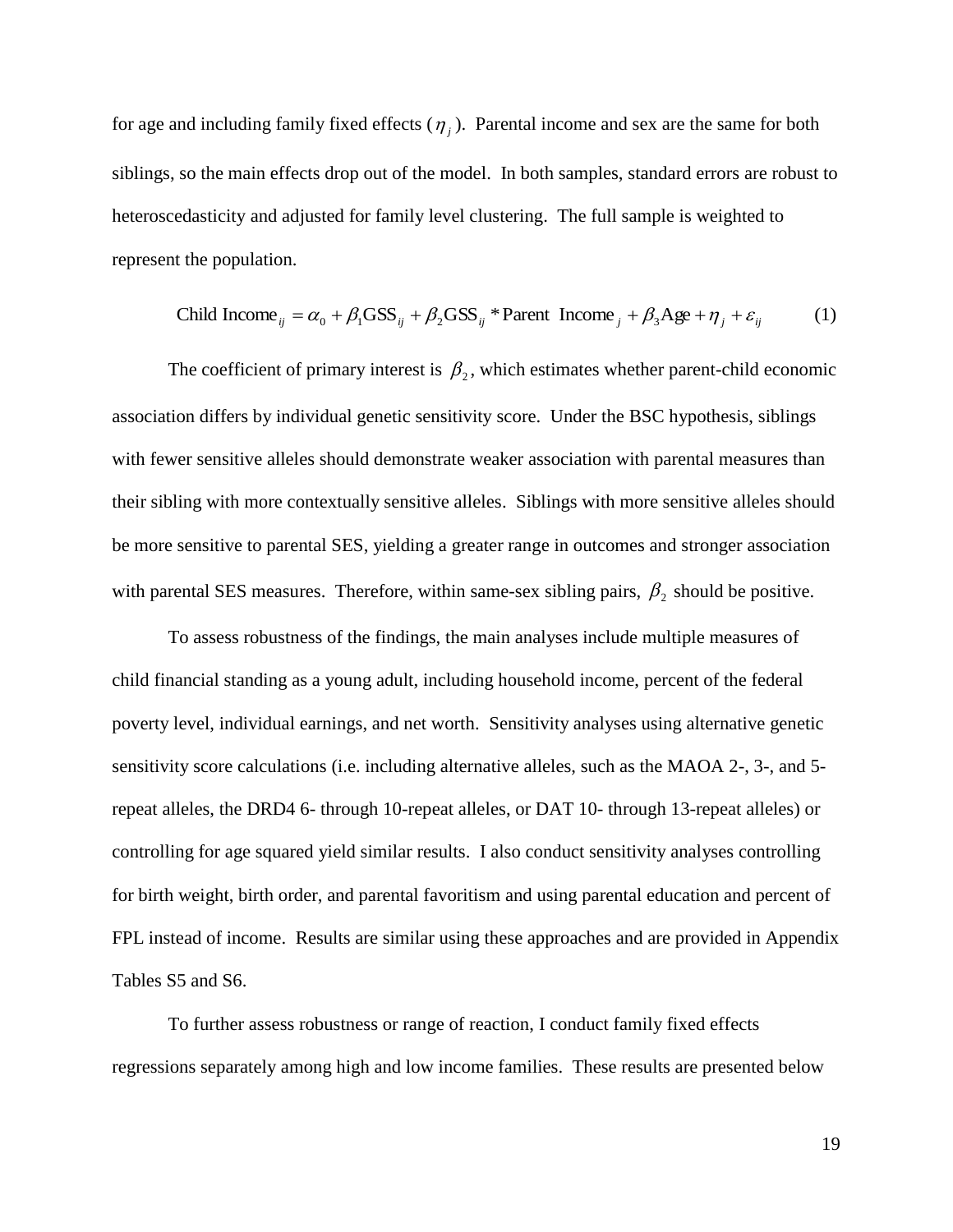and are consistent with the main analyses. As a final robustness check, I conduct family fixed effects regressions separately among white and black sibling pairs. These results are presented in Appendix Table S7.

#### **Results**

## *Descriptive Statistics*

Descriptive information for the sample of same sex singleton siblings is presented in Table 1. Mean values are presented for all siblings, but also separately for siblings from households above and below the median value of parental household income (\$56,000 in 2007 dollars). Descriptive information for the full sample is provided in Appendix Table S1.

#### [Tables 1 and 2 about here]

As Table 1 shows, after adjusting for inflation, mean parent and child household incomes are comparable, with parent income approximately \$3,300 higher than child income. This difference could reflect the relatively young age at which child household income is measured (mean 29 years, 12 years younger than mean parent age). Although mean parental income differs drastically among those above and below the median household income (a gap of approximately \$70,300), the difference is much smaller in the next generation (approximately \$18,600). This suggests, on average, that children experienced mobility toward the mean – upward among those from low income backgrounds and downward among those from high income backgrounds.

The family fixed effects analysis relies on sibling differences in sensitive alleles. The regression results therefore rely on sibling pairs with discordant genetic sensitivity scores. Table 2 shows the frequency distribution of individuals in the sibling sample by the absolute value of the pair difference in GSS. This table shows that approximately 30% of the sibling sample does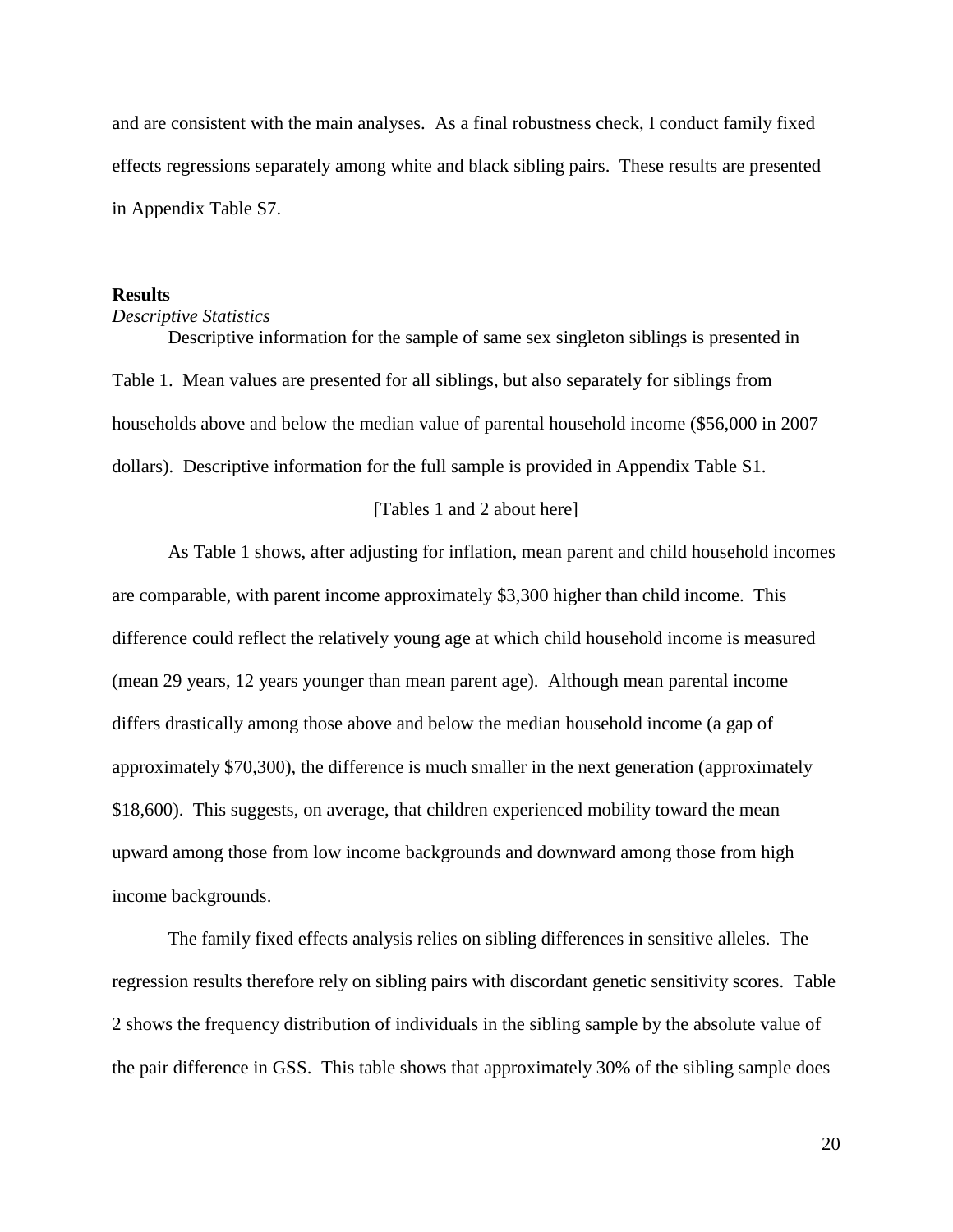not differ in GSS. Sibling pairs with different GSS scores typically have one or two different alleles. One potential concern in the fixed effects regressions is that if the parental characteristics of concordant siblings differ from those of discordant siblings, the generalizability of results could be limited. Appendix Table S2 provides descriptive information on a variety of measures for sibling pairs with concordant and discordant GSS values. Importantly, the difference in means between discordant and concordant sibling pairs is not significant for any of these measures, including young adult and parental measures. Although these descriptive comparisons are not conclusive, they suggest results are generalizable to all singleton siblings, rather than just those who differ in genetic sensitivity score.

To provide within-family descriptive information, I calculate sibling differences in financial outcomes. Within each sibling pair, these differences represent the financial outcome value (e.g., young adult household income) for the sibling with the higher GSS minus the value for the sibling with the lower GSS. Siblings with the same GSS are excluded from this descriptive analysis. Because individuals with more sensitive alleles are expected to fare worse in disadvantaged environments and better in supportive environments, the differential susceptibility model predicts significant negative differences among low income families, but significant positive differences among high income families.

Mean sibling differences by parental household income are presented in Table 3. For each financial outcome measure, mean sibling difference is negative among low income households and positive among high income households. For all of the measures, the difference between low and high income households is significant ( $p<0.05$ ). Figure 1 illustrates these differences and shows that sibling difference is positive and significantly different from zero among high income households for household income and percent of the federal poverty level.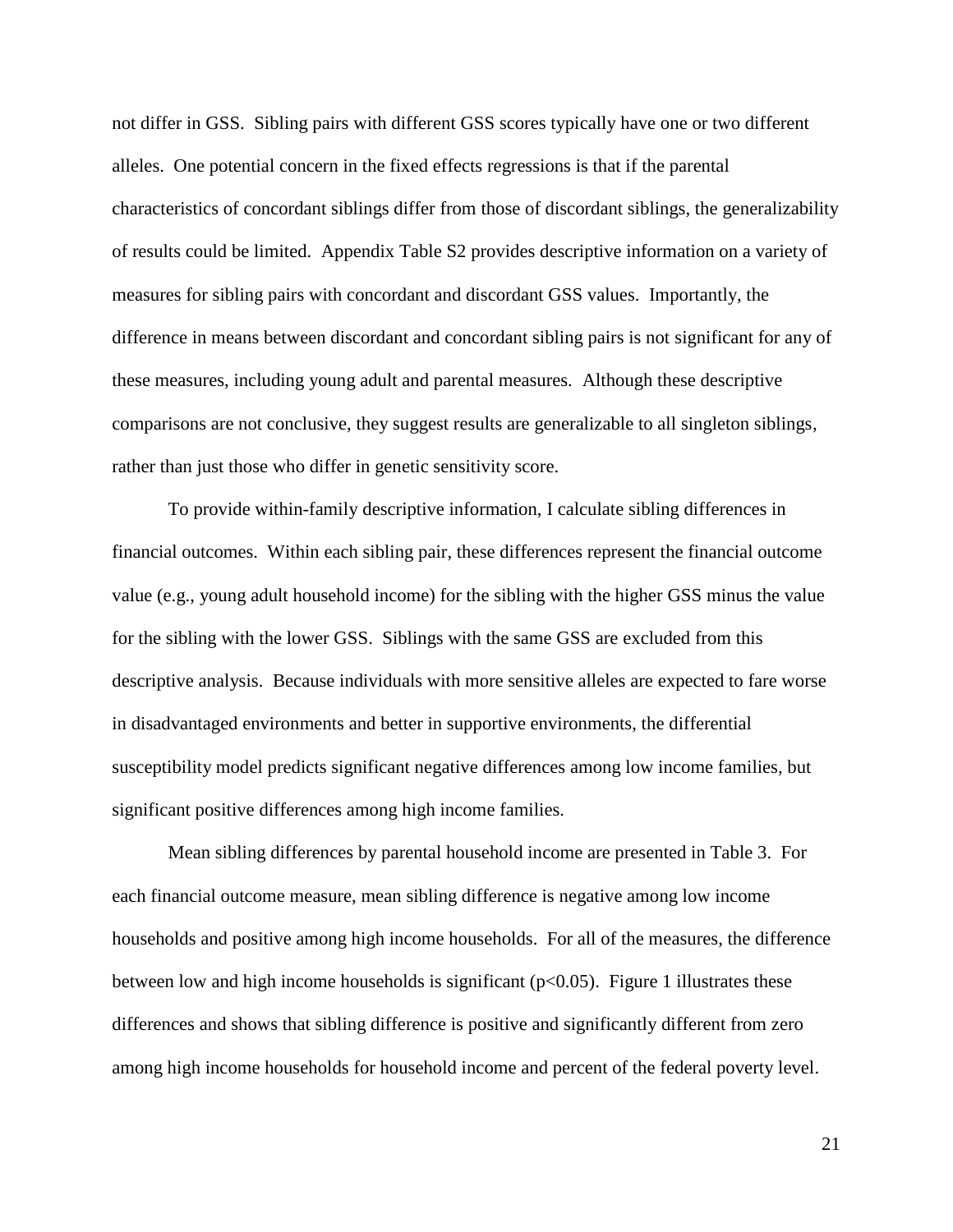Among low income households, sibling difference significantly differs from zero in the negative direction for all measures except household net worth.

# [Table 3 and Figure 1 about here]

These mean differences are consistent with the differential susceptibility model. The sibling with higher GSS tends to have lower financial outcomes in low income families, but higher financial outcomes in high income families. These differences, however, do not hold for household net worth.

#### *Regression Analyses*

Regression results for the full sample (including those without a sibling in the data) are presented in Table 4. Models 1-4 include minimal controls (age and gender); Models 5-8 include multiple controls. In nearly all models, neither GSS nor its interaction with parental household income is significantly related to child financial outcomes. In Model 7, however, which includes a broad array of controls, GSS is negatively related to earnings and its interaction with parental income is positively related to earnings. These coefficients are only marginally significant (p<0.10), but they suggest that the precision of the estimate increased with additional controls. The null finding in most models could be because there is no relationship, but could also reflect biased estimates due to the non-random distribution of genes and environment in the full sample.

#### [Tables 4 and 5 about here]

Table 5 shows results of models limited to the sibling sample and including family fixed effects, which provide more rigorous estimates that address potential between-family biases in Table 4. The main effect of GSS is negative, but the interaction between GSS and parental household income is positive and significantly different from zero when predicting income, percent of FPL, and earnings (i.e. all outcome measures except household net worth). Siblings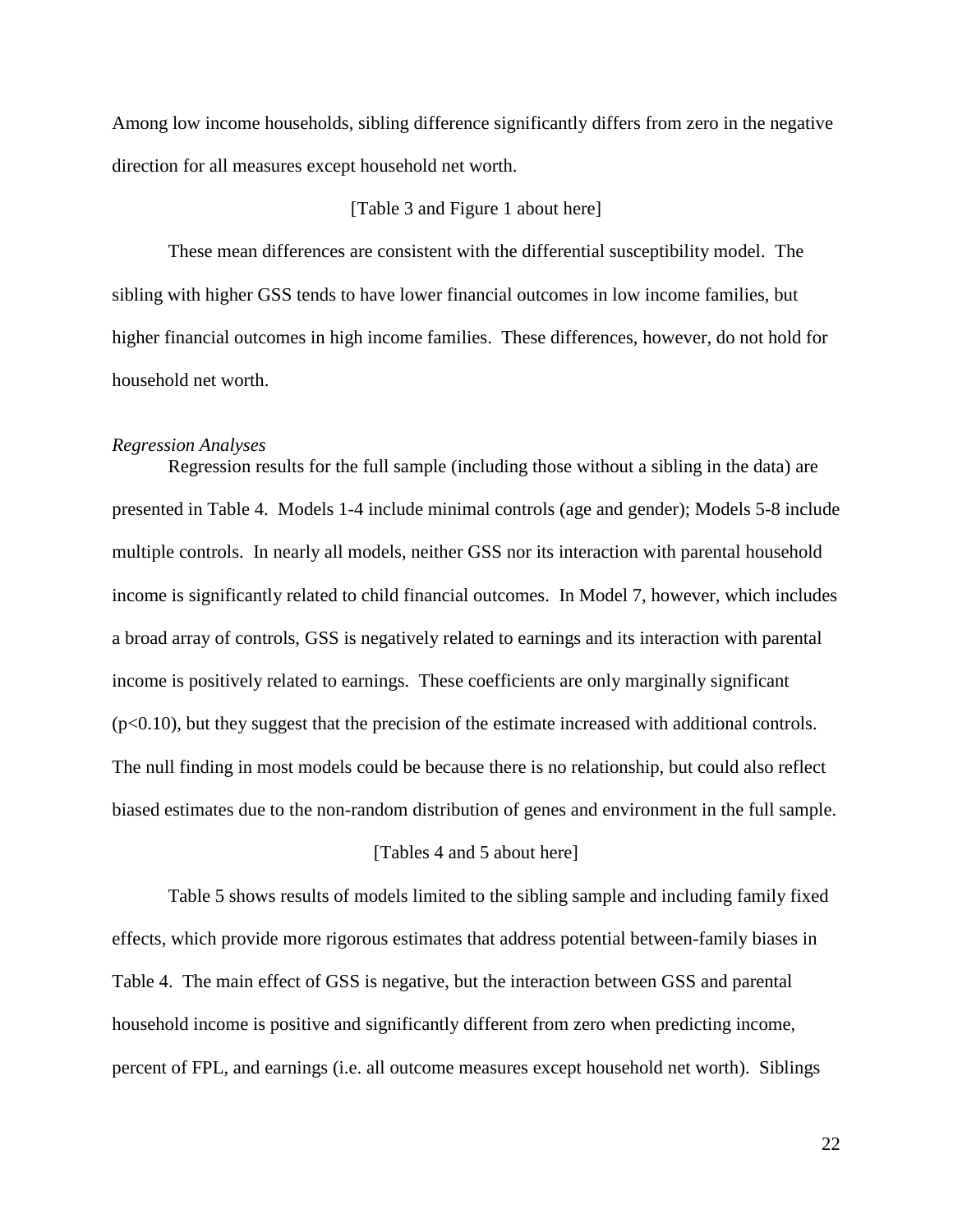with a higher GSS tend to have lower financial outcomes than their sibling with a lower GSS, but only in families from low income backgrounds. In each case except net worth, the predicted financial outcome for those with a higher GSS is higher among high income families. In Model 1, for example, each additional sensitive allele is associated with a higher adult household income when parental household income is approximately \$70,000 or higher. In Model 2, the crossover point is approximately \$50,000, and in Model 3 it is approximately \$55,000. These transition points are generally centered around the overall mean (\$67,000 in 2007 dollars) and the median (\$56,000) of parental household income.

Figure 2 illustrates the relationship between parent and child household income by number of sensitive alleles. The figure clearly illustrates that, compared to their same sex sibling with fewer sensitive alleles, a sibling with more sensitive alleles tends to have lower household income in young adulthood if raised in a low income household, but higher household income if raised in a high income household. For those with parental income near zero, each additional sensitive allele results in approximately \$1,500 less in annual household income. For siblings with parental income near \$150,000, in contrast, each additional sensitive allele is estimated to result in approximately \$375 in additional annual household income.

This pattern is similar when predicting percent of FPL and individual earnings. For those with parental income near zero, each additional sensitive allele is estimated to reduce one's standing on the federal poverty scale by 75 percentage points. For those whose parental household income was \$150,000, each additional sensitive allele is estimated to increase one's standing by 60 percentage points. Those with parental income near zero are estimated to earn approximately \$1,100 less per year for each additional sensitive allele, while those with parental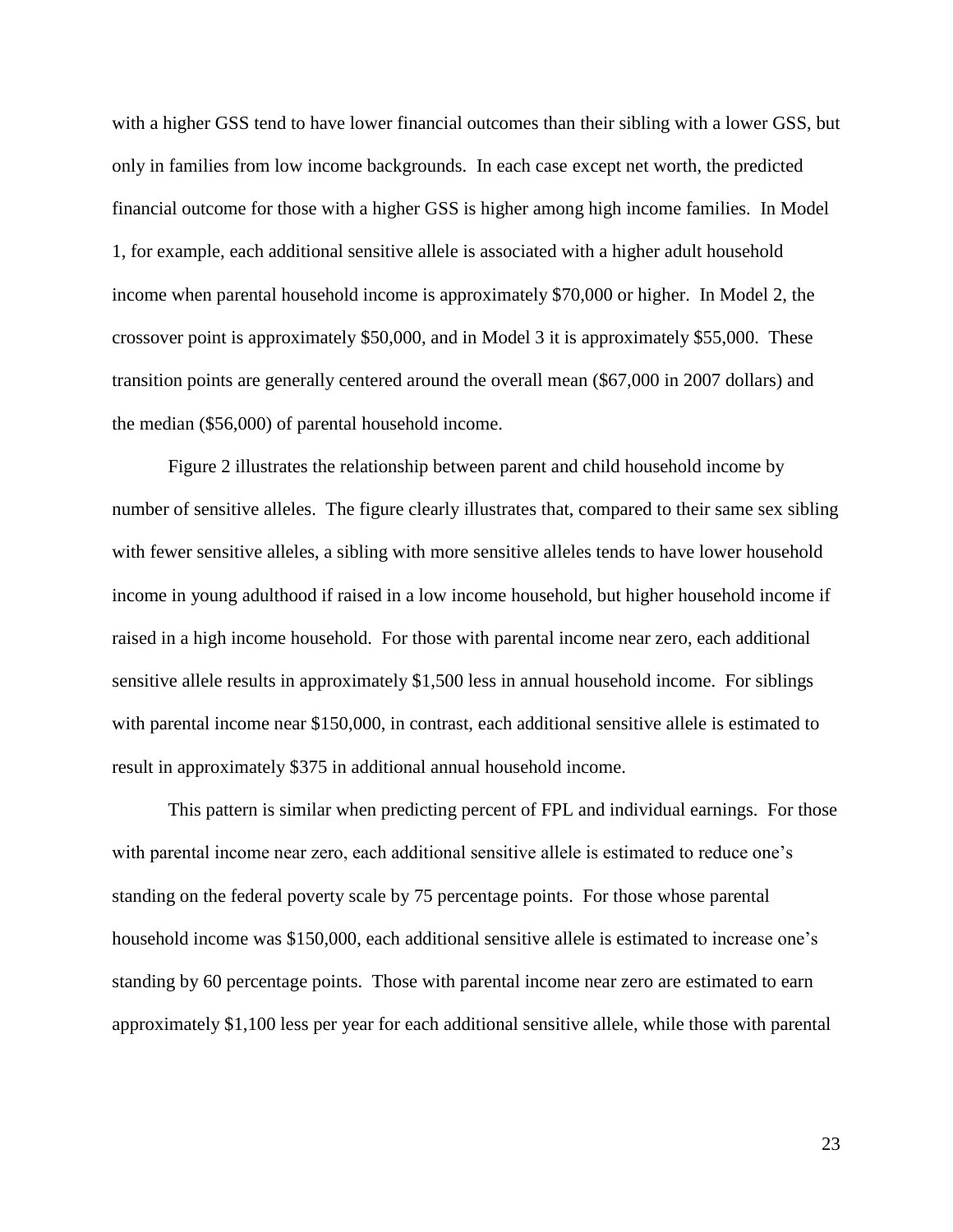income of \$150,000 are estimated to earn an additional \$500 per year for each additional sensitive allele.

# [Figure 2 about here]

The null result for household net worth is intriguing. Net worth could be more strongly determined by factors beyond individual differences, such as parental net worth or financial bequests, than household income or individual earnings (see e.g., Black et al. 2015). The alleles included in the GSS have been implicated in behaviors (e.g., attention, aggression, depression) associated with labor market outcomes (Pearson-Fuhrhop et al. 2014; McDermott et al. 2009; Cummins et al. 2012). It is possible, therefore, that the increased sensitivity to context works through behaviors. In low income contexts, the sensitive alleles could encourage behaviors associated with lower earnings and income. In high income contexts, the same alleles could encourage behaviors associated with higher earnings and income. In such a scenario, these alleles could moderate labor market outcomes such as income and earnings, but remain largely unrelated to net worth. Results are consistent with this pattern, but explaining the different results for net worth are beyond the scope of this paper.

#### *Sensitivity Analyses*

The above results suggest the relationship between genetic sensitivity score and individual financial outcomes should differ depending on parental financial standing as an adolescent. As a robustness check of this interaction, I fit separate regressions limited to sibling pairs from high and low income households. According to the differential susceptibility model, the main GSS effect should be negative among low income households and positive among high income households. Results from Table 5 suggest the crossover point is generally around median parental income. Table 6 compares GSS coefficients from family fixed effects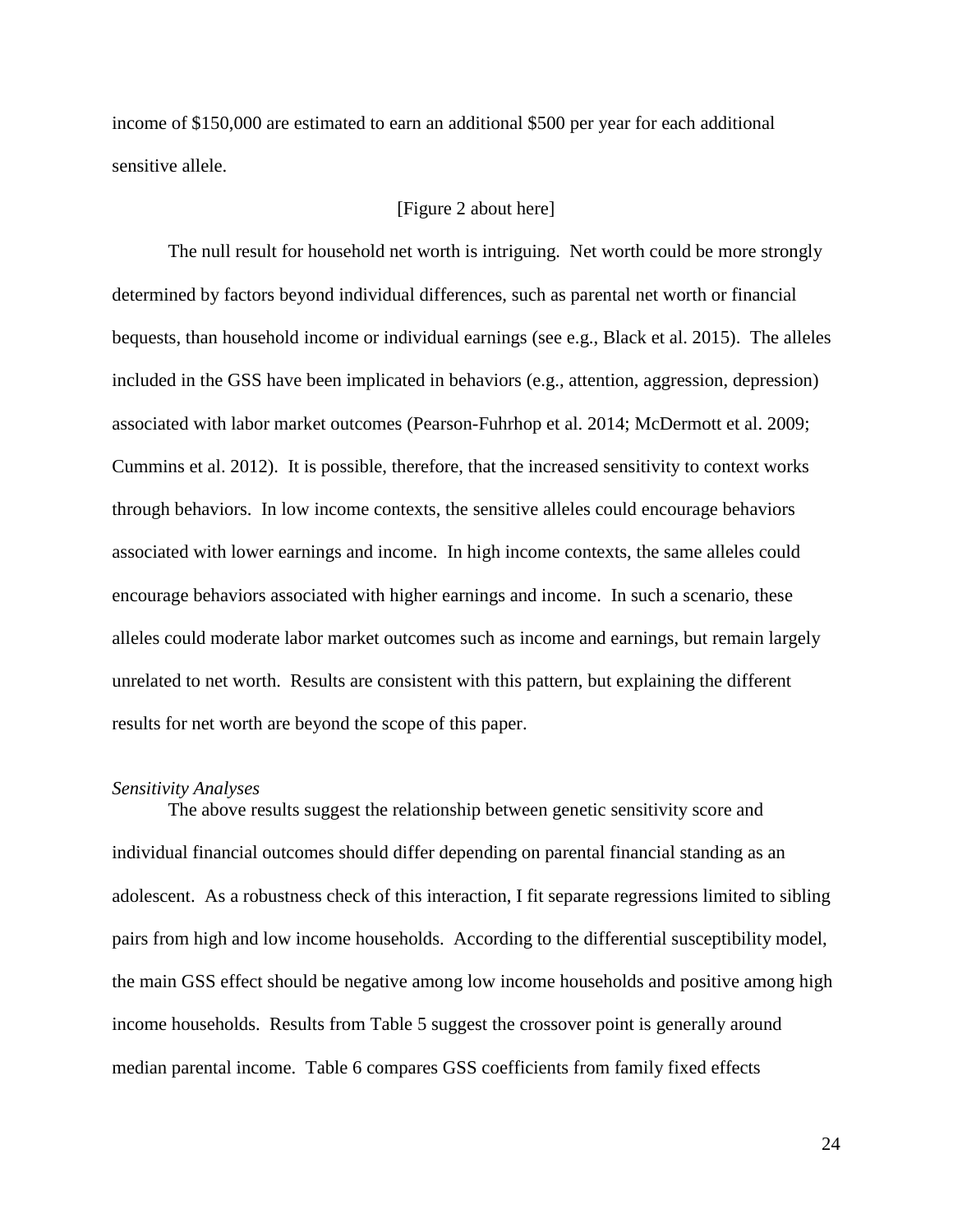regressions among siblings from high and low income families. The top group of coefficients in Table 6 is from models limited to those above and below median parental household income (\$56,000 in 2007 dollars). However, to examine cutoffs farther from the median, such as the crossover point found in the fixed effects model predicting household income, I also compare results among sibling pairs from households above the  $65<sup>th</sup>$  and  $75<sup>th</sup>$  percentiles (\$70,000 and \$81,000) and below the  $35<sup>th</sup>$  and  $25<sup>th</sup>$  percentiles (\$39,000 and \$34,000). The regression model is the same as that presented in the main analyses, but excludes the interaction term between GSS and parental household income.

# [Table 6 about here]

Results in Table 6 show that among low income households, the GSS coefficient is negative in all models (except those predicting net worth) and statistically different from zero in all models predicting household income  $(p<0.05)$ . The GSS coefficient also reaches marginal significance ( $p<0.10$ ) when predicting earnings below the 35<sup>th</sup> income percentile and when predicting percent FPL below the  $25<sup>th</sup>$  percentile. Among high income households, the GSS coefficient is positive in every model (except two of those predicting net worth) and statistically different from zero in all models predicting percent of federal poverty level  $(p<0.01)$ . The positive GSS coefficient also reaches significance in a few other models: predicting earnings above the 65<sup>th</sup> percentile (p<0.05) and above the 75<sup>th</sup> percentile p<0.10); predicting household income above the 75<sup>th</sup> percentile ( $p<0.01$ ) and above the median ( $p<0.10$ ). Overall, the results shown in Table 6 further support the differential susceptibility model. As in the main analyses, a higher GSS is associated with lower financial outcomes among those from low income households, but higher financial outcomes among those from high income households.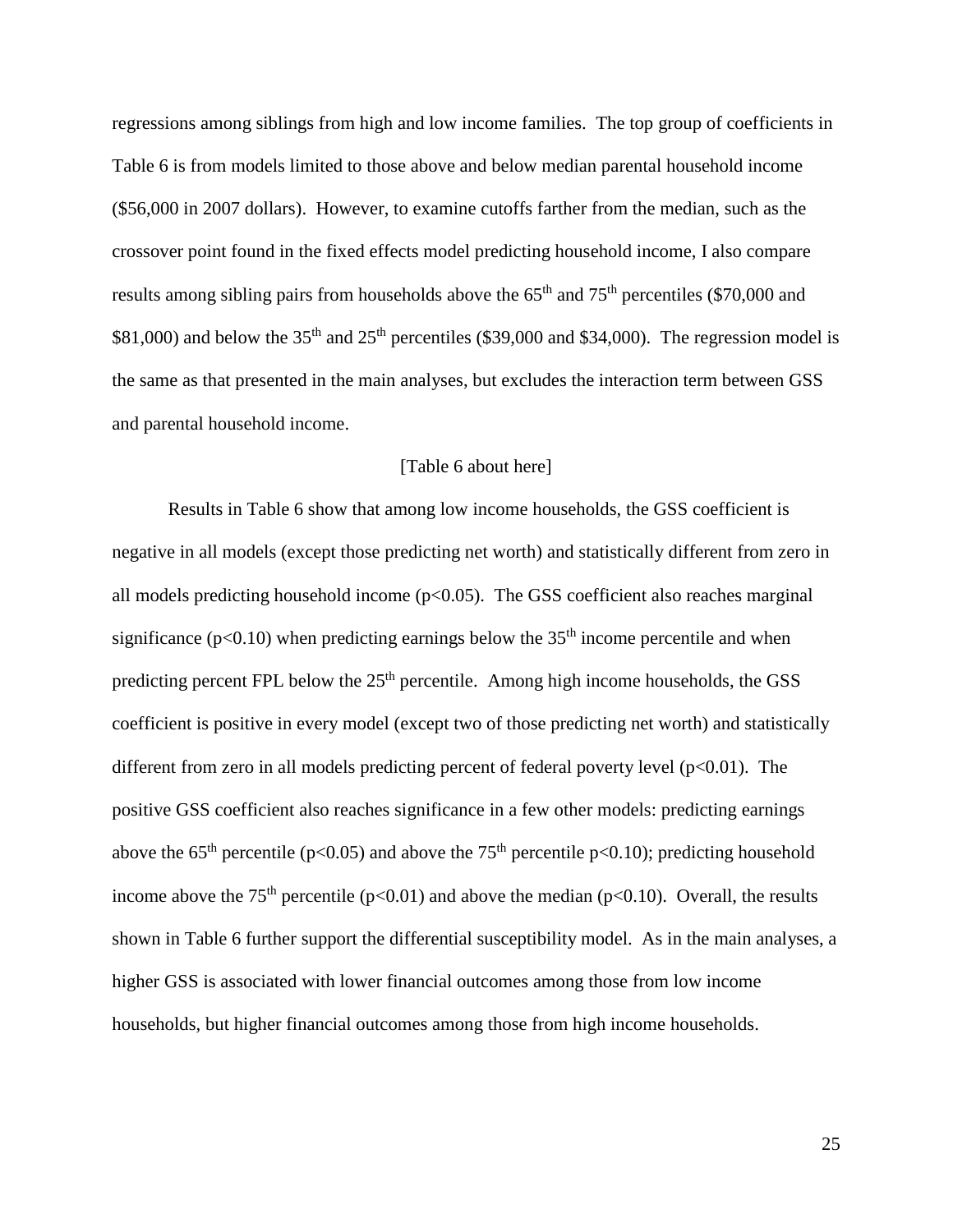In terms of intergenerational mobility, the above results suggest that individuals with a high GSS experience less financial mobility; that is, they have financial outcomes more similar to their parents than their siblings with fewer sensitive alleles. The positive interaction terms (in Table 5) between GSS and parental financial standing imply that each sensitive allele provides a greater return on parental financial standing. GSS therefore confers both greater sensitivity to adolescent financial context and less financial mobility. This positive relationship between GSS and intergenerational financial similarity is illustrated in Figure 3.

#### [Figure 3 about here]

Solon (1992) estimated that intergenerational income elasticity (individual income return to parental income) in the U.S. is at least 0.40. This suggests that if a child's parental income was \$20,000 less than the mean, the predicted child income would be \$8,000 (or 40% of that difference) less than the child mean. Based on Model 1 in Table 5, each additional sensitive allele is estimated to increase intergenerational income elasticity by 0.11. Thus, if an individual's parents earned \$20,000 less than the parental mean, then for each additional sensitive allele, a child's predicted income would be an additional \$2,200 less than the child mean. Income in this study is measured with considerably more bias than the multi-year measures Solon uses. Furthermore, I use a square root rather than a log transformation. To the extent results are comparable, however, each additional sensitive allele is estimated to confer an additional 25% of Solon's estimated overall intergenerational income elasticity.

Sensitivity analyses using alternative genetic sensitivity score calculations yield similar results (presented in Appendix Table S3, Panels A-E). Results are also similar when controlling for age squared or weighting by average family weight to adjust for unequal likelihood of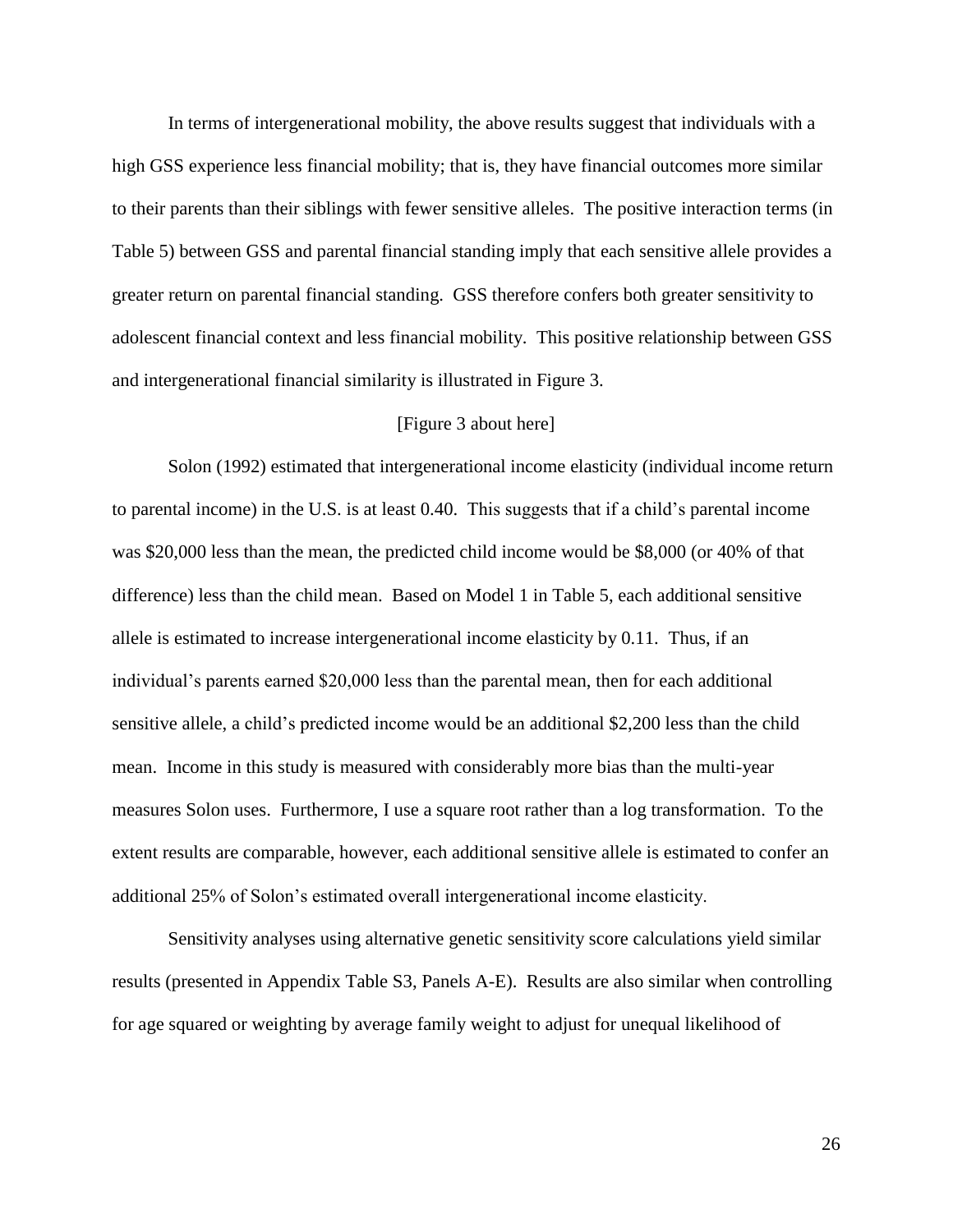families appearing in the sample. In addition, results are consistent using parental education or percent of the federal poverty level instead of income (Appendix Tables S6).

Finally, results are not driven by white or black young adults alone; results for models predicting household income and percent FPL are similar when limited to either white or black sibling pairs (see Appendix Table S7). Interestingly, one difference is that the coefficient for the interaction between GSS and parental income is significant when predicting earnings among white but not black young adults. However, the opposite is true when predicting net worth. A higher GSS predicts greater net worth among black young adults from higher parental income backgrounds. The different findings for earnings and net worth between white and black young adults could suggest the interaction works through different mechanisms in these groups. For example, if discrimination limits the earning potential of young black people regardless of behaviors (Pager 2003), then GSS and its interaction may have limited potential to impact their individual earnings. Similarly, the net worth of white young adults may depend largely on parental financial assistance (Nam et al. 2015), whereas behaviors and health may play a larger role in predicting net worth among black young adults. These potential explanations are speculative at this point and require further research.

In a further attempt to understand the mechanisms involved, I use sibling fixed effects models to investigate whether GSS predicts several parenting measures or whether the GSSparenting relationship differs at low and high incomes. Specifically, I predict the following parent-child relationship measures: whether the child reported feeling close to their mother or father; whether the child reported that their mother or father cares; child-reported parental favoritism (a scale ranging from -2 indicating a child received a lot less love and attention from parents compared to their sibling, to 2 indicating she received a lot more); and an index of the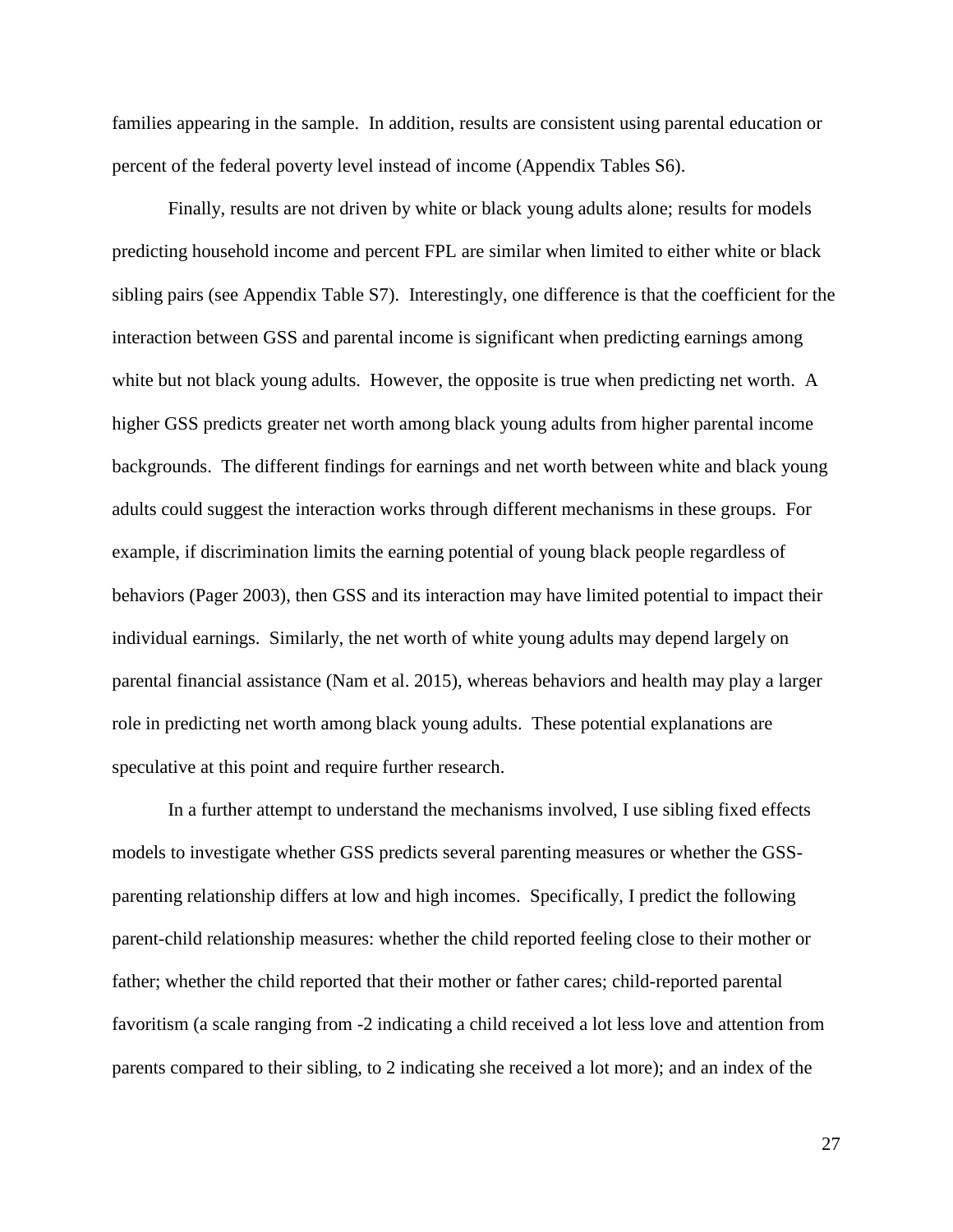number of activities each child reported participating in with both parents or with either parent in the past four weeks (shopping; playing a sport; attending a religious service or church-related event; going to a movie, play, museum, concert, or sports event; working on a school project; talking about dating or a party; talking about a personal problem; talking about school work or grades; or talking about other school topics). Using the same model as Table 6, with controls for age and parental income as well as family fixed effects, I find that GSS does not significantly predict any of the parent-child relationship measures whether including the full sibling sample or when limiting the sample to siblings above or below median parental income. The null results suggest that parents do not treat their children differently by GSS and that the parenting-GSS relationship does not differ by income. These analyses are neither exhaustive nor conclusive, but the results suggest that the interaction effects between GSS and parental income (found in Tables 5 and 6) do not reflect different treatment by parents. Instead, the interaction could reflect different treatment or interpretation of gene-related behaviors by teachers and other members of society depending on income; or it could reflect differences in the likelihood of certain incomerelated health conditions by genotype and environment. These are only two potential mechanisms, however, and conclusively identifying mechanisms is beyond the scope of this paper.

#### **Conclusion**

This study investigates the relationship between an index of sensitive genotypes and intergenerational mobility, while taking methodological steps to address the non-random distribution of genotype and environment. Expanding beyond the outcomes typically examined in gene-environment interaction research, this study examines financial outcomes, including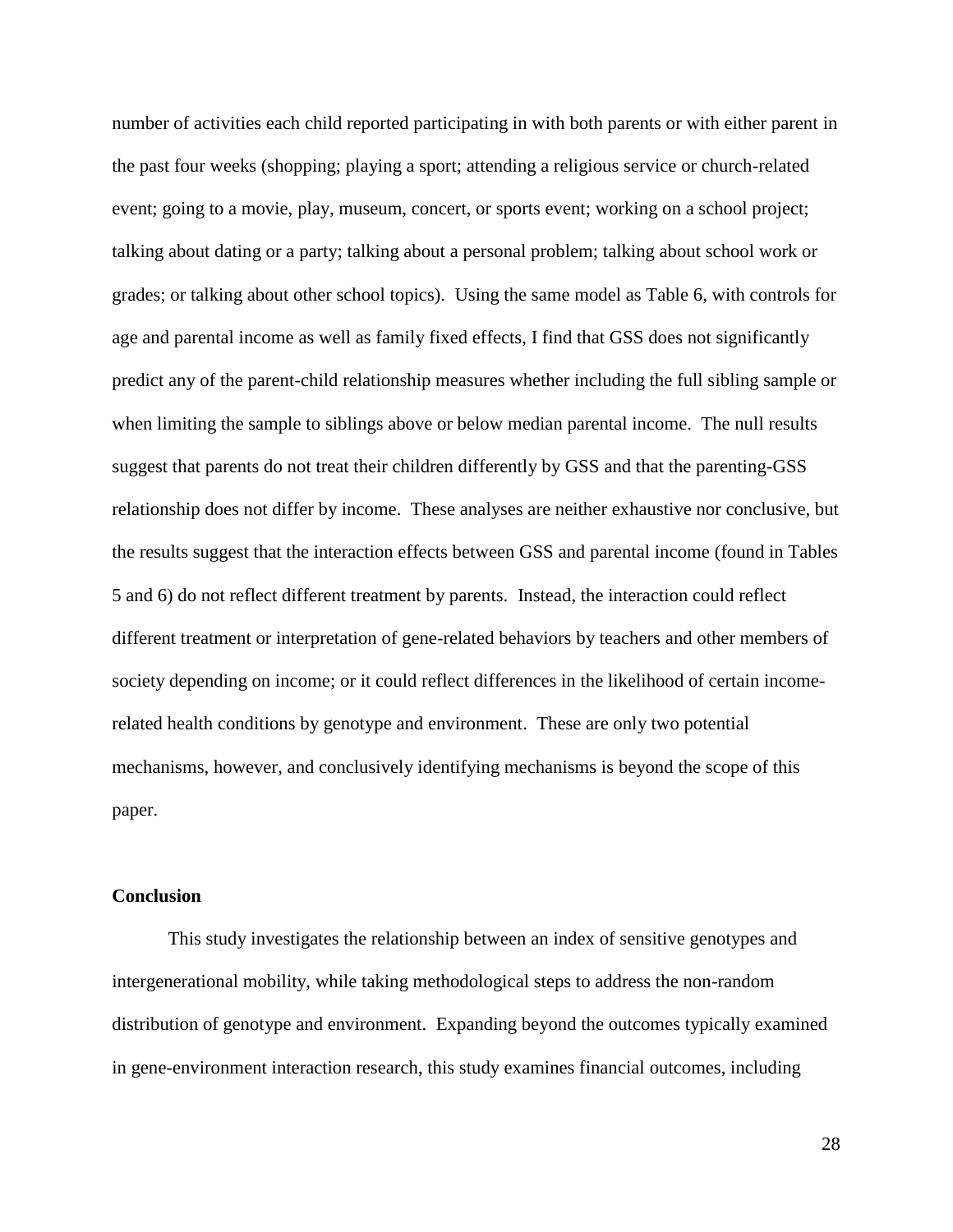household income, percent of the federal poverty level, individual earnings, and household net worth. Overall, results provide further support for the differential susceptibility model, which suggests that genetic variants previously considered to increase risk actually increase sensitivity to environmental context. Compared to their same sex sibling, individuals with more copies of the sensitive genotypes do worse in low income contexts but fare better in high income contexts. These results add to the growing body of evidence suggesting the genetic variants in question increase sensitivity to context rather than risk (Belsky and Pluess 2009).

Further, by examining financial outcomes, this study suggests the implications of sensitive alleles may extend further than previously thought. Beyond health and behavioral consequences, for example, results suggest young adult financial standing depends significantly on genotype as well as parental income. Importantly, results suggest the genotypes examined are not inherently positive or negative, but rather relate to environmental sensitivity, making some children more or less sensitive to their parents' income.

This study has a number of limitations. First, it does not identify the mechanisms involved in the GxE interaction. Health and behaviors that previous research finds are both sensitive to genotype and environment and are associated with financial standing offer potential mechanisms; for example, ADHD depends on genotype and environment (Retz et al. 2008) and has negative effects on income (Fletcher 2014). The potential mediating role of health and behaviors is partially supported here because results generally do not hold when predicting net worth, which may be more strongly determined by other factors (Black et al. 2015). Furthermore, models predicting parenting measures suggest the GxE interaction effects do not reflect different treatment by parents. Nevertheless, definitively identifying mechanisms is beyond the scope of this study and requires further research.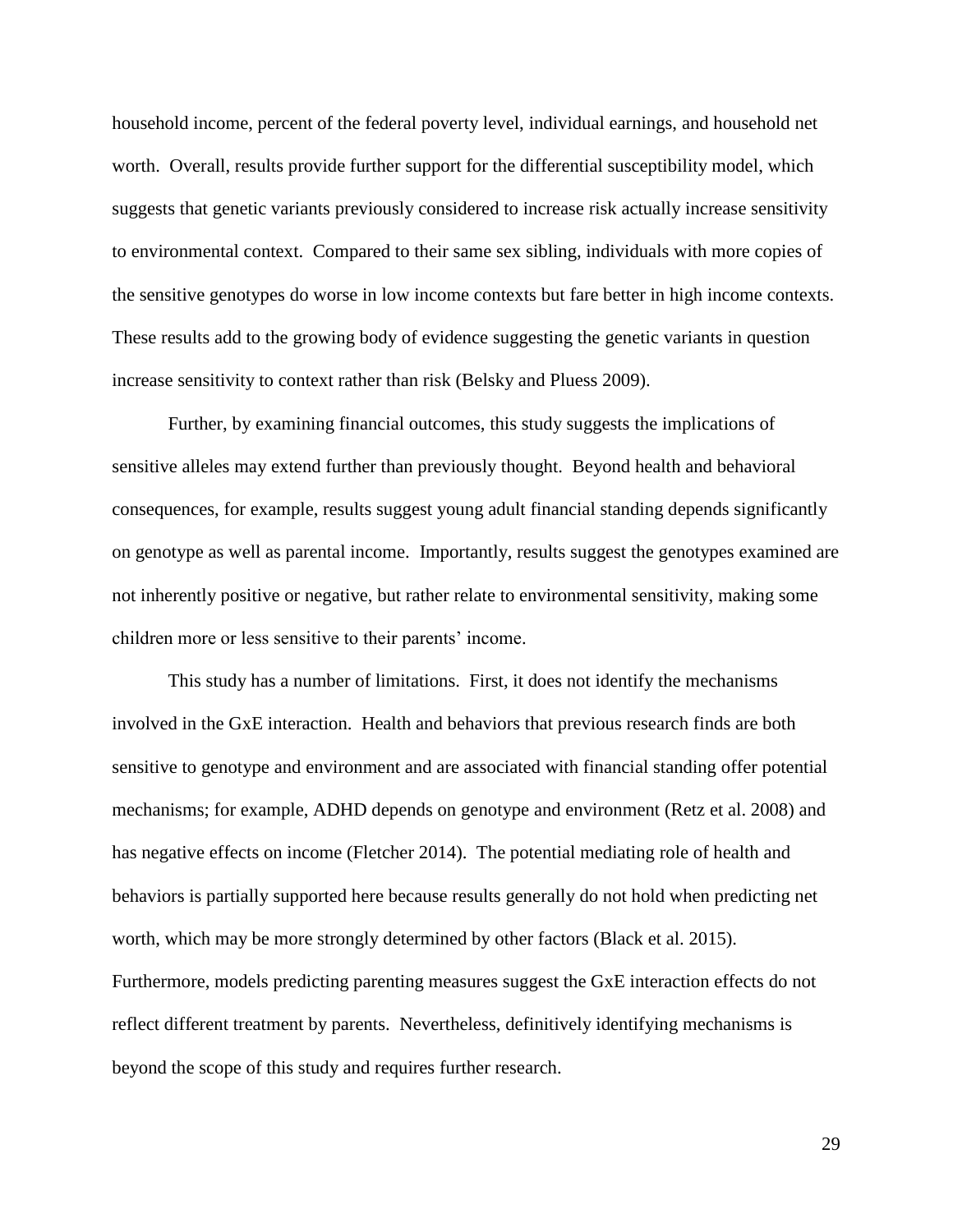Another potential limitation is that the analytical approach relies on the stable unit treatment value assumption (SUTVA). In this case, the assumption is that the genotype of one sibling does not impact the outcome of the other sibling. Unfortunately, sibling genotype partly proxies for parental genotype, which could influence individual outcomes. Partially mitigating this concern is the fact that parental genotype and financial standing are the same for each sibling. Therefore, although sibling genotype may act as a proxy for parental measures, within sibling pairs individual outcome should be stable. Nevertheless, ideally I would control for parental genotype, but it is unavailable in Add Health as well as most other data sets with financial standing and genetic information. Future research should investigate similar interaction effects when controlling for parental genotype or investigate how such interaction effects might change when relaxing the stable unit treatment value assumption.

Finally, family fixed effects regressions rely on siblings with different GSS scores. Therefore, if families with genetically concordant siblings differ from those with discordant siblings, the generalizability of the results could be limited. To address this concern, Appendix Table S2 compares genetically concordant and discordant sibling pairs along a wide variety of measures and finds no significant differences. Although descriptive comparisons are not conclusive, they suggest results are generalizable beyond genetically divergent siblings. Furthermore, although the sibling comparison methods may reduce external validity, they increase internal validity over much GxE research.

Regardless of generalizability, results have implications for research on geneenvironment interactions and intergenerational inequality. As typically used in GxE research, the term plastic suggests a high degree of malleability. In the context of intergenerational mobility, however, sensitivity or plasticity also entails greater dependence on social background.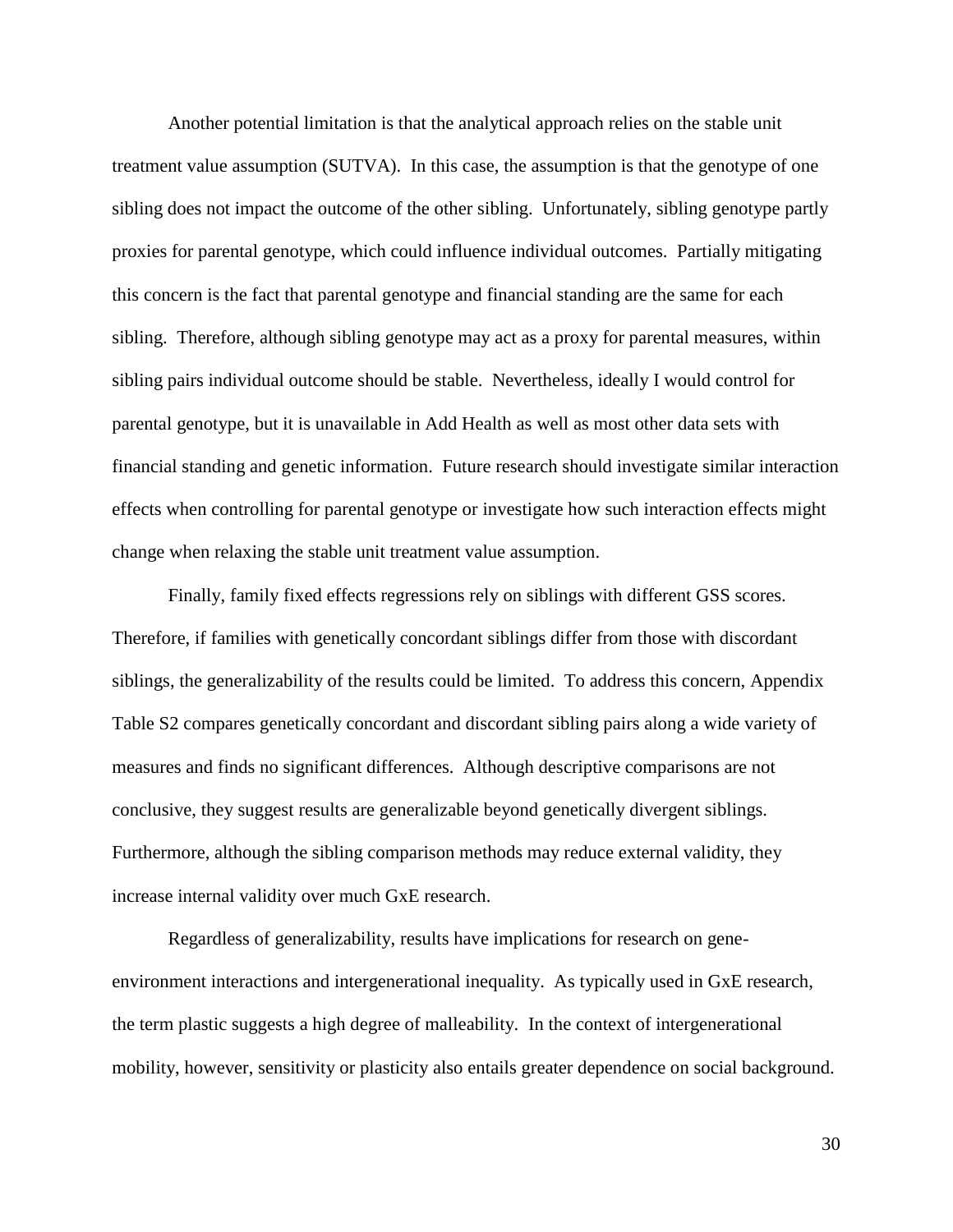Individuals with more sensitive genotypes are more dependent on parental financial standing and enjoy less opportunity for intergenerational mobility. The positive interaction terms between GSS and parental income indicate sensitivity to context, but also a stronger relationship between parent and child financial standing (i.e. higher intergenerational elasticity and lower intergenerational mobility). Thus, plasticity entails sensitivity, but also less mobility.

Both recent and classic arguments suggest genes simply mediate the intergenerational transmission of inequality; that is, economic standing is inherited at birth and is therefore not amenable to policy changes (Clark 2014; Herrnstein and Murray 1994). These simple genetic explanations suggest the importance of genotype for adult economic outcomes should be unrelated to economic background. Results of this study contradict such arguments and suggest the implications of certain genotypes depend on context, promoting positive outcomes at high incomes and negative outcomes at low incomes. Furthermore, this analysis suggests that sensitive genotypes may moderate rather than simply mediate intergenerational transmission. In short, financial standing is not genetically determined and policies could improve opportunity. By raising the total income of households with children, for example, we could ensure that the effects of sensitive alleles are positive for all, rather than negative for some children.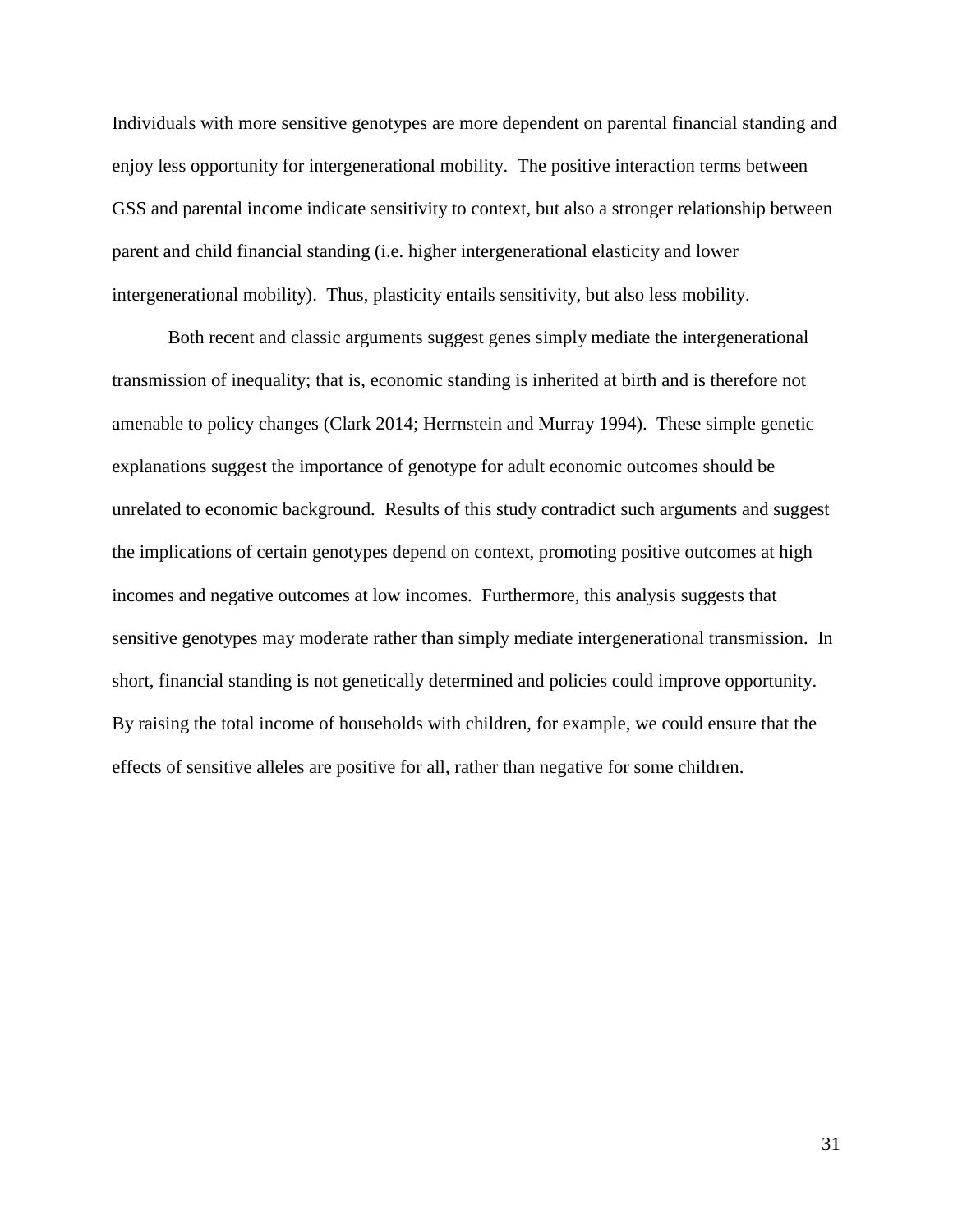# **References**

- Abdolmaleky, Hamid Mostafavi, Stephen V. Faraone, Stephen J. Glatt, and Ming T. Tsuang. 2004. Meta-Analysis of Association between the T102C Polymorphism of the 5HT2A Receptor Gene and Schizophrenia. *Schizophrenia Research* 67(1):53–62.
- Bakermans-Kranenburg, Marian J., and Marinus H. van IJzendoorn. 2007. "Research Review: genetic vulnerability or differential susceptibility in child development: the case of attachment." *Journal of Child Psychology and Psychiatry and Allied Disciplines* 48(12): 1160-1173.
- Bakermans-Kranenburg, Marian J., and Marinus H. van IJzendoorn. 2006. "Gene–environment interaction of the dopamine D4 receptor (DRD4) and observed maternal insensitivity predicting externalizing behavior in preschoolers." *Developmental Psychobiology* 48: 406– 409.
- Bakermans-Kranenburg, Marian J., Marinus H. van IJzendoorn, Femke T.A. Pijlman, Judi Mesman, and Femmie Juffer. 2008. "Experimental Evidence for Differential Susceptibility: Dopamine D4 Receptor Polymorphism (DRD4 VNTR) Moderates Intervention Effects on Toddlers' Externalizing Behavior in a Randomized Controlled Trial." *Developmental Psychology* 44(1): 293-300.
- Barker, David J.P. 2005. "The Developmental Origins of Insulin Resistance." *Hormone Research* 64(suppl 3): 2-7.
- Belsky, Jay. 2013. "Differential Susceptibility to Environmental Influences." International *Journal of Child Care and Education Policy* 7(2): 15-31.
- Belsky, Jay. 2005. "Differential susceptibility to rearing influence: An evolutionary hypothesis and some evidence." In B. Ellis & D. Bjorklund (Eds.), *Origins of the social mind: Evolutionary psychology and child development* (pp. 139–163). New York: Guilford.
- Belsky, Jay and Kevin M. Beaver. 2011. Cumulative-Genetic Plasticity, Parenting and Adolescent Self-Regulation." *Journal of Child Psychology and Psychiatry* 52(5): 619-626.
- Belsky, Jay and Michael Pluess. 2009. "Beyond Diathesis-Stress: Differential Susceptibility to Environmental Influences." *Psychological Bulletin 135*(6): 885-908.
- Belsky, Jay, Michael Pluess, and Keith F. Widaman. 2013. "Confirmatory and Competitive Evaluation of Alternative Gene-Environment Interaction Hypotheses." *The Journal of Child Psychology and Psychiatry* 54(10):1135-43.
- Belsky, Jay, C. Jonassaint, M. Pluess, M. Stanton, B. Brummett, and R. Williams. 2009. "Vulnerability Genes or Plasticity Genes?" *Molecular Psychiatry* 14: 746-754.
- Belsky, Jay, Marian J. Bakermans-Kranenburg, and Marinus H. van IJzendoorn. 2007. "For better and for worse: Differential Susceptibility to environmental influences." *Current Directions in Psychological Science* 16(6): 300-304.
- Black, Sandra E., Paul J. Devereux, Petter Lundborg, and Kaveh Majlesi. 2015. "Poor Little Rich Kids? The Determinants of the Intergenerational Transmission of Wealth. NBER Working Paper No. W21409. Retrieved September 10, 2015 from [http://papers.ssrn.com/sol3/papers.cfm?abstract\\_id=2636168.](http://papers.ssrn.com/sol3/papers.cfm?abstract_id=2636168)
- Boyce, W.T. & Ellis, B. 2005. "Biological sensitivity to context: I. An evolutionarydevelopmental theory of the origins and functions of stress reactivity." *Development and Psychopathology* 17: 271–301.
- Breen, Richard (ed.). 2004. *Social Mobility in Europe*. Oxford: Oxford University Press.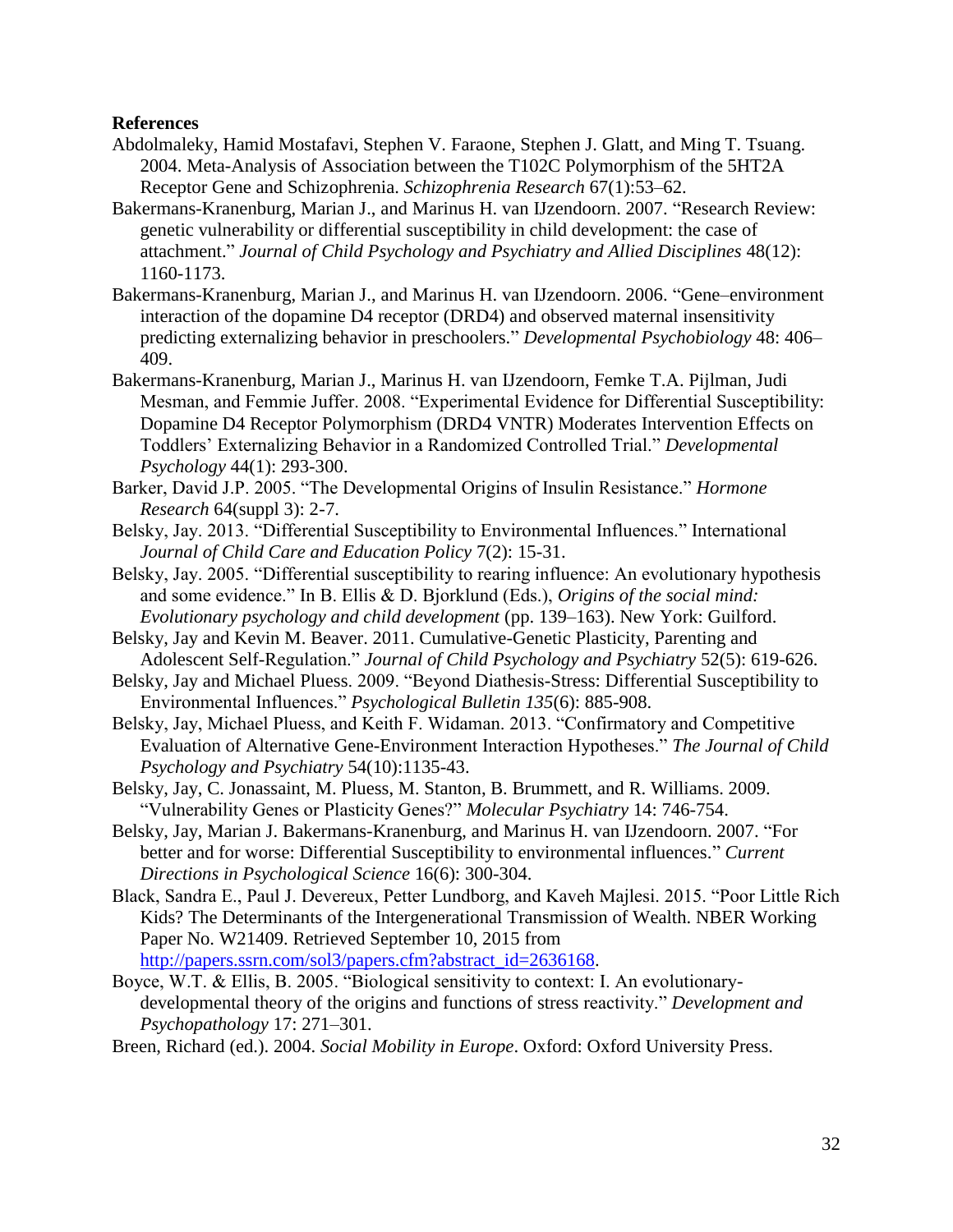- Breen, Richard and Jan O. Jonsson. 2005. "Inequality of Opportunity in Comparative Perspective: Recent Research on Educational Attainment and Social Mobility." *Annual Review of Sociology* 31: 223-243.
- Brookes, K., Mill, J., Guindalini, C., *et al.* 2006. A common haplotype of the dopamine transporter gene associated with attention-deficit/hyperactivity disorder and interacting with maternal use of alcohol during pregnancy. Archives of General Psychiatry 63: 74– 81.
- Carpenter, Jeffrey P., Justin R. Garcia, and J. Koji Lum. 2011. "Dopamine Receptor Genes Predict Risk Preferences, Time Preferences, and Related Economic Choices." *Journal of Risk Uncertainty* 42: 233-61.
- Caspi, Avshalom, Joseph McClay, Terrie E. Moffitt, Jonathan Mill, Judy Martin, Ian W. Craig, Alan Taylor, and Richie Poulton. 2002. "Role of Genotype in the Cycle of Violence in Maltreated Children." *Science* 297:851-54.
- Caspi, Avshalom et al. 2003. "Influence of Life Stress on Depression: Moderation by a Polymorphism in the 5-HTT Gene." *Science* 301:386-89.
- Caspi, Avshalom, Terrie Moffitt, and Mary Cannon et al. 2005. "Moderation of the Effect of Adolescent- Onset Cannabis Use on Adult Psychosis by a Functional Polymorphism in the Catechol- O- Methyltransferase Gene: Longitudinal Evidence of a Gene by Environment Interaction." *Biological Psychiatry* 57(10):1117–27.
- Cervilla, Jorge A., Margarita Rivera, Esther Molina, Francisco Torres-Gonzalez, Juan A. Bellon, Berta Moreno, Juan de Dios Luna, Jose A. Lorente, Yolanda de Diego-Otero, Michael King, Irwin Nazareth, Blanca Gutierrez, and PREDICT Study Core Group. 2006. "The 5-HTTLPR s/s Genotype at the Serotonin Transporter Gene (SLC6A4) Increases the Risk for Depression in a Large Cohort of Primary Care Attendees: The PREDICT-Gene Study." *American Journal of Medical Genetics Part B (Neuropsychiatric Genetics)* 141B: 912-917.
- Chetty, Raj, Nathaniel Hendren, Patrick Kline, and Emmanuel Saez. 2014. "Where Is the Land of Opportunity? The Geography of Intergenerational Mobility in the United States." Working Paper. Retrieved July 23, 2014 from [http://scholar.harvard.edu/files/hendren/files/mobility\\_geo.pdf.](http://scholar.harvard.edu/files/hendren/files/mobility_geo.pdf)
- Chetty, Raj, Nathaniel Hendren, Patrick Kline, and Emmanuel Saez. 2013. "The Economic Impacts of Tax Expenditures: Evidence from Spatial Variation across the U.S." Working Paper. Retrieved July 23, 2014 from

[http://obs.rc.fas.harvard.edu/chetty/tax\\_expenditure\\_soi\\_whitepaper.pdf.](http://obs.rc.fas.harvard.edu/chetty/tax_expenditure_soi_whitepaper.pdf)

- Clark, Gregory with Neil Cummins, Yu Hao, and Daniel Diaz Vidal. 2014. *The Son Also Rises: Surnames and the History of Social Mobility*. Princeton, NJ: Princeton University Press.
- Conley, Dalton. 2011. "In Search of GE: Why We Have Not Documented a Gene–Social Environment Interaction Yet." Pp. 231-246 in *Biosocial Foundations of Family Processes*, edited by A. Booth, S.M. McHale, and N.S. Landale. New York, NY: Springer.
- Conley, Dalton and Emily Rauscher. 2013. "Genetic Interactions with Prenatal Social Environment: Effects on Academic and Behavioral Outcomes." *Journal of Health and Social Behavior* 54(1):109-27.
- Conley, Dalton, Emily Rauscher, and Mark Siegal. 2013. "Beyond Orchids and Dandelions: Testing the 5HTT 'Risky' Allele for Evidence of Phenotypic Capacitance and Frequency Dependent Selection" *Biodemography and Social Biology* 59(1):37-56.
- Cook, C. Justin and Jason M. Fletcher. 2015. "Understanding Heterogeneity in the Effects of Birth Weight on Adult Cognition and Wages." NBER Working Paper No. 20895.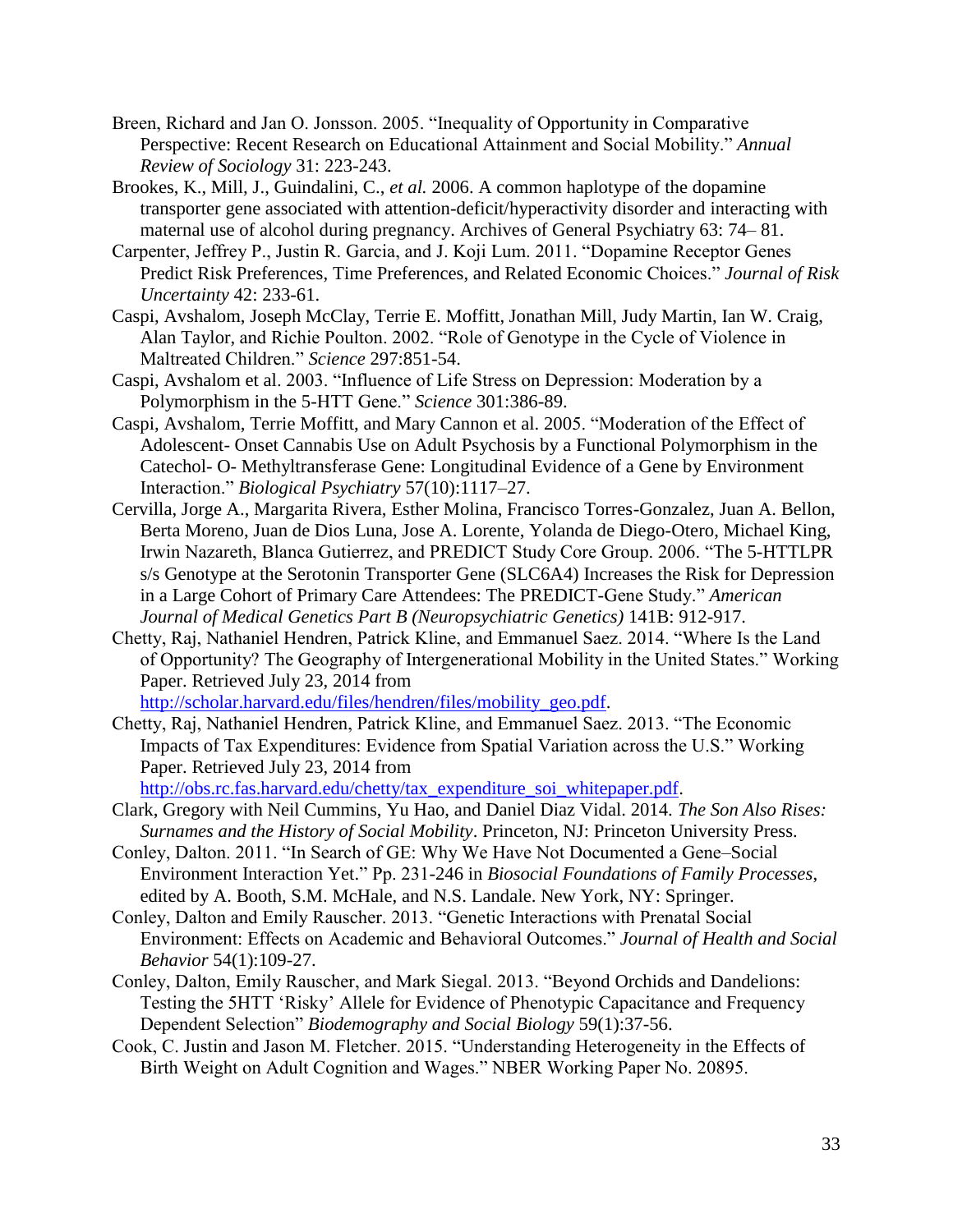- Cummins, T.D.R., Z. Hawi, J. Hocking, M. Strudwick, R. Hester, H. Garavan, J. Wagner, C.D. Chambers, and M.A. Bellgrove. 2012. "Dopamine Transporter Genotype Predicts Behavioural and Neural Measures of Response Inhibition." *Molecular Psychiatry* 17: 1086- 92.
- Daw, Jonathan, Michael Shanahan, Kathleen Mullan Harris, Andrew Smolen, Brett Haberstick, and Jason D. Boardman. 2013. "Genetic Sensitivity to Peer Behaviors: 5HTTLPR, Smoking, and Alcohol Consumption." *Journal of Health and Social Behavior* 54(1): 92-108.
- Dick, D.M., J.L. Pagan, C. Holliday, R. Viken, L. Pulkkinen, J. Kaprio, and R.J. Rose. 2007. "Gender differences in friends' influences on adolescent drinking: A genetic epidemiological study." *Alcoholism: Clinical and Experimental Research* 31(12): 2012–19
- DiPrete, Thomas A. and David B. Grusky. 1990. "Structure and Trend in the Process of Stratification for American Men and Women." *American Journal of Sociology* 96: 107-143.
- Dominus, Susan. 2015. "The Mixed-Up Brothers of Bogotá." *The New York Times Magazine*, July 9. Retrieved September 4, 2015 from [www.nytimes.com/2015/07/12/magazine/the](http://www.nytimes.com/2015/07/12/magazine/the-mixed-up-brothers-of-bogota.html)[mixed-up-brothers-of-bogota.html.](http://www.nytimes.com/2015/07/12/magazine/the-mixed-up-brothers-of-bogota.html)
- Dreber, Anna, Coren L. Apicella, Dan T.A. Eisenberg, Justin R. Garcia, Richard S. Zamore, J. Koji Lum, and Benjamin Campbell. 2009. "The 7R polymorphism in the dopamine receptor D4 gene (DRD4) is associated with financial risk taking in men." *Evolution and Human Behavior* 30: 85-92.
- Duncan, Greg, Ariel Kalil, Susan E. Mayer, Robin Tepper, and Monique R. Payne. 2005. "The Apple Does Not Fall Far from the Tree." In Samuel Bowles, Herbert Gintis, and Melissa Osborne Groves (eds.), *Unequal Chances: Family Background and Economic Success*. New York: Russell Sage Foundation: 23-79.
- Edenberg, Howard J., et al. 2004. "Variations in GABRA2, Encoding the a-2 Subunit of the GABAA Receptor, Are Associated with Alcohol Dependence and with Brain Oscillations." *American Journal of Human Genetics* 74:705–14.
- Eisenegger, Christoph, Daria Knoch, Richard P. Ebstein, Lorena R.R. Gianotti, Peter S. Sandor, and Ernst Fehr. 2010. "Dopamine Receptor D4 Polymorphism Predicts the Effect of L-DOPA on Gambling Behavior." *Biological Psychiatry* 67: 702-6.
- Ellis, B. J. and W. T. Boyce. 2008. Biological Sensitivity to Context. *Current Directions in Psychological Science* 17: 183-7.
- Erikson, Robert and John H. Goldthorpe. 1992. *The Constant Flux: A Study of Class Mobility in Industrial Societies*. Oxford: Clarendon Press.
- Ermisch, John, Markus Jäntti, and Timothy Smeeding. 2012. *From Parents to Children: The Intergenerational Transmission of Advantage*. New York: Russell Sage Foundation.
- Fan, J.B. and P. Sklar. 2005. "Meta-Analysis Reveals Association between Serotonin Transporter Gene Stin2 VNTR Polymorphism and Schizophrenia." *Molecular Psychiatry* 10:928-38.
- Featherman, David L. and Robert M. Hauser. 1978. *Opportunity and Change*. New York: Academic Press.
- Fletcher, Jason M. 2014. ["The Effects of Childhood ADHD on Adult Labor Market Outcomes."](http://ideas.repec.org/a/wly/hlthec/v23y2014i2p159-181.html) *Health Economics* 23(2): 159-181.
- Fletcher, Jason M. and Steven F. Lehrer. 2011. "Genetic Lotteries within Families." *Journal of Health Economics* 30(4): 647-659.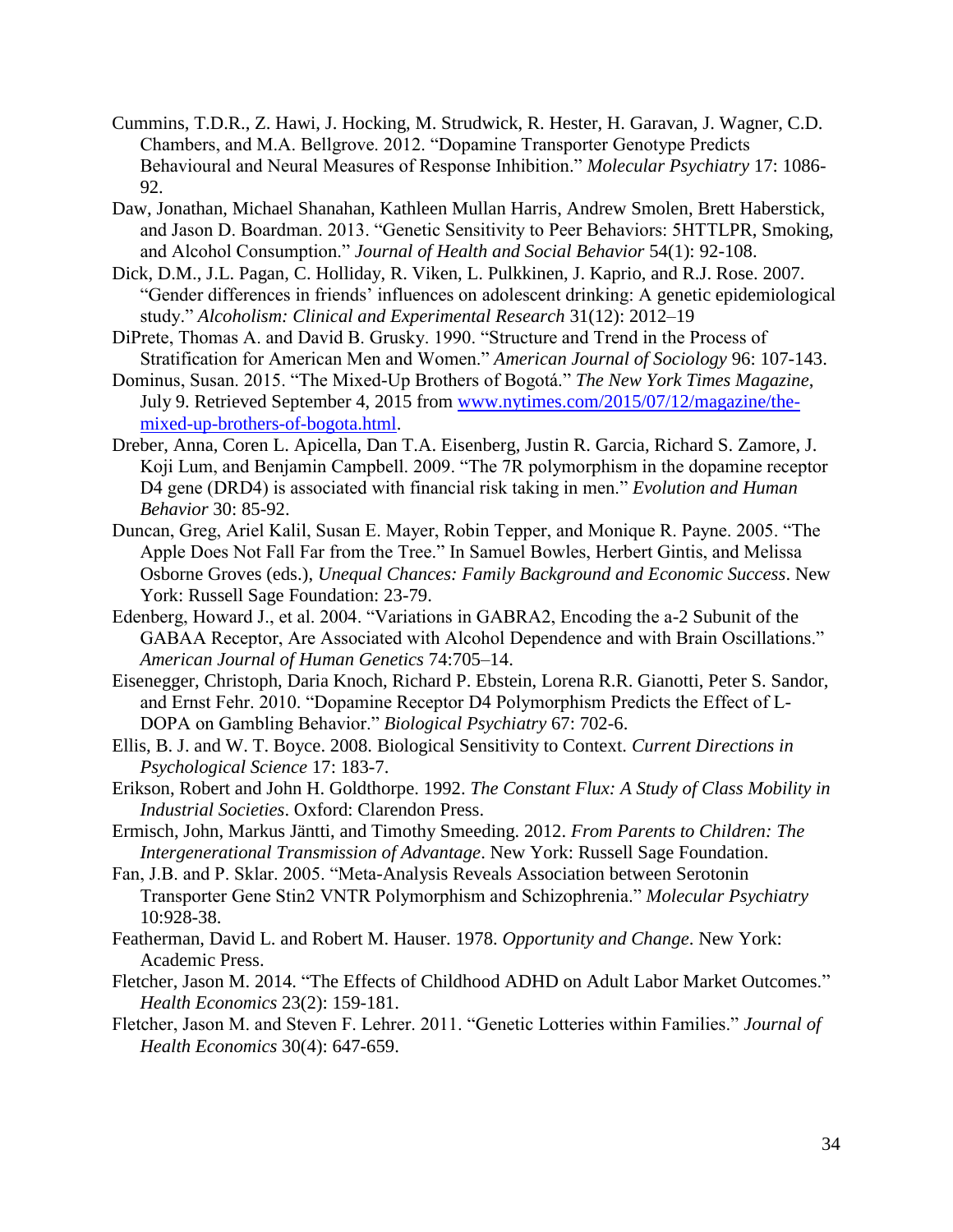- Foley, D. L., Eaves, L. J., Wormley, B., Silberg, J. L., Maes, H. H., Kuhn, J., and Riley, B. 2004. "Childhood adversity, monoamine oxidase a genotype, and risk for conduct disorder." *Archives of General Psychiatry* 61: 738–744.
- Fowler, James H., Jaime E. Settle, and Nicholas A. Christakis. 2011. "Correlated Genotypes in Friendship Networks." *Proceedings of the National Academy of Sciences of the United States of America* 108(5):1993–97.
- Garmezy, Norman. 1987. "Stress, competence, and development: continuities in the study of schizophrenic adults, children vulnerable to psychopathology, and the search for stressresistant children." *American Journal of Orthopsychiatry* 57: 159–174.
- Gelernter, J. and H. Kranzler. 1999. "D2 Dopamine Receptor Gene (DRD2) Allele and Haplotype Frequencies in Alcohol Dependent and Control Subjects: No Association with Phenotype or Severity of Phenotype." *Neuropsychopharmacology* 20(6):640-9.
- Guo, Guang, Michael E. Roettger, and Tianji Cai. 2008. "The Integration of Genetic Propensities into Social-Control Models of Delinquency and Violence among Male Youths." *American Sociological Review* 73(4):543-68.
- Harris, Kathleen Mullan. 2009. The National Longitudinal Study of Adolescent Health, Waves I & II, 1994-6; Wave III, 2001-2; Wave IV, 200-9. Chapel Hill, NC: Carolina Population Center.
- Herrnstein, Richard J. and Charles Murray. 1994. *The Bell Curve: Intelligence and Class Structure in American Life*. New York: Free Press.
- Hout, Michael. 1988. "More Universalism, Less Structural Mobility: The American Occupational Structure in the 1980s." *American Journal of Sociology* 93:1358-1400.
- Howell, Kathryn H. and Laura E. Miller-Graff. 2014. "Protective Factors Associated with Resilient Functioning in Young Adulthood after Childhood Exposure to Violence." *Child Abuse and Neglect* 38(12): 1985-1994.
- Hutchison, Kent, John McGeary, and Andrew Smolen et al. 2002. "The DRD4 VNTR Polymorphism Moderates Craving After Alcohol Consumption." *Health Psychology* 21(2):139–46.
- Kassis, Wassilis, Sibylle Artz, Christian Scambor, Elli Scambor, and Stephanie Moldenhauer. 2013. "Finding the Way Out: A Non-Dichotomous Understanding of Violence and Depression Resilience of Adolescents Who Are Exposed to Family Violence." *Child Abuse and Neglect* 37(2-3): 181-199.
- Keltikangas-Jarvinen, L., Elovainio, M., Kivimaki, M., Raitakari, O. T., Viikari, J. S., & Lehtimaki, T. 2007. "Dopamine receptor D2 gene Taq1A (C32806T) polymorphism modifies the relationship between birth weight and educational attainment in adulthood: 21 year follow-up of the Cardiovascular Risk in Young Finns Study." *Pediatrics* 120: 756–761.
- Kuhnen, Camelia M. and Joan Y. Chiao. 2009. "Genetic Determinants of Financial Risk Taking." *PLoS ONE* 4(2): e4362.
- Lowe, Sara R., Laura Sampson, Oliver Gruebner, Sandro Galea. 2015. "Psychological Resilience after Hurricane Sandy: The Influence of Individual- and Community-Level Factors on Mental Health after a Large-Scale Natural Disaster." *PLoS One* 10(5): e0125761.
- McDermott, Rose, Dustin Tingley, Jonathan Cowden, Giovanni Frazzetto, and Dominic D.P. Johnson. 2009. "Monoamine Oxidase A Gene (MAOA) Predicts Behavioral Aggression Following Provocation." *Proceedings of the National Academy of Sciences* 106(7): 2118- 2123.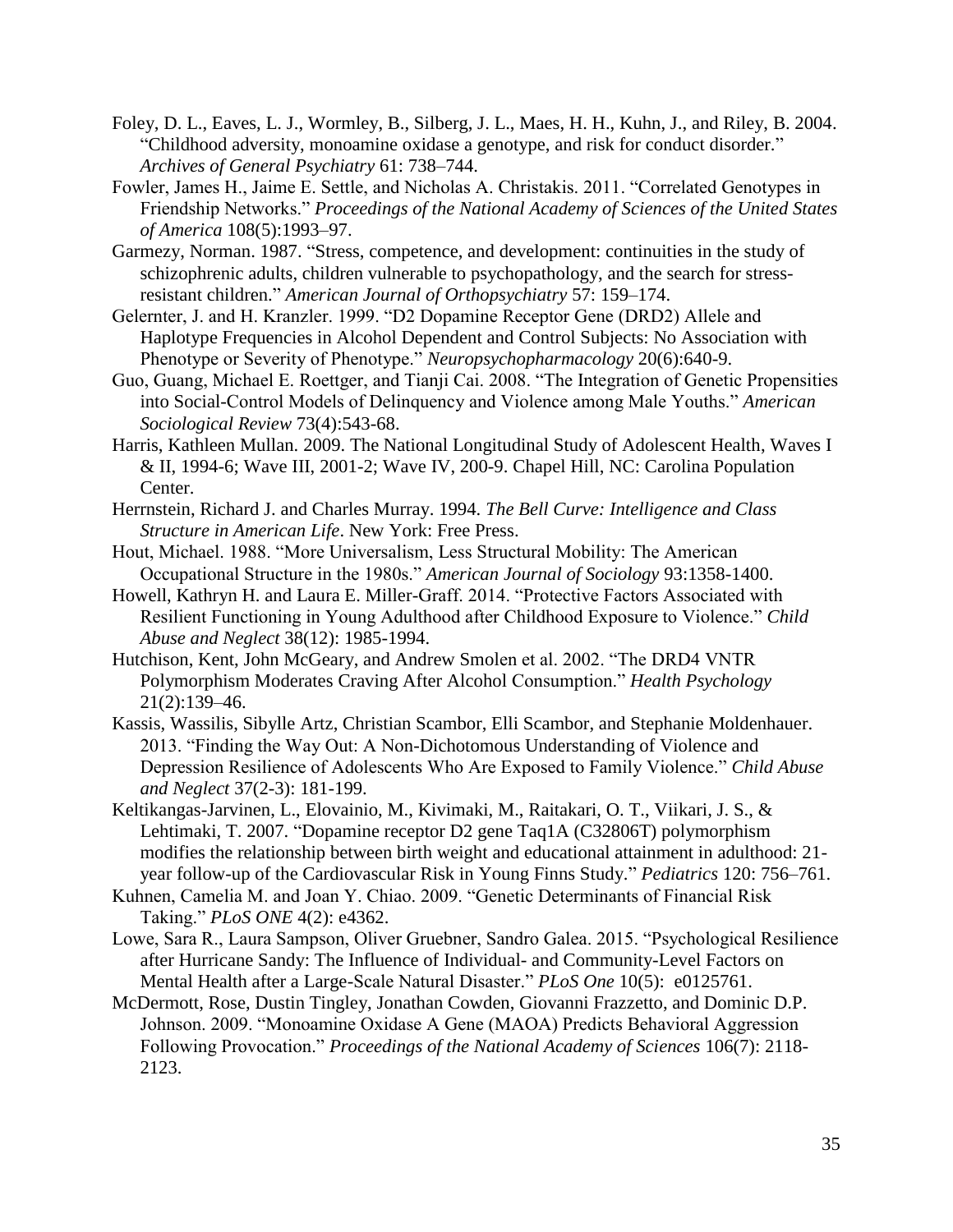- Mills-Koonce, W. R., Propper, C. B., Gariepy, J. L., Blair, C., Garrett- Peters, P., & Cox, M. J. 2007. "Bidirectional genetic and environmental influences on mother and child behavior: The family system as the unit of analyses." *Development and Psychopathology* 19: 1073–1087.
- Mitchell, Colter, John Hobcraft, Sara S. McLanahan, Susan Rutherford Siegel, Arthur Berg, Jeanne Brooks-Gunn, Irwin Garfinkel, and Daniel Notterman. 2014. "Social Disadvantage, Genetic Sensitivity, and Children's Telomere Length." *Proceedings of the National Academy of Sciences* 111(16):5944-5949.
- Nam, Yunju, Darrick Hamilton, William A. Darity, and Anne E. Price. 2015. "Bootstraps Are for Black Kids: Race, Wealth, and the Impact of Intergenerational Transfers on Adult Outcomes." Research Brief. Insight: Center for Community Economic Development. Oakland, CA. Retrieved December 1, 2015 from [www.insightcced.org/wp](http://www.insightcced.org/wp-content/uploads/2015/07/Bootstraps-are-for-Black-Kids-Sept.pdf)[content/uploads/2015/07/Bootstraps-are-for-Black-Kids-Sept.pdf.](http://www.insightcced.org/wp-content/uploads/2015/07/Bootstraps-are-for-Black-Kids-Sept.pdf)
- Nilsson, K. W., Sjoberg, R. L., Damberg, M., Leppert, J., Ohrvik, J., Alm, P.O., et al. 2006. "Role of monoamine oxidase A genotype and psychosocial factors in male adolescent criminal activity." *Biological Psychiatry* 59: 121–127.
- Pager, Devah. 2003. "The Mark of a Criminal Record." *American Journal of Sociology* 108(5): 937-75.
- Pearson-Fuhrhop KM, EC Dunn, S Mortero, WJ Devan, GJ Falcone, P Lee, AJ Holmes, MO Hollinshead, JL Roffman, JW Smoller, J Rosand, and SC Cramer. 2014. "Dopamine Genetic Risk Score Predicts Depressive Symptoms in Healthy Adults and Adults with Depression." *PLOS One* 9(5): e93772.
- Pearson-Fuhrhop KM, Minton B, Acevedo D, Shahbaba B, Cramer SC. 2013. "Genetic Variation in the Human Brain Dopamine System Influences Motor Learning and Its Modulation by L-Dopa." *PLoS One* 84(4):e61197.
- Pescosolido, Bernice A., Brea L. Perry, J. Scott Long, Jack K. Martin; John I. Nurnberger, and Victor Hesselbrock. 2008. "Under the Influence of Genetics: How Transdisciplinarity Leads Us to Rethink Social Pathways to Illness." *American Journal of Sociology* 114(Suppl.): S171-S201.
- Pluess, Michael and Jay Belsky. 2010. "Children's Differential Susceptibility to Effects of Parenting." *Family Science* 1(1): 14-25.
- Pluess, M., Velders, F.P., Belsky, J., van IJzendoorn, M.H., Bakermans-Kranenburg, M.J., Jaddoe, V.W., Hofman, A., Arp, P.P., Verhulst, F., & Tiemeier, H. 2011. "Serotonin transporter polymorphism moderates effects of prenatal maternal anxiety on infant negative emotionality." *Biological Psychiatry* 69(6): 520-525.
- Pluess, M., Belsky, J., Way, B., & Taylor, S. 2010. "5-HTTLPR Moderates Effects of Current Life Events on Neuroticism: Differential Susceptibility to Environmental Influences." *Progress in Neuro-Psychopharmacology & Biological Psychiatry* 34: 1070-1074.
- Propper, C., Moore, G. A., Mills-Koonce, W. R., Halpern, C. T., Hill-Soderlund, A. L., Calkins, S. D., . . . & Cox, M. 2008. "Gene– environment contributions to the development of infant vagal reactivity: The interaction of dopamine and maternal sensitivity." *Child Development*  79: 1377–1394.
- Retz ,Wolfgang, Christine Freitag, and Petra Retz- Junginger et al. 2008. "A Functional Serotonin Transporter Promoter Gene Polymorphism Increases ADHD Symptoms in Delinquents: Interaction with Adverse Childhood Environment." *Psychiatry Research* 158(2):123–31.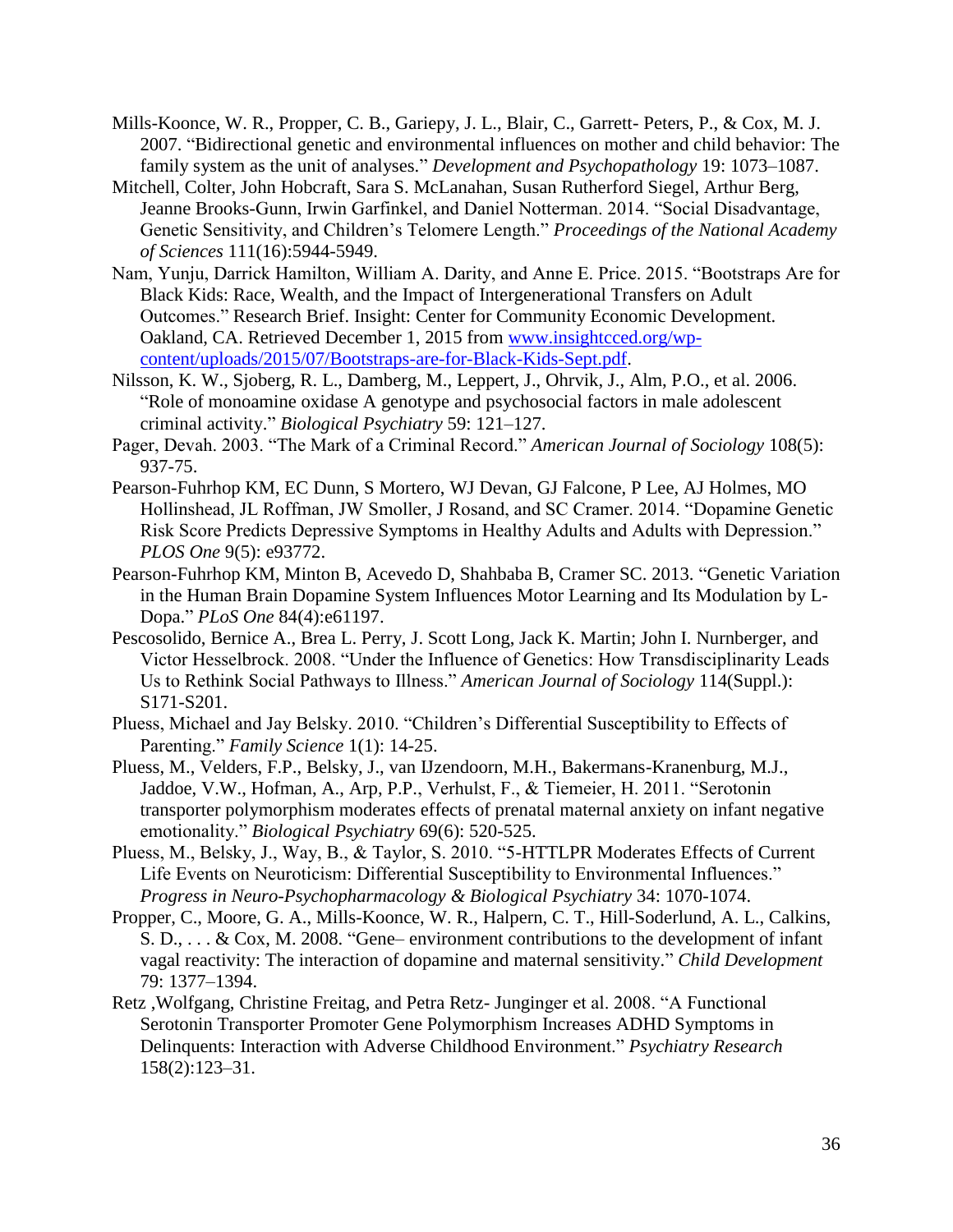- Sabol, Sue Z., Stella Hu, and Dean Hamer. 1998. "A Functional Polymorphism in the Monoamine Oxidase A Gene Promoter." *Human Genetics* 103(3):273-9.
- Sapra, Steve, Laura E. Beavin, Paul J. Zak. 2012. "A Combination of Dopamine Genes Predicts Success by Professional Wall Street Traders." *PLOS One* 7(1): e30844.
- Seccombe, Karen. 2002. "'Beating the Odds' Versus 'Changing the Odds': Poverty, Resilience, and Family Policy." *Journal of Marriage and Family* 64: 384-394.
- Shanahan, Michael J., Stephen Vaisey, Lance D. Erickson, and Andrew Smolen. 2008. "Environmental Contingencies and Genetic Propensities: Social Capital, Educational Continuation, and DRD2." *American Journal of Sociology* 114(S1):S260-S86.
- Sheese, B. E., Voelker, P. M., Rothbart, M. K., & Posner, M. I. 2007. "Parenting quality interacts with genetic variation in dopamine receptor D4 to influence temperament in early childhood. *Development and Psychopathology* 19: 1039–1046.
- Simons, Ronald L., Man Kit Lei, Steven R. H. Beach, Gene H. Brody, Robert A. Philibert, and Frederic X. Gibbons. 2011. "Social Environment, Genes, and Aggression: Evidence Supporting the Differential Susceptibility Perspective." *American Sociological Review*  76(6):883–912.
- Solon, Gary. 2002. "Cross-Country Differences in Intergenerational Earnings Mobility." *Journal of Economic Perspectives* 16(3): 59-66.
- Solon, Gary. 1992. "Intergenerational Income Mobility in the United States." *The American Economic Review* 82(3): 393-408.
- Stice, E., S. Yokum, K. Burger, L. Epstein, and A. Smolen. 2012. "Multilocus Genetic Composite Reflecting Dopamine Signaling Capacity Predicts Reward Circuitry Responsivity." *Journal of Neuroscience* 32: 10093–10100.
- Taylor, S.E., B.M. Way, W.T. Welch, C.J. Hilmert, B.J. Lehman, and N.I. Eisenberger. 2006. "Early family environment, current adversity, the serotonin transporter promoter polymorphism, and depressive symptomatology." *Biological Psychiatry* 60: 671–676.
- Thomas, Duncan C. and John S. Witte. 2002. "Point: Population Stratification: A Problem for Case-Control Studies of Candidate-Gene Associations?" *Cancer Epidemiology, Biomarkers & Prevention* 11:505-12.
- Thompson, Owen. 2014. "Economic Background and Educational Attainment: The Role of Gene-Environment Interactions." *The Journal of Human Resources* 49(2): 263-294.
- Torche, Florencia. 2011. "Is a College Degree Still the Great Equalizer? Intergenerational Mobility across Levels in the United States." *American Journal of Sociology* 117(3): 763- 807.
- Werner, Emmy E. 1993. "Risk, resilience and recovery: perspectives from the Kauai longitudinal study." *Development and Psychopathology* 5: 503–515.
- Wexler, Lisa Marin, Gloria DiFluvio, and Tracey K. Burke. 2009. "Resilience and marginalized youth: Making a case for personal and collective meaning-making as part of resilience research in public health." *Social Science and Medicine* 69: 565-570.
- Whitfield, John B., et al. 2004. "The Genetics of Alcohol Intake and of Alcohol Dependence." *Alcohol Clinical Experimental Research* 28:1153–60.
- Wilhelm, Kay, Philip Mitchell, and Heather Niven, et al. 2006. "Life Events, First Depression Onset and the Serotonin Transporter Gene." *British Journal of Psychiatry: The Journal of Mental Science* 188:210–15.
- Zhong, Songfa, Salomon Israel, Hong Xue, Richard P. Ebstein, and Soo Hong Chew. 2009a. "Monoamine Oxidase A Gene (MAOA) Associated with Attitude Towards Longshot Risks." *PLoS ONE* 4(12): e8516.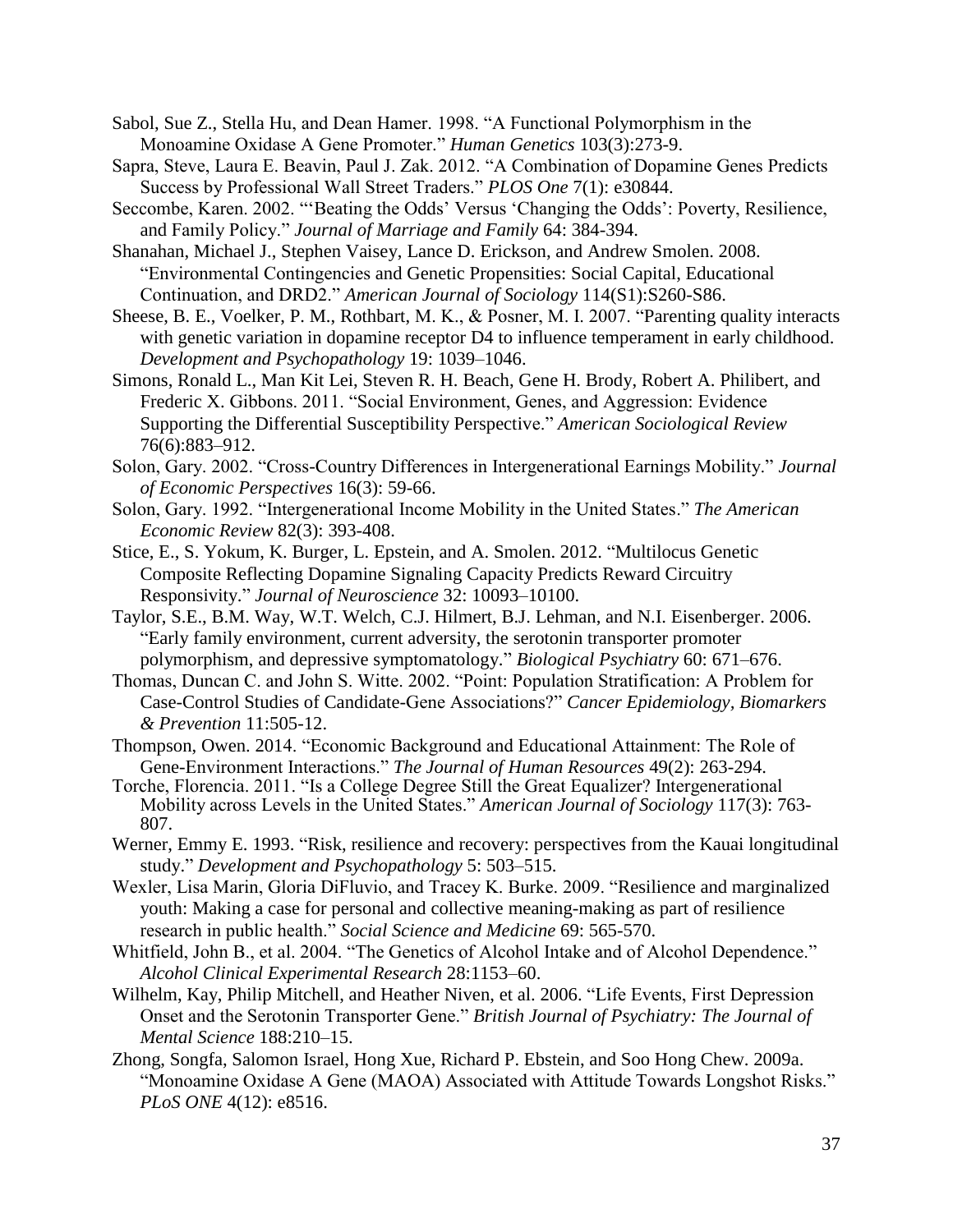Zhong, Songfa, Salomon Israel, Hong Xue, Pak C. Sham, Richard P. Ebstein, and Soo Hong Chew. 2009b. "A Neurochemical Approach to Valuation Sensitivity over Gains and Losses." *Proceedings of the Royal Society B* 276(1676): 4181-4188.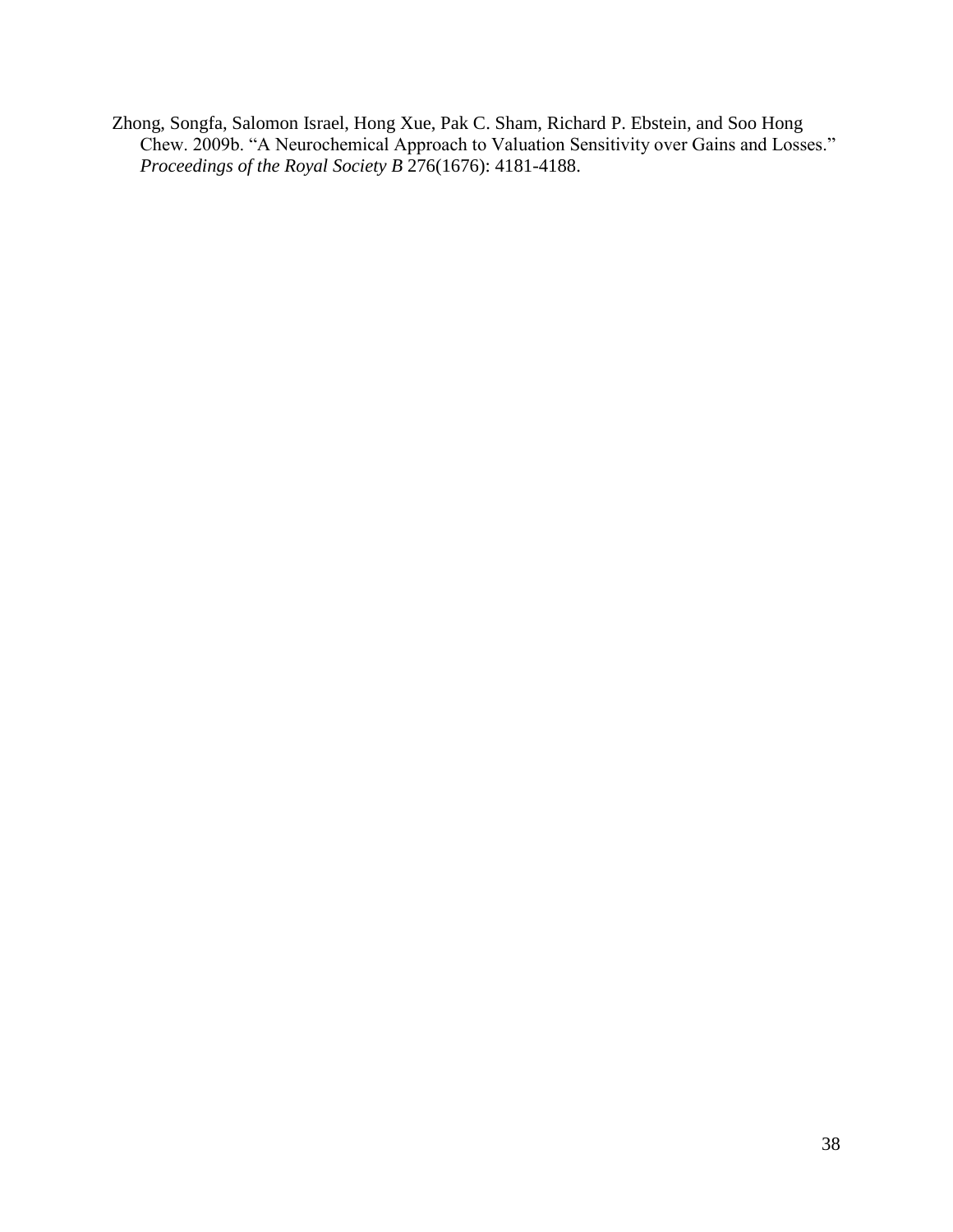# **Tables and Figures**

|                                       |             |                | Low Parent  | <b>High Parent</b> |
|---------------------------------------|-------------|----------------|-------------|--------------------|
|                                       | All         | <b>Std Dev</b> | Hh Income   | Hh Income          |
| <b>Young Adult Financial Standing</b> |             |                |             |                    |
| Household Income                      | \$63,666.67 | \$38,894.81    | \$54,084.97 | \$72,716.05        |
| % Federal Poverty Level+              | 379.77      | 249.08         | 313.07      | 441.52             |
| Individual Earnings†                  | \$33,981.29 | \$32,176.92    | \$30,300.26 | \$37,478.28        |
| Household Net Worth:                  | \$54,204.79 | \$160,419.00   | \$38,566.18 | \$68,772.26        |
| <b>Genetic Sensitivity Score</b>      | 3.89        | 1.34           | 3.83        | 3.94               |
| Male                                  | 0.45        | 0.50           | 0.46        | 0.44               |
| Age - Child                           | 15.71       | 1.71           | 15.67       | 15.75              |
| Age - Young Adult                     | 28.55       | 1.75           | 28.57       | 28.54              |
| Parent Household Income (2007 \$)     | \$67,013.33 | \$60,621.72    | \$30,836.60 | \$101,180.20       |
| <b>Responding Parent Age</b>          | 41.01       | 5.04           | 40.31       | 41.68              |
| $\mathbf N$                           | 630         |                | 306         | 324                |
| $N+$                                  | 624         |                | 300         | 324                |
| N†                                    | 624         |                | 304         | 320                |
| N‡                                    | 564         |                | 272         | 292                |

Table 1: Descriptive Information – Add Health Sibling Sample

Source: Add Health Data Waves I and IV. Includes same sex singleton full sibling pairs with complete information about parental income (Wave I), individual financial standing (Wave IV), and genetic sensitivity score (Wave IV).

Low and high parent household income includes those below and above median parental income (\$56,000).

| Absolute Value of GSS Difference | N                           | % of Sample |
|----------------------------------|-----------------------------|-------------|
|                                  | 188                         | 29.84       |
|                                  | 268                         | 42.54       |
| 2                                | 138                         | 21.9        |
|                                  | 32                          | 5.08        |
|                                  |                             | 0.32        |
|                                  | $\mathcal{D}_{\mathcal{L}}$ | 0.32        |
|                                  | 630                         |             |

Table 2: Frequency Distribution of the Sibling Sample by Pair GSS Difference

Source: Add Health Data Waves I and IV. Includes same sex singleton full sibling pairs with complete information about parental income (Wave I), individual financial standing (Wave IV), and genetic sensitivity score (Wave IV).

GSS = Genetic Sensitivity Score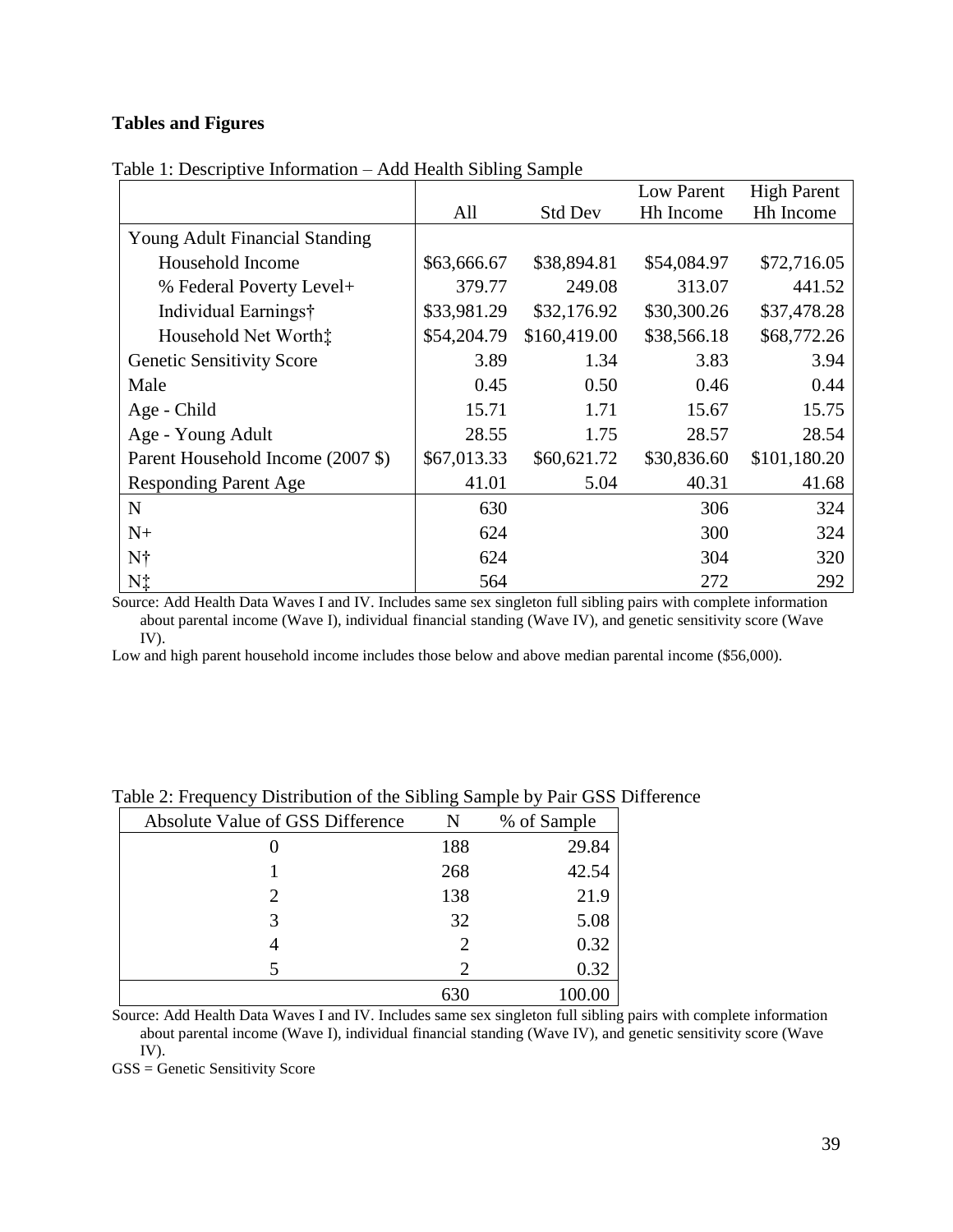| Table 3: Mean Sibling Pair Differences in Adult Financial Standing by Parental Household |  |
|------------------------------------------------------------------------------------------|--|
| Income – Sibling with Higher GSS Minus Sibling with Lower GSS                            |  |

|                       |                  |             |                    |           | T-Test of |
|-----------------------|------------------|-------------|--------------------|-----------|-----------|
|                       | Low Parent       |             | <b>High Parent</b> |           | Differenc |
|                       | <b>Hh</b> Income | $N$ (Pairs) | <b>Hh</b> Income   | N (Pairs) | e         |
| Hh Income             | $-11689.19$      | 111         | 10977.27           | 110       | $**$      |
| % Poverty Level x 100 | $-49.56$         | 110         | 75.55              | 110       | $**$      |
| <b>Indiv Earnings</b> | $-10414.05$      | 111         | 5875.45            | 109       | $**$      |
| <b>Hh Net Worth</b>   | $-33233.01$      | 103         | 44683.67           | 98        | ∗         |

Source: Add Health Data Waves I and IV; same sex singleton full sibling pairs with complete information, who differ in GSS.

GSS = Genetic Sensitivity Score

Sibling pair differences are calculated as the financial outcome value for the sibling with the higher GSS minus the value for the sibling with the lower GSS.

\* p<0.05; \*\* p<0.01 (two-tailed t-test)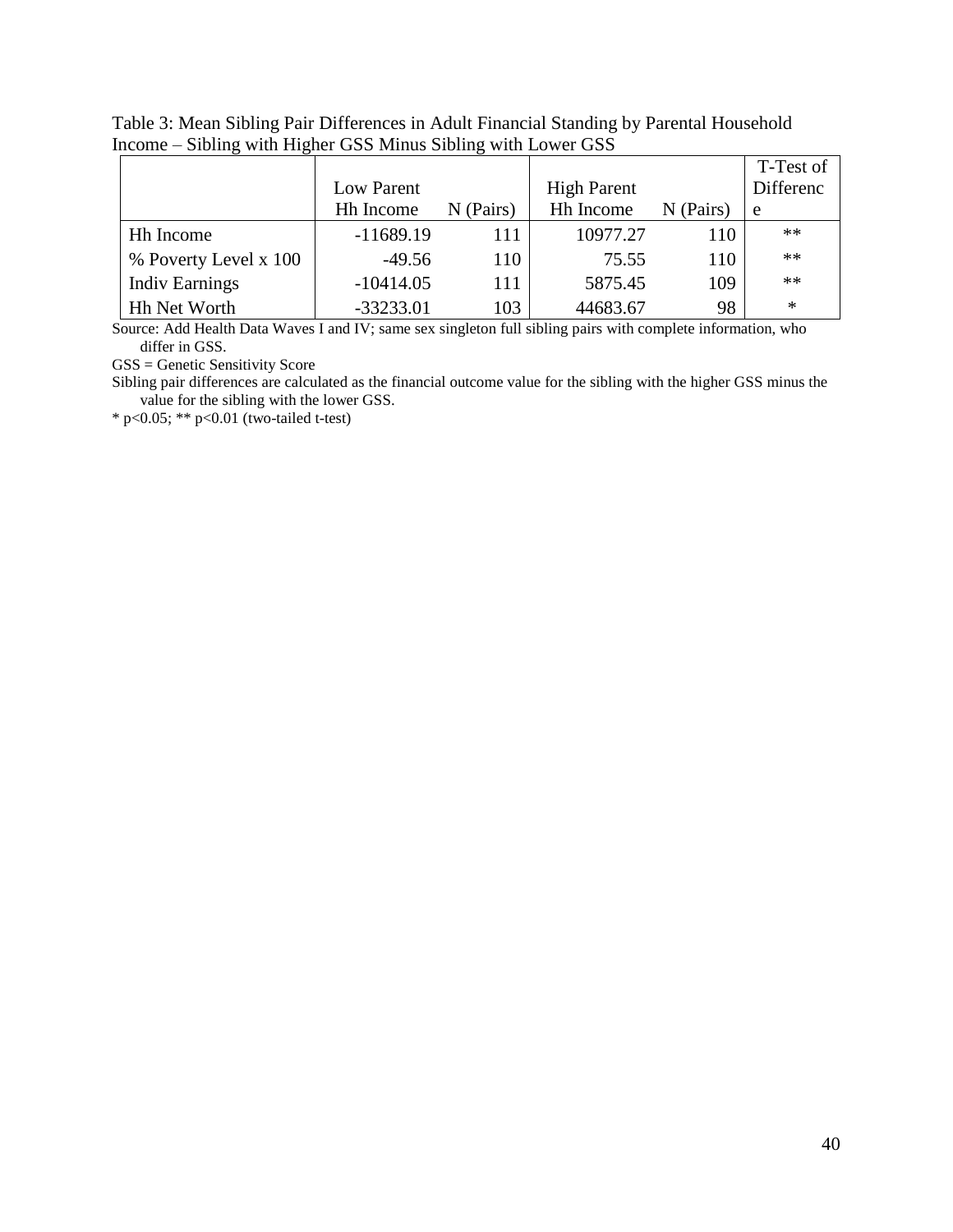|                                   | (1)         | (2)      | (3)                      | (4)       | (5)         | (6)        | (7)                      | (8)       |
|-----------------------------------|-------------|----------|--------------------------|-----------|-------------|------------|--------------------------|-----------|
| <b>VARIABLES</b>                  | $\sqrt{Hh}$ | $\%$ FPL | $\sqrt{\text{Earnings}}$ | IHS Hh    | $\sqrt{Hh}$ | % FPL      | $\sqrt{\text{Earnings}}$ | IHS Hh    |
|                                   | Income      |          |                          | Net Worth | Income      |            |                          | Net Worth |
|                                   |             |          |                          |           |             |            |                          |           |
| <b>Genetic Sensitivity Score</b>  | 1.12        | 2.78     | $-0.05$                  | 0.23      | $-0.74$     | 0.71       | $-5.09+$                 | 0.23      |
|                                   | (2.84)      | (8.41)   | (2.42)                   | (0.24)    | (2.76)      | (8.96)     | (2.77)                   | (0.33)    |
| $\forall$ Hh Income               | $0.24**$    | $0.88**$ | $0.16**$                 | $0.01+$   | $0.12**$    | $0.54**$   | 0.01                     | 0.01      |
|                                   | (0.04)      | (0.14)   | (0.04)                   | (0.00)    | (0.04)      | (0.15)     | (0.04)                   | (0.01)    |
| $GSS \times \sqrt{Hh}$ Income     | $-0.00$     | $-0.00$  | 0.00                     | $-0.00$   | 0.00        | $-0.01$    | $0.02 +$                 | $-0.00$   |
|                                   | (0.01)      | (0.04)   | (0.01)                   | (0.00)    | (0.01)      | (0.04)     | (0.01)                   | (0.00)    |
| Age                               | $2.55**$    | $4.76*$  | $3.31**$                 | $0.14+$   | $4.41**$    | 8.59**     | $4.55**$                 | $0.18+$   |
|                                   | (0.64)      | (1.93)   | (0.64)                   | (0.08)    | (0.76)      | (2.36)     | (0.80)                   | (0.10)    |
| Male                              | $9.03**$    | 40.57**  | 38.90**                  | 1.99**    | $6.28*$     | 33.06**    | 41.01**                  | $1.52**$  |
|                                   | (2.25)      | (6.93)   | (2.28)                   | (0.28)    | (2.64)      | (8.31)     | (2.76)                   | (0.35)    |
| <b>Highest Parental Education</b> |             |          |                          |           | $2.30**$    | 13.01**    | $2.23**$                 | $-0.11$   |
|                                   |             |          |                          |           | (0.74)      | (2.32)     | (0.71)                   | (0.09)    |
| <b>Received AFDC Last Month</b>   |             |          |                          |           | $-16.63*$   | $-21.36$   | 3.70                     | 0.43      |
|                                   |             |          |                          |           | (8.34)      | (20.48)    | (11.18)                  | (1.28)    |
| Have Enough Money for Bills       |             |          |                          |           | $-1.64$     | $-13.27$   | 2.19                     | $0.94 +$  |
|                                   |             |          |                          |           | (4.27)      | (13.04)    | (4.40)                   | (0.56)    |
| Received Food Stamps Last Month   |             |          |                          |           | $-24.37**$  | $-51.74**$ | $-16.63**$               | $-0.16$   |
|                                   |             |          |                          |           | (6.39)      | (16.15)    | (6.27)                   | (0.99)    |
| Parent 1 Excellent Health         |             |          |                          |           | $6.86*$     | 34.81**    | $10.16**$                | 0.08      |
|                                   |             |          |                          |           | (3.14)      | (10.52)    | (3.56)                   | (0.41)    |
| Parent 1 Alcohol Frequency        |             |          |                          |           | 2.27        | 10.78*     | $3.03*$                  | $-0.01$   |
|                                   |             |          |                          |           | (1.40)      | (4.47)     | (1.42)                   | (0.18)    |
| Parent 1 Smokes                   |             |          |                          |           | $-4.56$     | $-15.48$   | $-1.74$                  | $-0.55$   |
|                                   |             |          |                          |           | (3.18)      | (9.93)     | (3.54)                   | (0.44)    |
| Parent 1 Age                      |             |          |                          |           | $-0.46+$    | 0.99       | 0.25                     | 0.05      |
|                                   |             |          |                          |           | (0.25)      | (0.76)     | (0.28)                   | (0.03)    |
| Parent 1 Unemployed               |             |          |                          |           | 1.73        | $-3.27$    | $-7.28$                  | 0.27      |
|                                   |             |          |                          |           | (6.78)      | (19.07)    | (6.58)                   | (0.86)    |

Table 4: Regressions Predicting Young Adult Financial Outcomes: Full Sample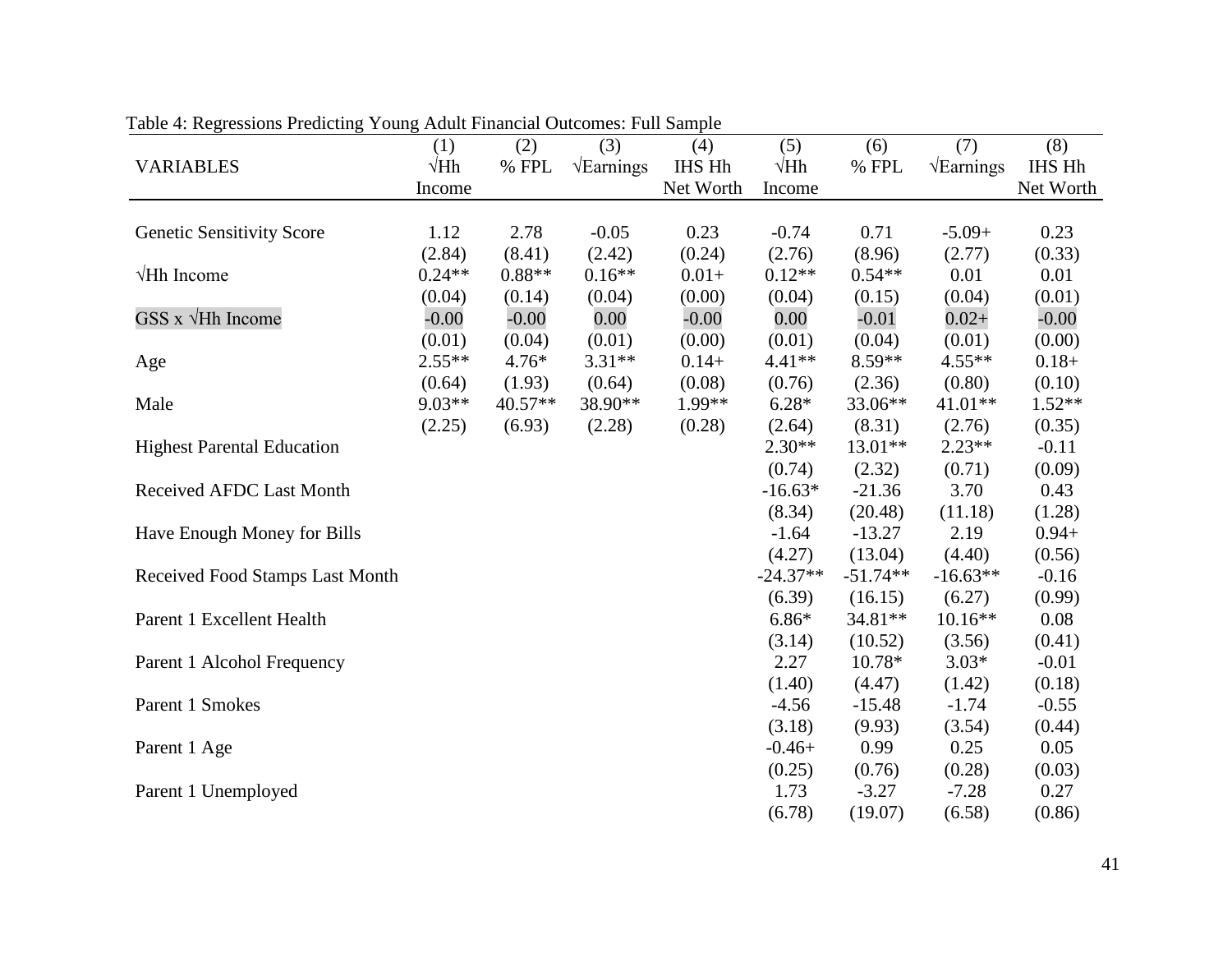| Parent 1 Married                 |          |         |         |         | 4.73       | 1.66        | 7.31        | 0.31     |
|----------------------------------|----------|---------|---------|---------|------------|-------------|-------------|----------|
|                                  |          |         |         |         | (5.34)     | (14.29)     | (5.37)      | (0.69)   |
| Parent 1 Is Biological Mother    |          |         |         |         | $9.13+$    | 45.18**     | 13.70*      | 0.42     |
|                                  |          |         |         |         | (5.24)     | (15.08)     | (5.75)      | (0.69)   |
| Parent 1 White                   |          |         |         |         | $12.39+$   | 27.96       | 7.98        | $-0.77$  |
|                                  |          |         |         |         | (6.98)     | (21.38)     | (9.49)      | (0.93)   |
| Parent 1 Latino                  |          |         |         |         | $-0.04$    | $-18.44$    | 8.49        | $-0.07$  |
|                                  |          |         |         |         | (6.99)     | (19.08)     | (6.37)      | (0.95)   |
| Parent 1 Always Wears Seatbelt   |          |         |         |         | 3.24       | 5.10        | 4.03        | 0.19     |
|                                  |          |         |         |         | (2.87)     | (9.23)      | (2.99)      | (0.39)   |
| Parent 2 Employed                |          |         |         |         | 9.53       | 12.94       | $-6.33$     | 0.92     |
|                                  |          |         |         |         | (5.84)     | (19.64)     | (9.14)      | (0.86)   |
| Parent 2 Unemployed              |          |         |         |         | $17.24+$   | 3.70        | $-10.68$    | 0.62     |
|                                  |          |         |         |         | (9.72)     | (27.34)     | (12.66)     | (1.47)   |
| Parent 2 White                   |          |         |         |         | $-4.79$    | $-1.95$     | $-7.88$     | 1.31     |
|                                  |          |         |         |         | (6.91)     | (21.74)     | (9.85)      | (0.93)   |
| Parent 2 Alcohol Frequency       |          |         |         |         | 1.00       | $5.55+$     | 0.27        | 0.06     |
|                                  |          |         |         |         | (1.00)     | (3.06)      | (0.93)      | (0.13)   |
| Parent 2 Latino                  |          |         |         |         | 24.60**    | $65.37**$   | 6.55        | $1.62+$  |
|                                  |          |         |         |         | (7.08)     | (20.89)     | (6.72)      | (0.95)   |
| Household Size                   |          |         |         |         | 0.04       | $-5.01$     | 0.94        | $-0.28+$ |
|                                  |          |         |         |         | (1.07)     | (3.08)      | (1.13)      | (0.14)   |
| Birth Weight - log ounces        |          |         |         |         | 12.47      | 40.31       | 16.87*      | $-0.28$  |
|                                  |          |         |         |         | (8.36)     | (25.43)     | (8.31)      | (1.07)   |
| Special Educ Service - past year |          |         |         |         | $-25.48**$ | $-58.38**$  | $-11.26+$   | $-0.04$  |
|                                  |          |         |         |         | (6.18)     | (19.30)     | (6.40)      | (0.84)   |
| <b>Mentally Retarded</b>         |          |         |         |         | $-42.37$   | $-70.70$    | $-97.58**$  | $-4.34$  |
|                                  |          |         |         |         | (35.00)    | (51.15)     | (15.02)     | (3.70)   |
| <b>Learning Disability</b>       |          |         |         |         | $-14.01**$ | $-45.32**$  | $-20.59**$  | 0.59     |
|                                  |          |         |         |         | (4.82)     | (15.44)     | (4.60)      | (0.68)   |
| Constant                         | 100.15** | 12.99   | 12.25   | $-3.79$ | $-17.74$   | $-463.16**$ | $-124.67**$ | $-5.36$  |
|                                  | (21.59)  | (63.54) | (21.91) | (2.45)  | (49.34)    | (147.91)    | (46.16)     | (6.21)   |
| Observations                     | 10,423   | 10,326  | 10,346  | 9,880   | 6,528      | 6,479       | 6,482       | 6,104    |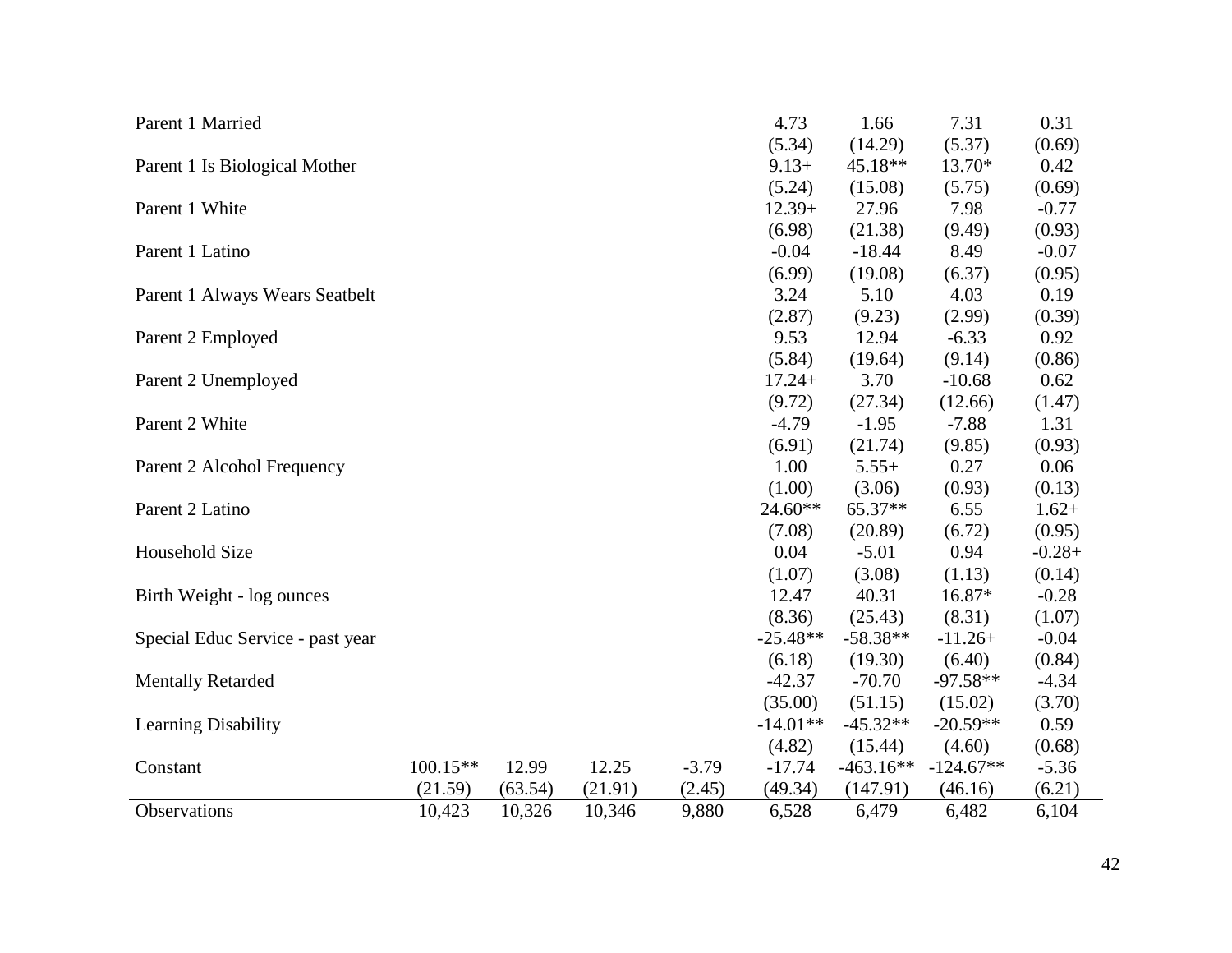|--|

Source: Add Health Data Waves I and IV. Full sample includes all individuals with complete information about parental income (Wave I), individual income (Wave IV), and genetic sensitivity score (Wave IV) and is weighted to represent the population.

GSS = Genetic Sensitivity Score

Robust standard errors in parentheses, adjusted for family level clustering.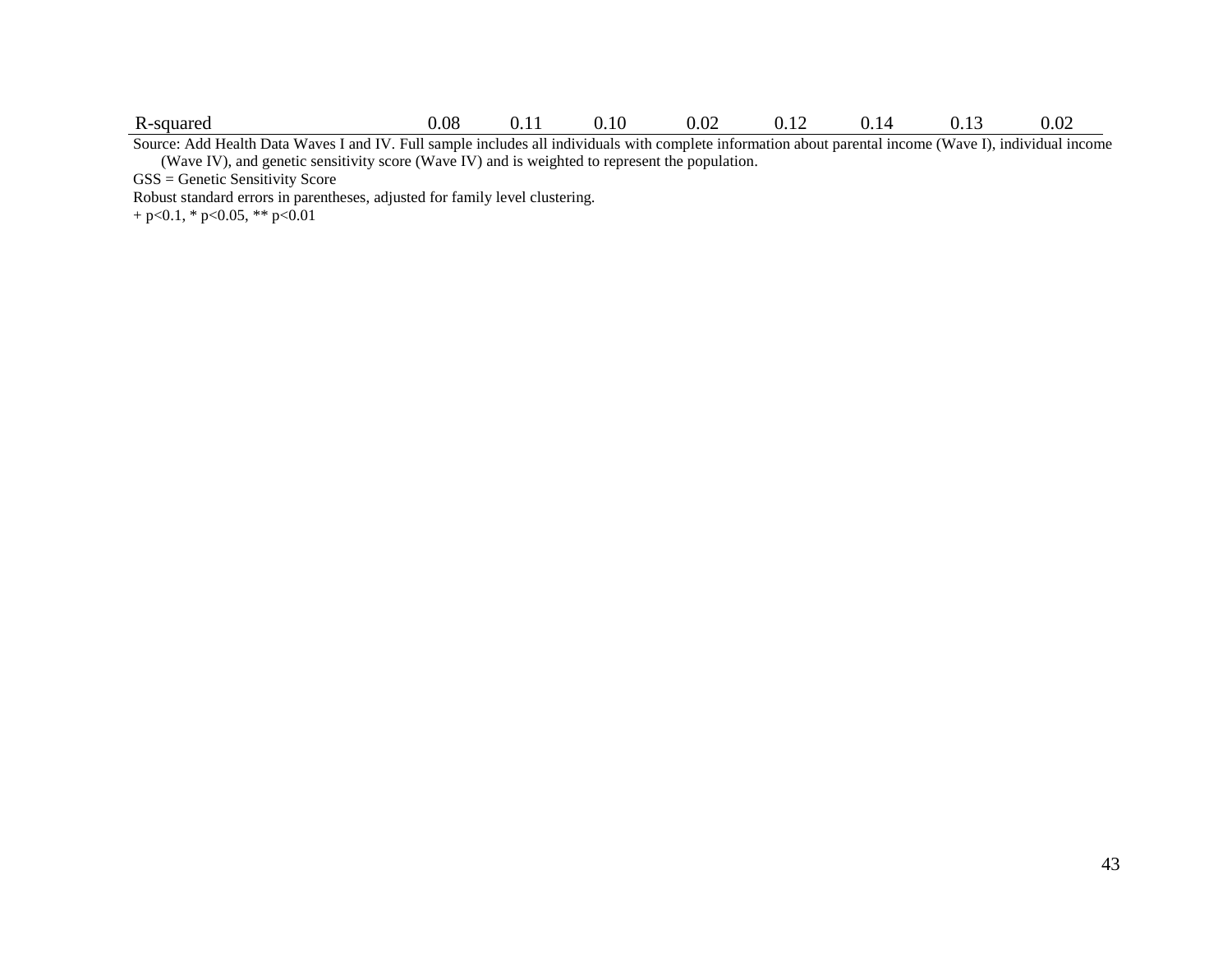| Tuene of Independence I reducting Towns Thursday Cancelling. Turning Three Enforce |                     |            |                          |               |  |
|------------------------------------------------------------------------------------|---------------------|------------|--------------------------|---------------|--|
|                                                                                    | (1)                 | (2)        | (3)                      | (4)           |  |
| <b>VARIABLES</b>                                                                   | $\forall$ Hh Income | % FPL      | $\sqrt{\text{Earnings}}$ | <b>IHS Hh</b> |  |
|                                                                                    |                     |            |                          | Net Worth     |  |
|                                                                                    |                     |            |                          |               |  |
| <b>Genetic Sensitivity Score</b>                                                   | $-27.71**$          | $-74.58**$ | $-23.80*$                | 1.50          |  |
|                                                                                    | (8.72)              | (25.19)    | (10.63)                  | (1.37)        |  |
| Genetic Sensitivity Score x $\forall$ Hh Income                                    | $0.11**$            | $0.35**$   | $0.10*$                  | $-0.00$       |  |
|                                                                                    | (0.03)              | (0.10)     | (0.04)                   | (0.01)        |  |
| Age                                                                                | $8.17**$            | $12.93*$   | $8.15**$                 | 0.24          |  |
|                                                                                    | (1.91)              | (6.04)     | (1.86)                   | (0.31)        |  |
| Constant                                                                           | 13.63               | $-27.68$   | $-71.05$                 | $-4.82$       |  |
|                                                                                    | (56.76)             | (179.92)   | (56.41)                  | (9.17)        |  |
| <b>Observations</b>                                                                | 630                 | 624        | 624                      | 564           |  |
| R-squared                                                                          | 0.08                | 0.04       | 0.07                     | 0.01          |  |
| Number of Sibling Pairs                                                            | 315                 | 312        | 312                      | 282           |  |

Table 5: Regressions Predicting Young Adult Financial Outcomes: Family Fixed Effects

Source: Add Health Data Waves I and IV. Sibling sample includes same sex singleton full sibling pairs with complete information about parental income (Wave I), individual income (Wave IV), and genetic sensitivity score (Wave IV).

Robust standard errors in parentheses, adjusted for family level clustering.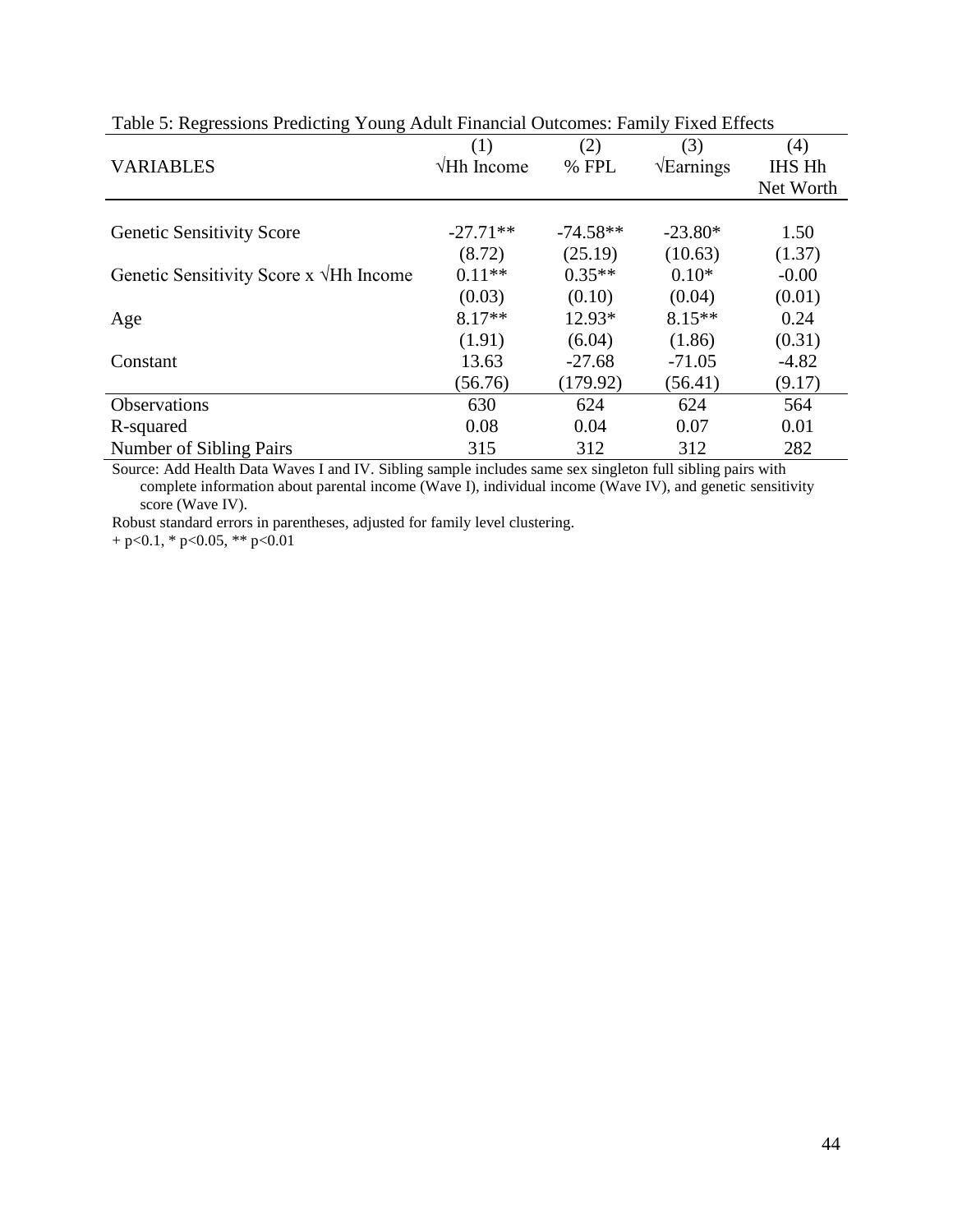|                                                                  |                                     |     | <b>Genetic Sensitivity Score Coefficient</b> |             |
|------------------------------------------------------------------|-------------------------------------|-----|----------------------------------------------|-------------|
|                                                                  | Low Parent<br>N<br><b>Hh Income</b> |     | <b>High Parent</b><br>Hh Income              | $\mathbf N$ |
| <b>Above/Below Median Income</b>                                 |                                     |     |                                              |             |
| √Household Income                                                | $**$<br>$-13.09$                    | 306 | 9.00<br>$+$                                  | 324         |
| % FPL                                                            | $-22.36$                            | 300 | $**$<br>40.36                                | 324         |
| $\sqrt{\text{Earnings}}$                                         | $-7.53$                             | 304 | 8.93                                         | 320         |
| Log Hh Net Worth                                                 | 0.62                                | 272 | 0.06                                         | 292         |
| Above $65th/Below 35th Percentile Income$                        |                                     |     |                                              |             |
| √Household Income                                                | $**$<br>$-15.21$                    | 214 | 8.96                                         | 250         |
| % FPL                                                            | $-24.58$                            | 210 | $**$<br>47.70                                | 250         |
| $\sqrt{\text{Earnings}}$                                         | $-10.30$<br>$+$                     | 212 | 12.97<br>$\ast$                              | 248         |
| Log Hh Net Worth                                                 | 0.21                                | 200 | $-0.87$                                      | 222         |
| Above 75 <sup>th</sup> /Below 25 <sup>th</sup> Percentile Income |                                     |     |                                              |             |
| √Household Income                                                | $\ast$<br>$-14.76$                  | 164 | $**$<br>20.31                                | 160         |
| % FPL                                                            | $-29.77$<br>$+$                     | 160 | $**$<br>78.01                                | 160         |
| $\sqrt{\text{Earnings}}$                                         | $-11.07$                            | 162 | 14.88<br>$+$                                 | 160         |
| Log Hh Net Worth                                                 | 0.05                                | 152 | $-1.64$                                      | 144         |

Table 6: Genetic Sensitivity Score Coefficients in Family Fixed Effects Regressions Predicting Young Adult Financial Outcomes

Source: Add Health Data Waves I and IV. Includes same sex singleton full sibling pairs with complete information about parental income (Wave I), individual income (Wave IV), and genetic sensitivity score (Wave IV), limited to pairs with total parental income above and below the median parental income (\$56,000 in 2007 dollars), above the  $65<sup>th</sup>$  or  $75<sup>th</sup>$  percentiles (\$70,000 or \$81,000), or below the  $35<sup>th</sup>$  or  $25<sup>th</sup>$  percentiles (\$39,000 or \$34,000).

Robust standard errors adjusted for family level clustering are not shown.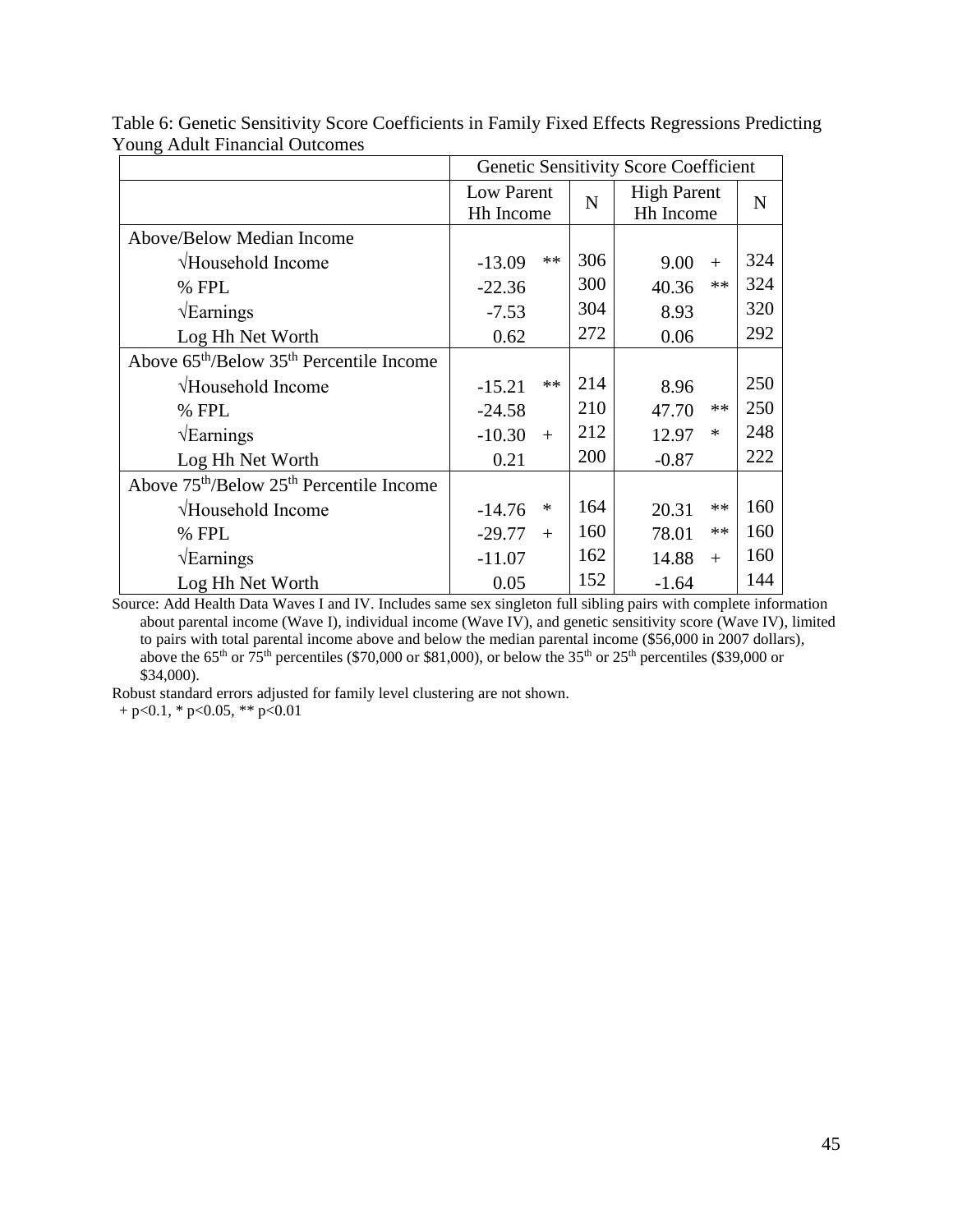

Figure 1: Mean Sibling Pair Differences in Adult Financial Standing by Parental Household Income

Source: Add Health Data Waves I and IV; same sex singleton full sibling pairs with complete information, who differ in Genetic Sensitivity Score (GSS).

Sibling pair differences are calculated as the financial outcome value for the sibling with the higher GSS minus the value for the sibling with the lower GSS.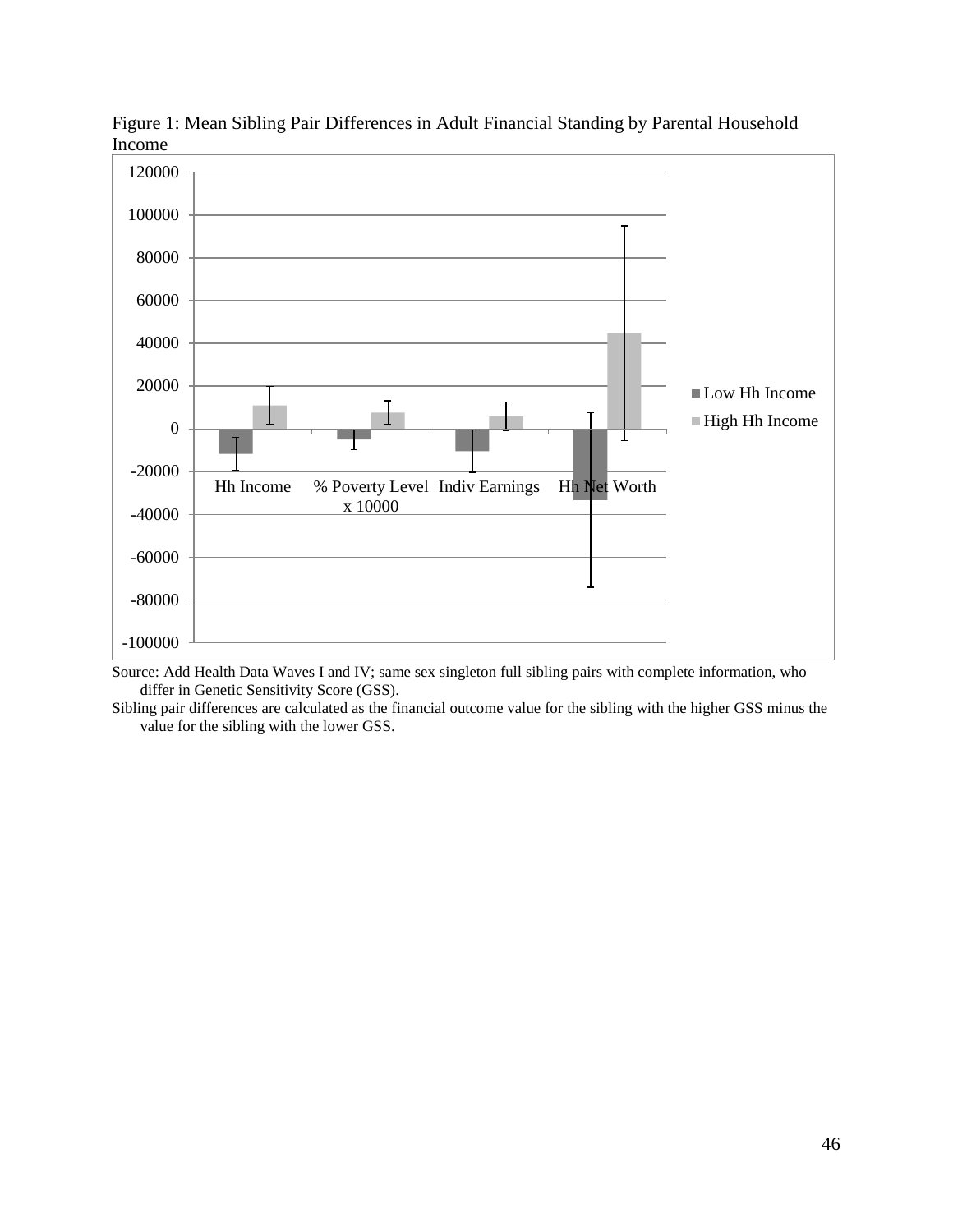

Figure 2: Predicted Relationship between Parent and Child Household Income by Genetic Sensitivity Score: Sibling Fixed Effects Model, p<0.01

Source: Add Health Data Waves I and IV; based on Table 5, Model 1. GSS = Genetic Sensitivity Score

Compared to one's same sex full sibling, income as a young adult depends more strongly on parental income among those with a higher number of sensitive alleles. Children with a higher GSS fare more poorly than their sibling if they grew up in a lower income household, but fare better than their sibling if they grew up in a higher income household.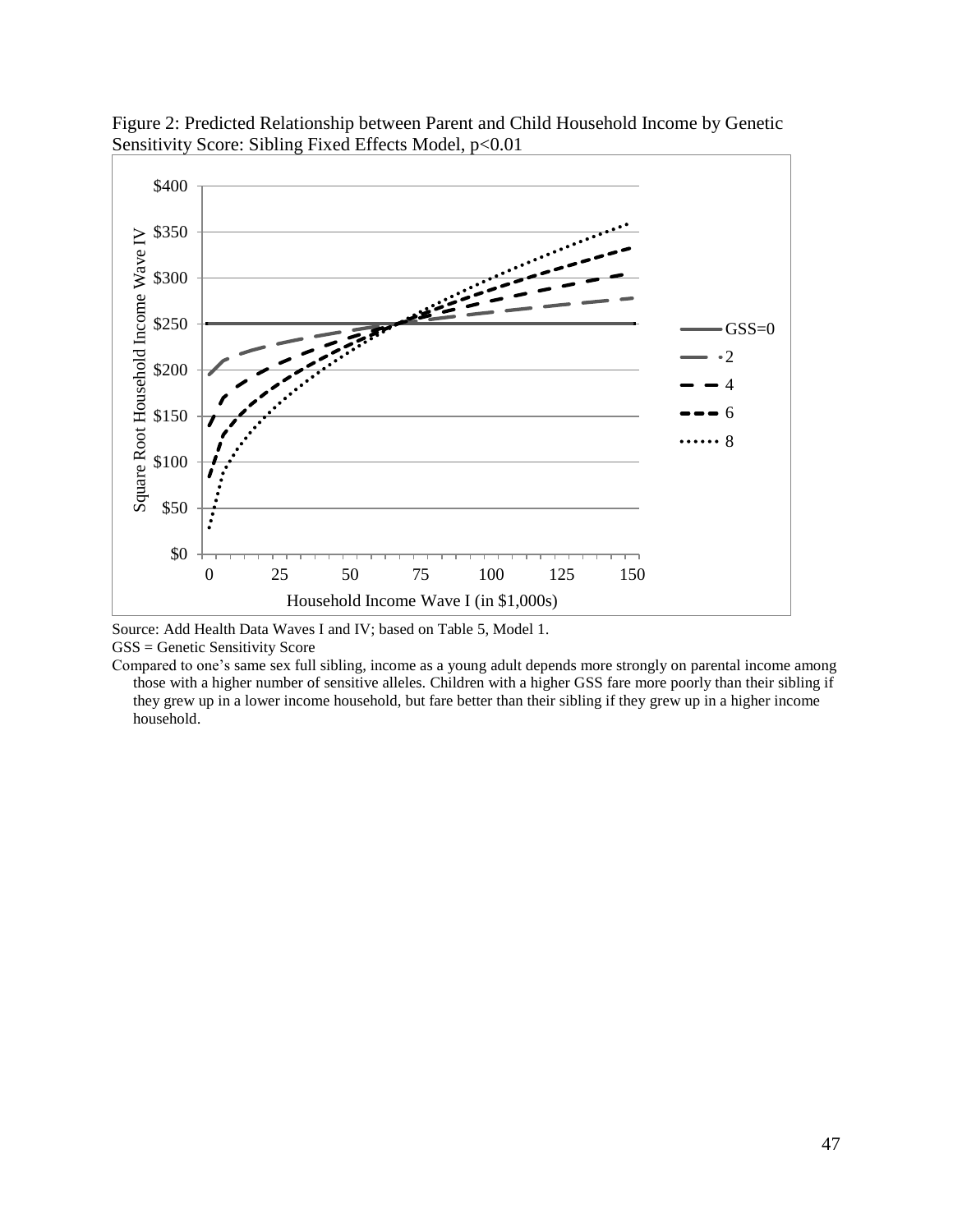

Figure 3: Financial Return to Parental Household Income by Genetic Sensitivity Score

Source: Add Health Data Waves I and IV; based on Table 5, Models 1-3.

Compared to one's same sex full sibling, financial standing as an adult depends more strongly on parental income among those with a higher number of sensitive alleles.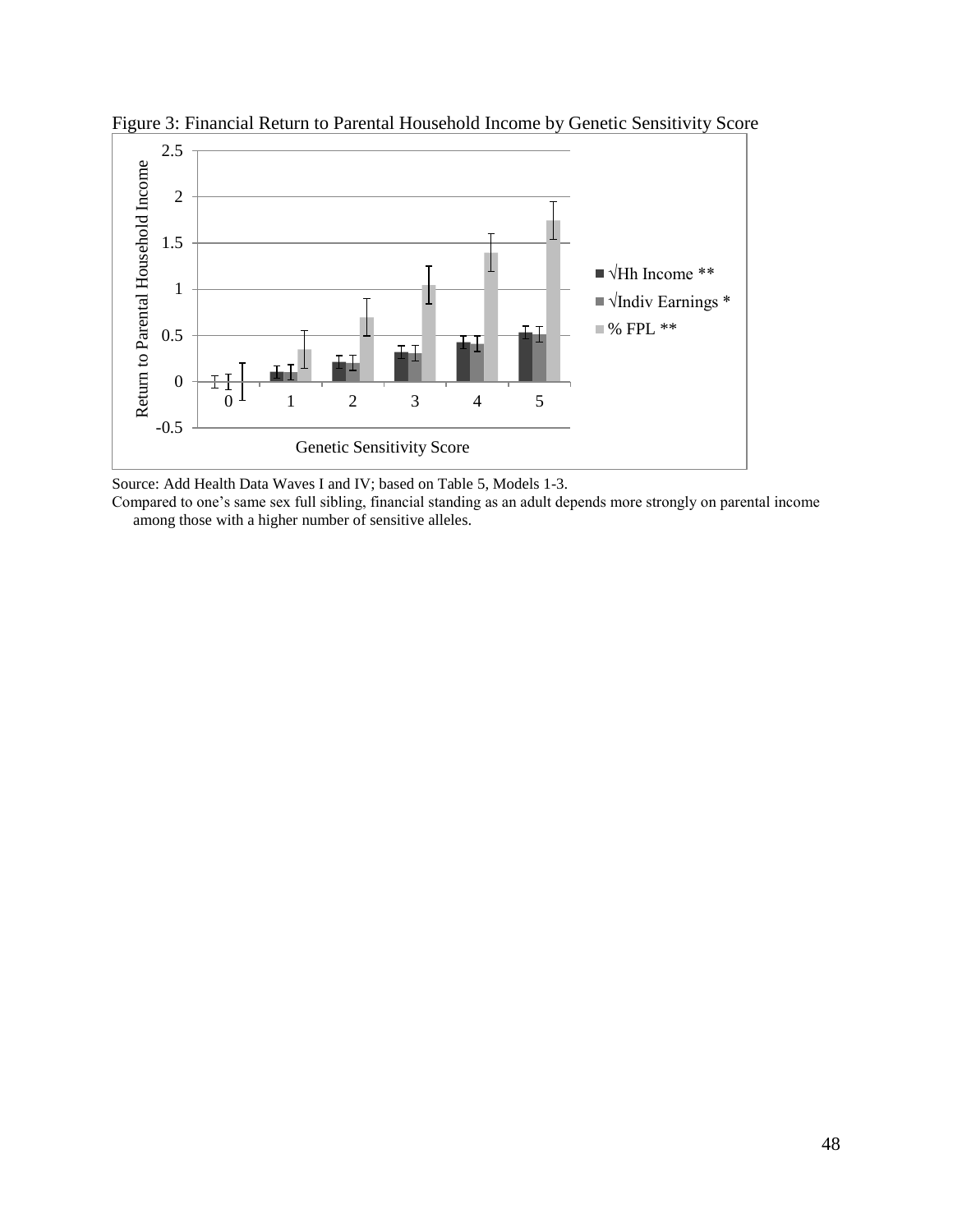# **Appendix**

#### **The Relationship between Sensitive Genotypes and Financial Outcomes**

Evidence suggests that variation at the genetic locations examined in this study may be directly associated with financial outcomes (Sapra et al. 2012; Carpenter et al. 2011; Eisenegger et al. 2010). For example, recent experimental evidence (Kuhnen and Chiao 2009; Dreber et al. 2009) suggests that the long 5-HTT allele and the 7-repeat DRD4 allele are positively associated with risk taking in financial investment decisions. Carpenter et al. (2011) find that the 7-repeat DRD4 allele is associated with risk-taking in economic experiments and predicts financial choice patterns. Zhong et al. (2009a) find an association between MAOA allele and preference for longshot financial risks. In another study, Zhong et al. (2009b) find an association between DAT1 genotype and risk tolerance in financial decisions. The body of research linking genotype to financial decision making is growing, but tends to rely on experimental evidence (e.g., Carpenter et al. 2011; Dreber et al. 2009; Zhong et al. 2009a, 2009b). Although real life financial decision making may differ from that in the lab, the genetic variants examined here are not only associated with individual sensitivity to context (Belsky and Pluess 2009), they may also be associated with financial outcomes either directly through financial decision making or indirectly through health and behavioral measures such as ADHD (Fletcher 2014).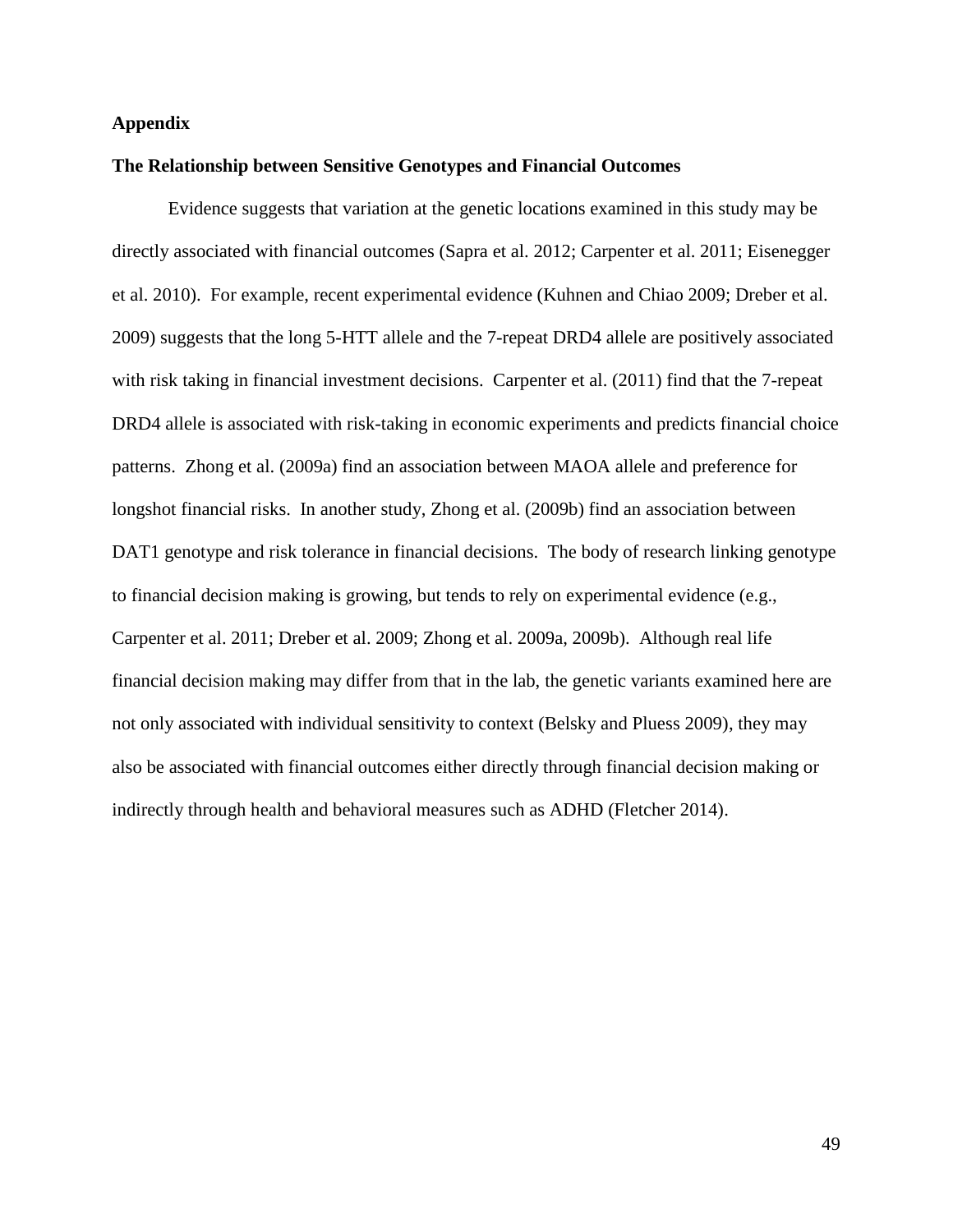# **Supplementary Add Health Tables**

|                                   |             |                | Low Parent  | <b>High Parent</b> |
|-----------------------------------|-------------|----------------|-------------|--------------------|
|                                   | All         | <b>Std Dev</b> | Hh Income   | Hh Income          |
| Young Adult Financial Standing    |             |                |             |                    |
| Household Income                  | \$61,920.10 | 39629.40       | \$52,285.09 | \$71,476.18        |
| % Federal Poverty Level+          | 380.77      | 259.25         | 306.02      | 454.11             |
| Individual Earnings†              | \$34,535.16 | 42462.24       | \$29,059.28 | \$39,945.74        |
| Household Net Worth:              | \$51,583.06 | 152240.40      | \$37,065.64 | \$65,971.10        |
| <b>Genetic Sensitivity Score</b>  | 3.75        | 1.44           | 3.80        | 3.70               |
| Male                              | 0.51        | 0.50           | 0.50        | 0.52               |
| Age - Child                       | 15.32       | 1.79           | 15.27       | 15.37              |
| Age - Young Adult                 | 28.22       | 1.82           | 28.20       | 28.23              |
| Parent Household Income (2007 \$) | \$64,382.40 | 65444.80       | \$29,661.44 | \$98,818.88        |
| <b>Highest Parental Education</b> | 13.48       | 2.28           | 12.47       | 14.47              |
| <b>Received AFDC Last Month</b>   | 0.07        | 0.26           | 0.13        | 0.01               |
| Have Enough Money for Bills       | 0.82        | 0.38           | 0.72        | 0.93               |
| Received Food Stamps Last Month   | 0.12        | 0.33           | 0.24        | 0.01               |
| Parent 1 Excellent Health         | 0.22        | 0.42           | 0.16        | 0.29               |
| Parent 1 Alcohol Frequency        | 1.03        | 1.18           | 0.84        | 1.21               |
| Parent 1 Smokes                   | 0.31        | 0.46           | 0.40        | 0.22               |
| Parent 1 Age                      | 41.35       | 6.38           | 40.63       | 42.08              |
| Parent 1 Works                    | 0.75        | 0.43           | 0.69        | 0.81               |
| Parent 1 Unemployed               | 0.05        | 0.22           | 0.08        | 0.02               |
| Parent 1 Out of Labor Force       | 0.20        | 0.40           | 0.23        | 0.17               |
| Parent 1 Married                  | 0.72        | 0.45           | 0.56        | 0.89               |
| Parent 1 Is Biological Mother     | 0.90        | 0.30           | 0.89        | 0.90               |
| Parent 1 Always Wears Seatbelt    | 0.64        | 0.48           | 0.58        | 0.71               |
| Parent 1 White                    | 0.79        | 0.41           | 0.70        | 0.87               |
| Parent 1 Black                    | 0.14        | 0.35           | 0.21        | 0.07               |
| Parent 1 Native American          | 0.03        | 0.16           | 0.04        | 0.02               |
| Parent 1 Asian                    | 0.03        | 0.17           | 0.03        | 0.03               |
| Parent 1 Other Race               | 0.04        | 0.19           | 0.05        | 0.02               |
| Parent 1 Latino                   | 0.09        | 0.29           | 0.14        | 0.05               |
| Parent 2 Works                    | 0.91        | 0.28           | 0.84        | 0.96               |
| Parent 2 Unemployed               | 0.02        | 0.14           | 0.04        | 0.01               |
| Parent 2 Out of Labor Force       | 0.07        | 0.25           | 0.13        | 0.03               |
| Parent 2 White                    | 0.82        | 0.38           | 0.74        | 0.88               |
| Parent 2 Black                    | 0.11        | 0.31           | 0.16        | 0.07               |
| Parent 2 Native American          | 0.02        | 0.14           | 0.03        | 0.02               |

Table S1: Descriptive Information – Add Health Full Sample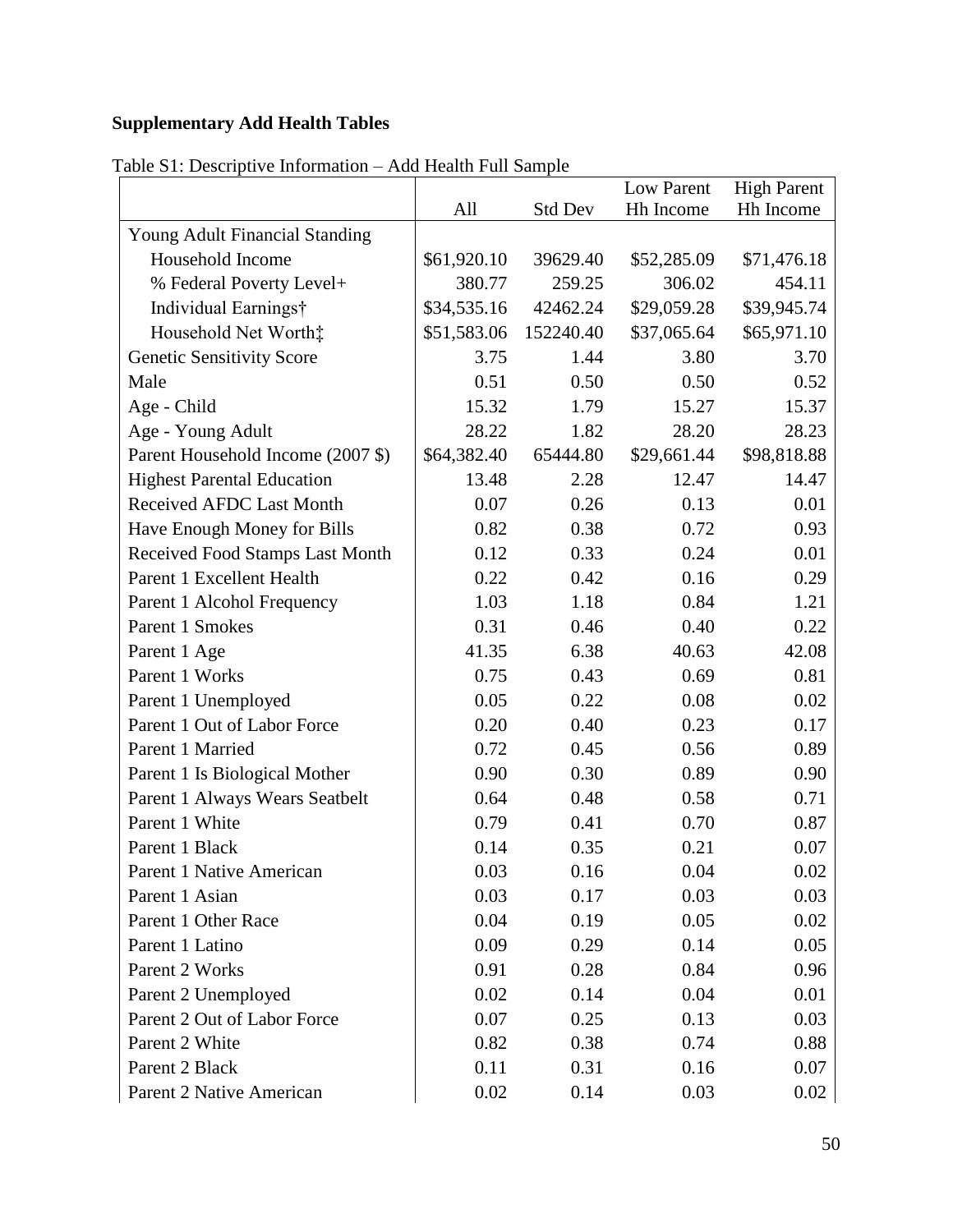| Parent 2 Asian                        | 0.03   | 0.17  | 0.03   | 0.03   |
|---------------------------------------|--------|-------|--------|--------|
| Parent 2 Other                        | 0.04   | 0.20  | 0.06   | 0.03   |
| Parent 2 Latino                       | 0.09   | 0.28  | 0.14   | 0.04   |
| Parent 2 Alcohol Frequency            | 1.63   | 1.58  | 1.40   | 1.79   |
| <b>Household Size</b>                 | 4.48   | 1.51  | 4.53   | 4.44   |
| Birth Weight (ounces)                 | 119.54 | 19.33 | 117.31 | 121.66 |
| Special Education Service (past year) | 0.09   | 0.29  | 0.12   | 0.07   |
| <b>Mentally Retarded</b>              | 0.01   | 0.09  | 0.01   | 0.00   |
| <b>Learning Disability</b>            | 0.13   | 0.33  | 0.15   | 0.10   |
| N                                     | 10423  |       | 5139   | 5284   |
| $N+$                                  | 10326  |       | 5077   | 5249   |
| Nt                                    | 10346  |       | 5092   | 5254   |
| N‡                                    | 9880   |       | 4873   | 5007   |

Source: Add Health Data Waves I and IV. Includes all individuals with complete information about parental income (Wave I), individual financial standing (Wave IV), and genetic sensitivity score (Wave IV), weighted to represent the population.

Low and high parent household income includes those below and above median parental income (\$56,000). Individuals can indicate more than one race category, so categories are not mutually exclusive.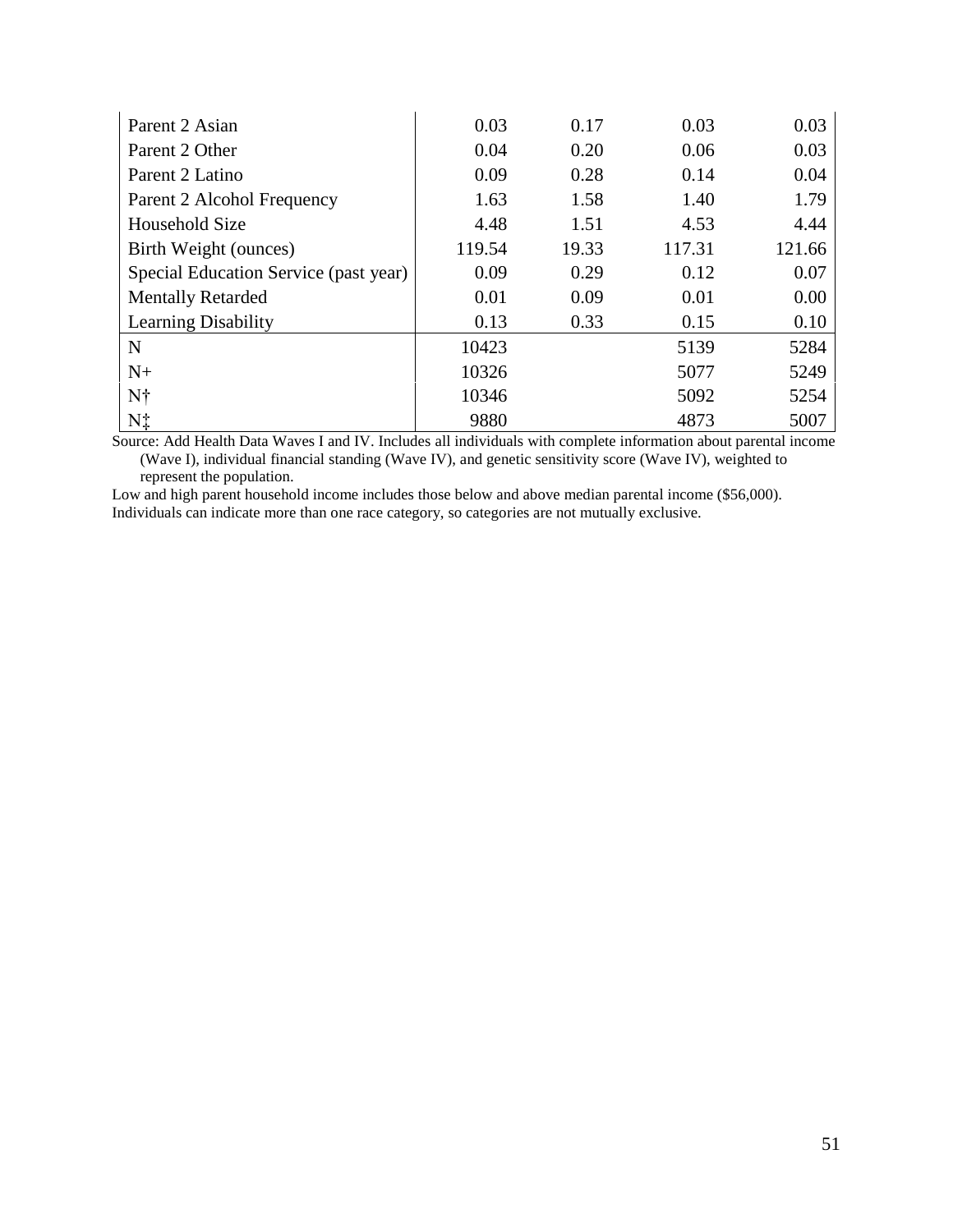|                                           | Discordant | Concordant | Difference |
|-------------------------------------------|------------|------------|------------|
| Young Adult Financial Standing            |            |            |            |
| Household Income                          | 64287.33   | 70744.68   | $-6457.35$ |
| % Federal Poverty Level <sup>a</sup>      | 380.38     | 424.37     | $-43.99$   |
| Individual Earnings <sup>b</sup>          | 35980.73   | 35659.99   | 320.74     |
| Household Net Worth c                     | 57409.95   | 65668.54   | $-8258.59$ |
| <b>Young Adult Measures</b>               |            |            |            |
| <b>Genetic Sensitivity Score</b>          | 3.87       | 4.01       | $-0.14$    |
| Male                                      | 0.43       | 0.48       | $-0.04$    |
| Age - Child                               | 15.59      | 15.88      | $-0.29$    |
| Age - Young Adult                         | 28.45      | 28.72      | $-0.27$    |
| <b>Parental Household Measures</b>        |            |            |            |
| Parent Household Income (2007 \$)         | 67066.97   | 66887.23   | 179.74     |
| Parental Education - Maximum <sup>a</sup> | 13.75      | 13.62      | 0.14       |
| Parental Education - Average <sup>a</sup> | 13.20      | 13.17      | 0.03       |
| Parent % Federal Poverty Level            | 271.84     | 278.00     | $-6.16$    |
| Poverty                                   | 0.17       | 0.13       | 0.04       |
| <b>Near Poverty</b>                       | 0.46       | 0.46       | 0.00       |
| Welfare Receipt <sup>a</sup>              | 0.08       | 0.06       | 0.02       |
| <b>AFDC</b> Receipt                       | 0.05       | 0.03       | 0.02       |
| Enough Money for Bills d                  | 0.79       | 0.86       | $-0.07$    |
| Foodstamps <sup>e</sup>                   | 0.10       | 0.09       | 0.02       |
| <b>Household Size</b>                     | 5.08       | 5.19       | $-0.11$    |
| <b>Responding Parent Measures</b>         |            |            |            |
| Excellent Health <sup>b</sup>             | 0.19       | 0.22       | $-0.02$    |
| <b>Alcohol Frequency</b>                  | 0.89       | 0.83       | 0.06       |
| <b>Smokes</b>                             | 0.22       | 0.27       | $-0.04$    |
| Age <sup>a</sup>                          | 40.94      | 41.18      | $-0.24$    |
| Works <sup>a</sup>                        | 0.75       | 0.76       | $-0.01$    |
| Unemployed b                              | 0.05       | 0.06       | $-0.01$    |
| Out of the Labor Force                    | 0.20       | 0.18       | 0.02       |
| Married <sup>a</sup>                      | 0.78       | 0.83       | $-0.05$    |
| Is Biological Mother f                    | 0.94       | 0.96       | $-0.02$    |
| Always Wears Seatbelt <sup>a</sup>        | 0.67       | 0.66       | 0.01       |
| White <sup>a</sup>                        | 0.78       | 0.76       | 0.02       |
| Black <sup>a</sup>                        | 0.14       | 0.13       | 0.01       |
| Native American <sup>a</sup>              | 0.02       | 0.02       | 0.00       |
| Asian <sup>a</sup>                        | 0.04       | 0.09       | $-0.05$    |
| Other Race <sup>a</sup>                   | 0.05       | 0.03       | 0.01       |
| Latino                                    | 0.11       | 0.09       | 0.03       |

Table S2: Characteristics of Sibling Pairs by Similarity of Genetic Sensitivity Score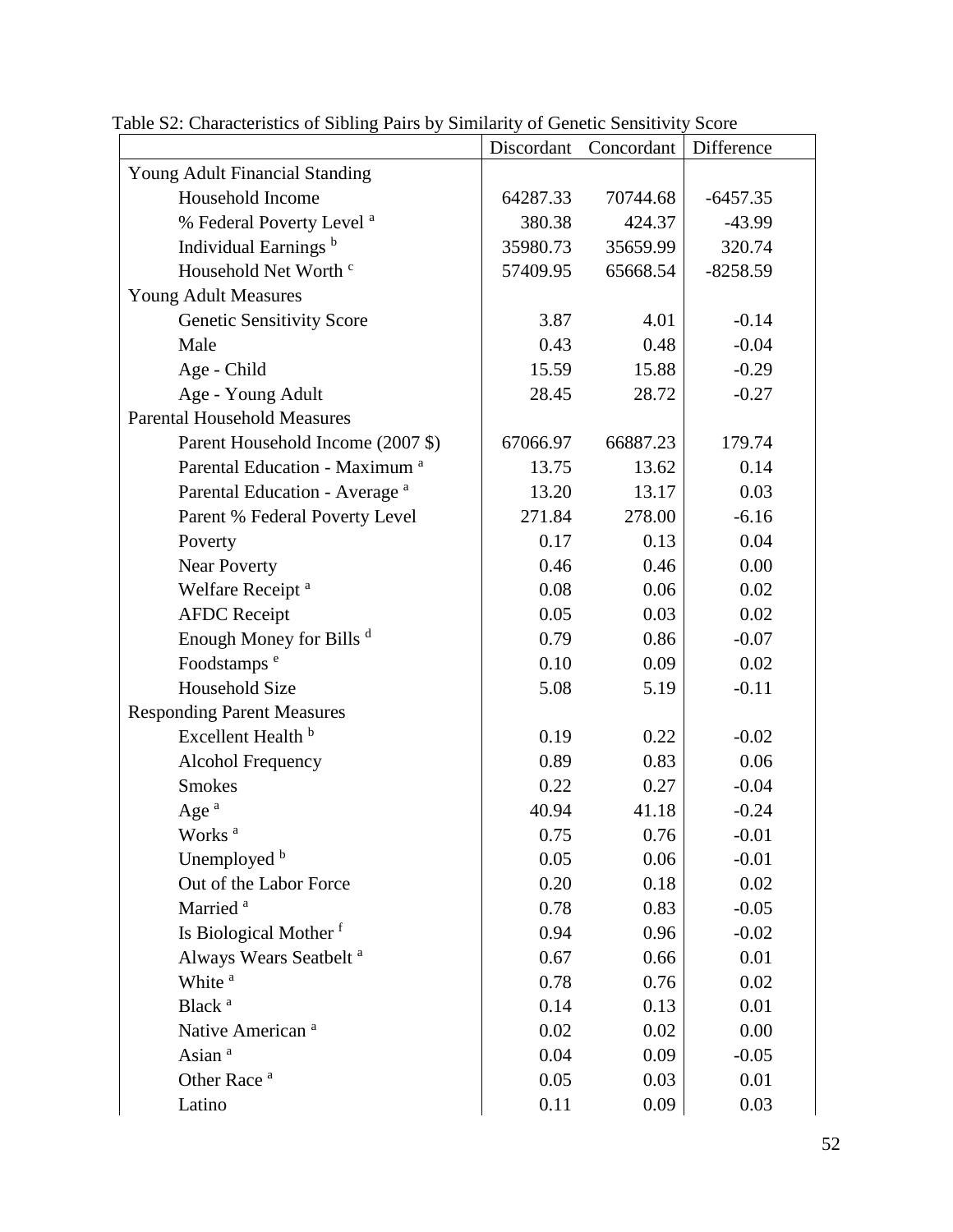| <b>Other Parent Measures</b>            |            |        |          |
|-----------------------------------------|------------|--------|----------|
| Works <sup>g</sup>                      | 0.92       | 0.92   | 0.00     |
| Unemployed <sup>8</sup>                 | 0.01       | 0.00   | 0.01     |
| Out of the Labor Force <sup>g</sup>     | 0.06       | 0.08   | $-0.01$  |
| White <sup>g</sup>                      | 0.78       | 0.76   | 0.02     |
| Black <sup>g</sup>                      | 0.11       | 0.09   | 0.02     |
| Native American <sup>g</sup>            | 0.01       | 0.00   | 0.01     |
| Asian <sup>g</sup>                      | 0.05       | 0.11   | $-0.06$  |
| Other Race <sup>g</sup>                 | 0.06       | 0.05   | 0.01     |
| Latino <sup>h</sup>                     | 0.09       | 0.09   | 0.00     |
| Alcohol Frequency <sup>i</sup>          | 1.48       | 1.67   | $-0.19$  |
| <b>Parent Reported Child Measures</b>   |            |        |          |
| Birth Weight (ounces) <sup>j</sup>      | 119.42     | 117.18 | 2.24     |
| Special Education Service - past year k | 0.08       | 0.09   | $-0.01$  |
| Mentally Retarded <sup>1</sup>          | 0.00       | 0.00   | 0.00     |
| Learning Disability <sup>m</sup>        | 0.10       | 0.16   | $-0.05$  |
| N - Number of Pairs                     | 221        |        | 94       |
| N a                                     | 220        |        | 94       |
| ${\bf N}$ b                             | 221        |        | 93       |
| N c                                     | 211        |        | 89       |
| N d                                     | 217        |        | 91       |
| $N e$                                   | 220        |        | 93       |
| N f                                     | 215        |        | 91       |
| N <sub>g</sub>                          | 172        |        | 76       |
| ${\bf N}$ h                             | 169        |        | 76       |
| $\mathbf{N}$ i                          | 171        |        | 73       |
| N j                                     | 198        |        | 79       |
| ${\bf N}$ k                             | 213        |        | 91       |
|                                         |            |        |          |
| N <sub>1</sub><br>${\cal N}$ m          | 214<br>212 |        | 91<br>90 |

Source: Add Health Data Waves I and IV. Includes same sex singleton full sibling pairs with complete information about parental income (Wave I), individual income (Wave IV), and genetic sensitivity score (Wave IV).

No differences between means of discordant and concordant sibling pairs are significant (at  $p<0.05$  or  $p<0.10$ , twotailed t-test).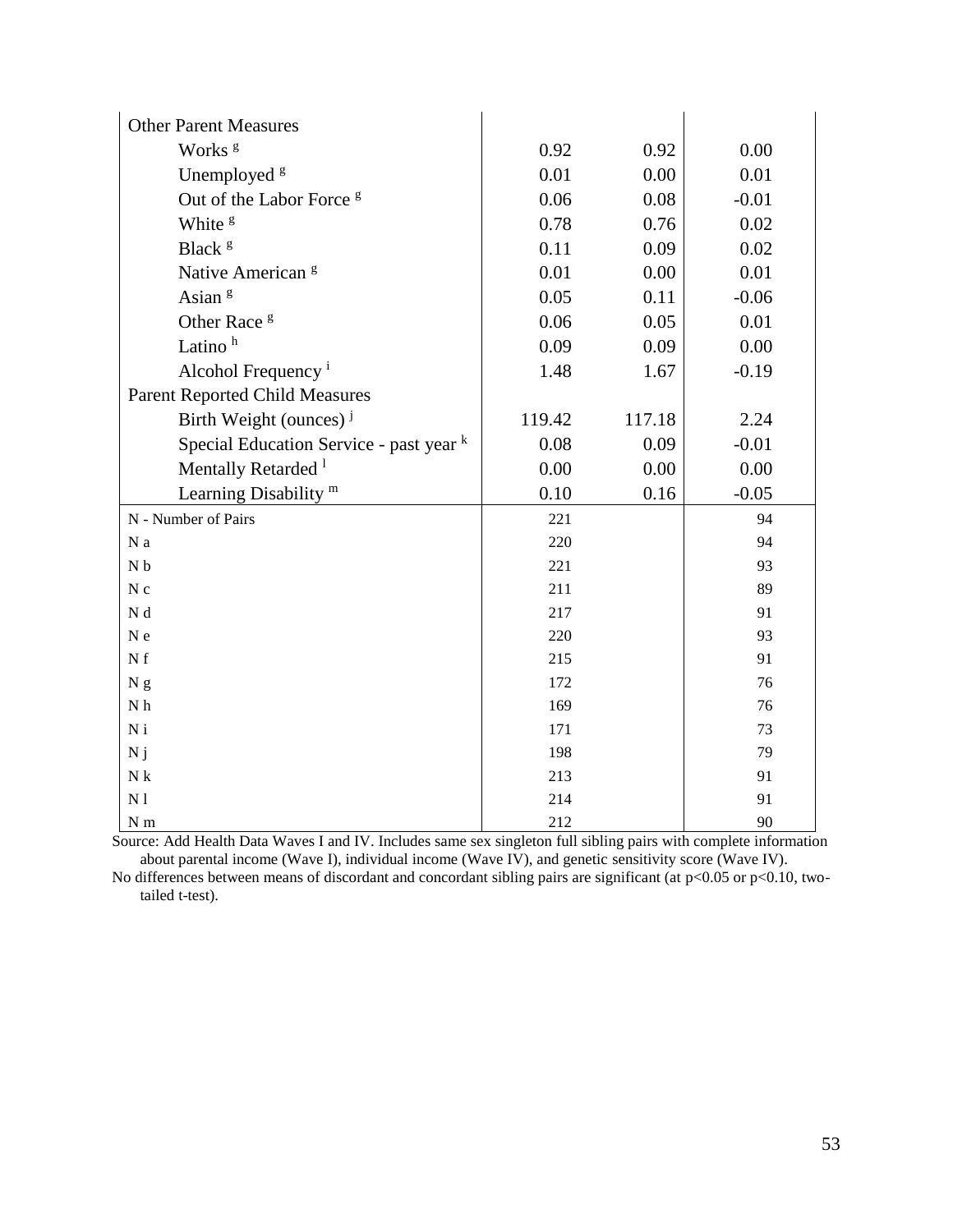| <b>VARIABLES</b>                          | (1)<br>$\sqrt{Hh}$ | (2)<br>% FPL | (3)<br>$\sqrt{\text{Earnings}}$ | (4)<br><b>IHS Hh</b> | (5)<br>$\sqrt{Hh}$ | (6)<br>% FPL | (7)<br>$\sqrt{\text{Earnings}}$ | (8)<br>IHS Hh |
|-------------------------------------------|--------------------|--------------|---------------------------------|----------------------|--------------------|--------------|---------------------------------|---------------|
|                                           | Income             |              |                                 | Net Worth            | Income             |              |                                 | Net Worth     |
| GSS Alternate 1                           | $-28.44**$         | $-78.44**$   | $-24.77*$                       | 1.34                 |                    |              |                                 |               |
|                                           | (8.51)             | (24.19)      | (10.25)                         | (1.34)               |                    |              |                                 |               |
| GSS Alternate 1 $x \sqrt{Hh}$ Income      | $0.10**$           | $0.35**$     | $0.10*$                         | $-0.00$              |                    |              |                                 |               |
|                                           | (0.03)             | (0.10)       | (0.04)                          | (0.01)               |                    |              |                                 |               |
| GSS Alternate 2                           |                    |              |                                 |                      | $-27.81**$         | $-75.34**$   | $-24.81*$                       | 1.40          |
|                                           |                    |              |                                 |                      | (8.72)             | (25.02)      | (10.64)                         | (1.37)        |
| GSS Alternate $2 \times \sqrt{Hh}$ Income |                    |              |                                 |                      | $0.10**$           | $0.34**$     | $0.10*$                         | $-0.00$       |
|                                           |                    |              |                                 |                      | (0.03)             | (0.10)       | (0.04)                          | (0.01)        |
| Age                                       | $8.08**$           | 12.74*       | $8.08**$                        | 0.25                 | $8.17**$           | 12.96*       | $8.15**$                        | 0.24          |
|                                           | (1.91)             | (6.04)       | (1.86)                          | (0.31)               | (1.91)             | (6.04)       | (1.86)                          | (0.31)        |
| Constant                                  | 21.31              | $-3.32$      | $-64.02$                        | $-4.50$              | 17.16              | $-17.07$     | $-68.40$                        | $-4.61$       |
|                                           | (56.61)            | (179.60)     | (56.66)                         | (9.14)               | (56.77)            | (179.61)     | (56.55)                         | (9.18)        |
| <b>Observations</b>                       | 630                | 624          | 624                             | 564                  | 630                | 624          | 624                             | 564           |
| R-squared                                 | 0.08               | 0.04         | 0.07                            | 0.01                 | 0.08               | 0.04         | 0.07                            | 0.01          |
| Number of Sibling Pairs                   | 315                | 312          | 312                             | 282                  | 315                | 312          | 312                             | 282           |

Table S3: Family Fixed Effects Regressions Predicting Young Adult Financial Outcomes: Alternative GSS Measures Panel A

GSS Alternate 1 is an index of 2-, 3-, or 5-repeat MAOA alleles, short 5-HTT alleles, 6- through 10-repeat DRD4 alleles, 10- through 13-repeat DAT1 alleles, and DRD2 A1 alleles.

GSS Alternate 2 is an index of 2-, 3-, or 5-repeat MAOA alleles, short 5-HTT alleles, 7-repeat DRD4 alleles, 10-repeat DAT1 alleles, and DRD2 A1 alleles.

Source: Add Health Data Waves I and IV. Sibling sample includes same sex singleton full sibling pairs with complete information about parental income (Wave I), individual income (Wave IV), and genetic sensitivity score (Wave IV).

Robust standard errors in parentheses, adjusted for family level clustering.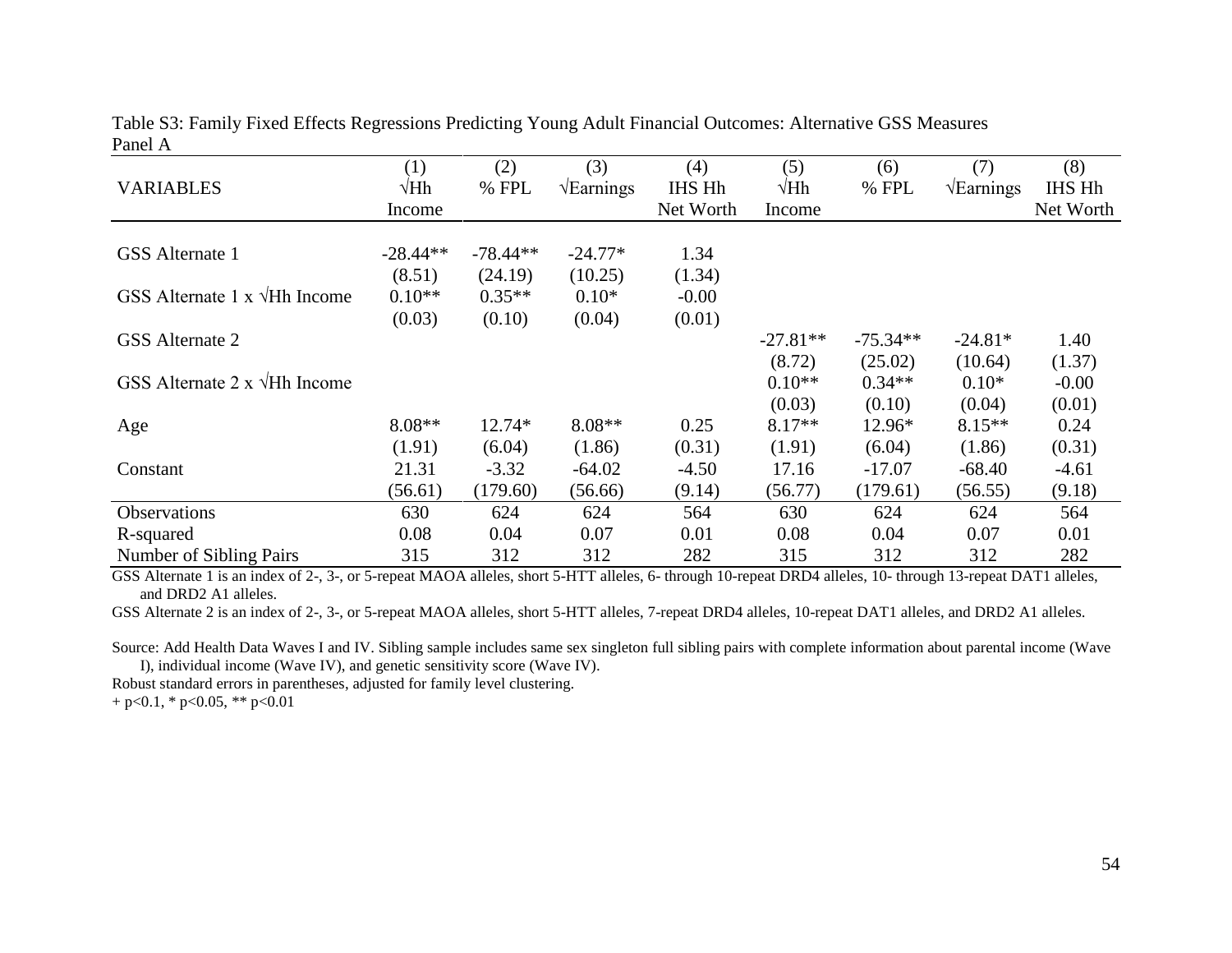# Panel B

|                                           | (1)         | (2)        | (3)                      | (4)           | (5)         | (6)        | (7)                      | (8)       |
|-------------------------------------------|-------------|------------|--------------------------|---------------|-------------|------------|--------------------------|-----------|
| <b>VARIABLES</b>                          | $\sqrt{Hh}$ | % FPL      | $\sqrt{\text{Earnings}}$ | <b>IHS Hh</b> | $\sqrt{Hh}$ | % FPL      | $\sqrt{\text{Earnings}}$ | IHS Hh    |
|                                           | Income      |            |                          | Net Worth     | Income      |            |                          | Net Worth |
|                                           |             |            |                          |               |             |            |                          |           |
| GSS Alternate 3                           | $-27.33**$  | $-74.55**$ | $-23.20*$                | 1.59          |             |            |                          |           |
|                                           | (8.38)      | (23.74)    | (10.24)                  | (1.33)        |             |            |                          |           |
| GSS Alternate $3 \times \sqrt{Hh}$ Income | $0.10**$    | $0.35**$   | $0.10*$                  | $-0.01$       |             |            |                          |           |
|                                           | (0.03)      | (0.10)     | (0.04)                   | (0.01)        |             |            |                          |           |
| GSS Alternate 4                           |             |            |                          |               | $-28.95**$  | $-78.33**$ | $-24.60*$                | 1.34      |
|                                           |             |            |                          |               | (8.90)      | (26.03)    | (10.64)                  | (1.36)    |
| GSS Alternate $4 \times \sqrt{Hh}$ Income |             |            |                          |               | $0.11**$    | $0.36**$   | $0.11*$                  | $-0.00$   |
|                                           |             |            |                          |               | (0.03)      | (0.11)     | (0.04)                   | (0.01)    |
| Age                                       | 8.11**      | $12.75*$   | $8.10**$                 | 0.25          | $8.15**$    | 12.90*     | $8.14**$                 | 0.24      |
|                                           | (1.91)      | (6.04)     | (1.86)                   | (0.31)        | (1.91)      | (6.03)     | (1.86)                   | (0.31)    |
| Constant                                  | 16.37       | $-19.42$   | $-67.68$                 | -4.91         | 15.24       | $-21.91$   | $-70.07$                 | $-4.64$   |
|                                           | (56.71)     | (180.20)   | (56.43)                  | (9.14)        | (56.66)     | (179.75)   | (56.51)                  | (9.16)    |
| Observations                              | 630         | 624        | 624                      | 564           | 630         | 624        | 624                      | 564       |
| R-squared                                 | 0.08        | 0.04       | 0.07                     | 0.01          | 0.08        | 0.04       | 0.07                     | 0.00      |
| Number of Sibling Pairs                   | 315         | 312        | 312                      | 282           | 315         | 312        | 312                      | 282       |

GSS Alternate 3 is an index of 2- or 3-repeat MAOA alleles, short 5-HTT alleles, 6- through 10-repeat DRD4 alleles, 10-repeat DAT1 alleles, and DRD2 A1 alleles.

GSS Alternate 4 is an index of 2- or 3-repeat MAOA alleles, short 5-HTT alleles, 7-repeat DRD4 alleles, 10- through 13-repeat DAT1 alleles, and DRD2 A1 alleles.

Source: Add Health Data Waves I and IV. Sibling sample includes same sex singleton full sibling pairs with complete information about parental income (Wave I), individual income (Wave IV), and genetic sensitivity score (Wave IV).

Robust standard errors in parentheses, adjusted for family level clustering.

 $+ p < 0.1$ , \*  $p < 0.05$ , \*\*  $p < 0.01$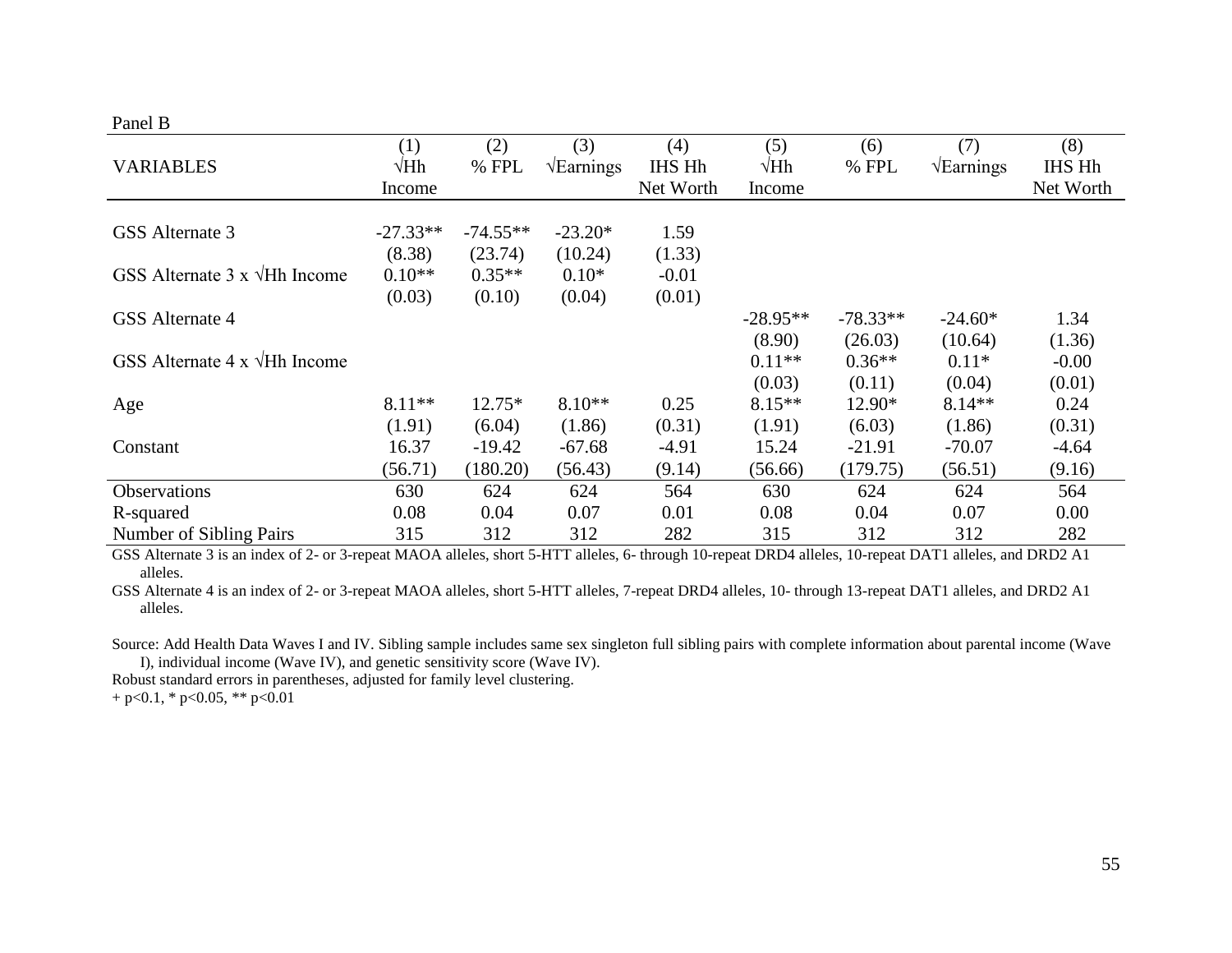# Panel C

|                                      | (1)         | (2)        | (3)                      | (4)           | (5)         | (6)        | (7)                      | (8)               |
|--------------------------------------|-------------|------------|--------------------------|---------------|-------------|------------|--------------------------|-------------------|
| <b>VARIABLES</b>                     | $\sqrt{Hh}$ | % FPL      | $\sqrt{\text{Earnings}}$ | <b>IHS Hh</b> | $\sqrt{Hh}$ | % FPL      | $\sqrt{\text{Earnings}}$ | <b>IHS Hh Net</b> |
|                                      | Income      |            |                          | Net Worth     | Income      |            |                          | Worth             |
|                                      |             |            |                          |               |             |            |                          |                   |
| GSS Alternate 5                      | $-27.43**$  | $-75.27**$ | $-24.14*$                | 1.50          |             |            |                          |                   |
|                                      | (8.38)      | (23.57)    | (10.25)                  | (1.34)        |             |            |                          |                   |
| GSS Alternate 5 x $\sqrt{Hh}$ Income | $0.10**$    | $0.34**$   | $0.10*$                  | $-0.01$       |             |            |                          |                   |
|                                      | (0.03)      | (0.10)     | (0.04)                   | (0.01)        |             |            |                          |                   |
| GSS Alternate 6                      |             |            |                          |               | $-29.05**$  | $-79.08**$ | $-25.59*$                | 1.24              |
|                                      |             |            |                          |               | (8.90)      | (25.87)    | (10.66)                  | (1.36)            |
| GSS Alternate 6 x $\sqrt{Hh}$ Income |             |            |                          |               | $0.11**$    | $0.35**$   | $0.11*$                  | $-0.00$           |
|                                      |             |            |                          |               | (0.03)      | (0.10)     | (0.04)                   | (0.01)            |
| Age                                  | 8.11**      | $12.79*$   | $8.09**$                 | 0.25          | $8.14**$    | 12.93*     | $8.13**$                 | 0.24              |
|                                      | (1.91)      | (6.04)     | (1.86)                   | (0.31)        | (1.91)      | (6.04)     | (1.86)                   | (0.31)            |
| Constant                             | 19.77       | $-9.21$    | $-65.04$                 | $-4.70$       | 18.88       | $-10.83$   | $-67.30$                 | $-4.42$           |
|                                      | (56.69)     | (179.86)   | (56.56)                  | (9.15)        | (56.67)     | (179.41)   | (56.66)                  | (9.18)            |
| Observations                         | 630         | 624        | 624                      | 564           | 630         | 624        | 624                      | 564               |
| R-squared                            | 0.08        | 0.04       | 0.07                     | 0.01          | 0.08        | 0.04       | 0.07                     | 0.00              |
| Number of Sibling Pairs              | 315         | 312        | 312                      | 282           | 315         | 312        | 312                      | 282               |

GSS Alternate 5 is an index of 2-, 3-, or 5-repeat MAOA alleles, short 5-HTT alleles, 6- through 10-repeat DRD4 alleles, 10-repeat DAT1 alleles, and DRD2 A1 alleles.

GSS Alternate 6 is an index of 2-, 3-, or 5-repeat MAOA alleles, short 5-HTT alleles, 7-repeat DRD4 alleles, 10- through 13-repeat DAT1 alleles, and DRD2 A1 alleles.

Source: Add Health Data Waves I and IV. Sibling sample includes same sex singleton full sibling pairs with complete information about parental income (Wave I), individual income (Wave IV), and genetic sensitivity score (Wave IV).

Robust standard errors in parentheses, adjusted for family level clustering.

 $+ p < 0.1$ , \*  $p < 0.05$ , \*\*  $p < 0.01$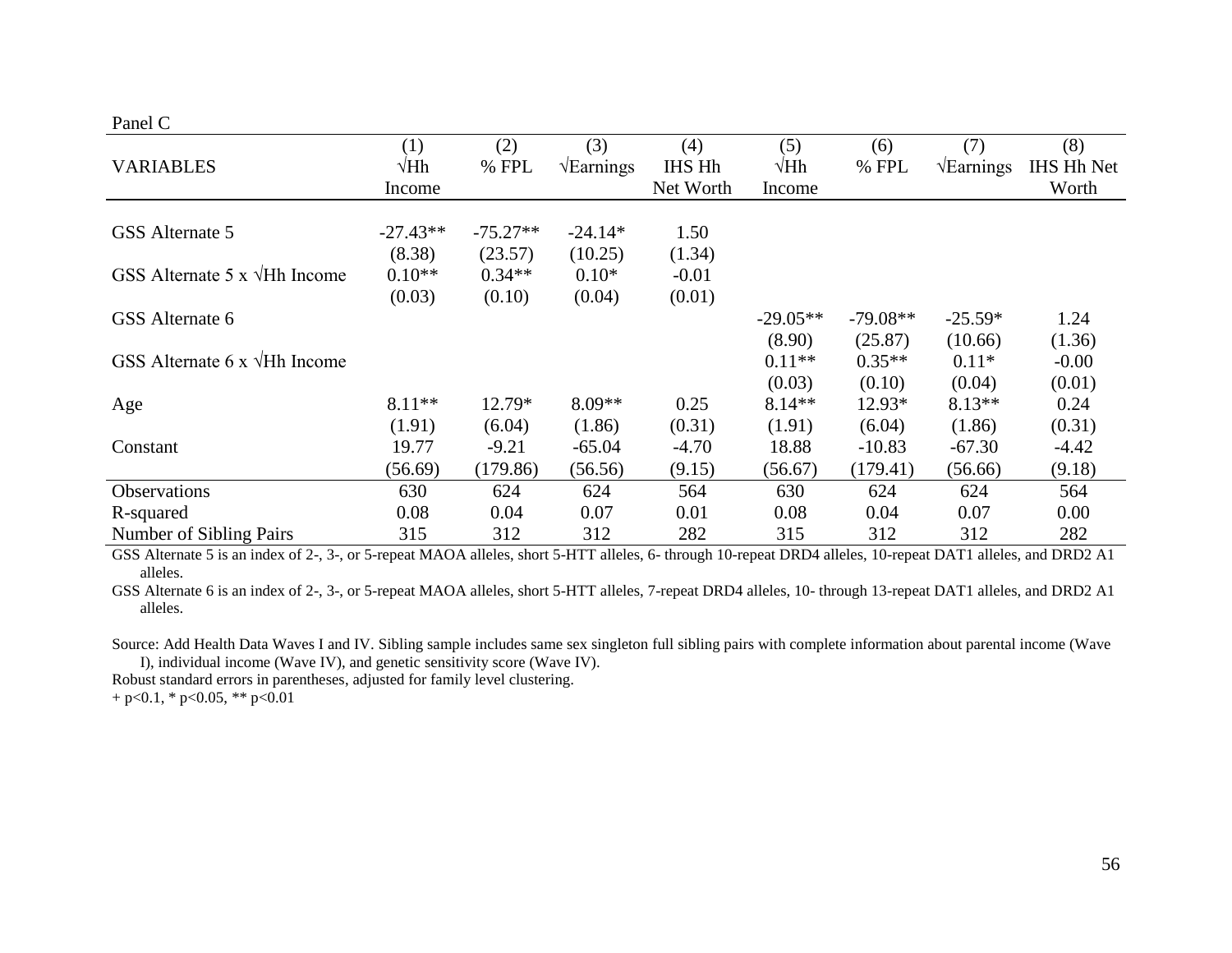# Panel D

|                                           | (1)         | (2)        | (3)                      | (4)           | (5)         | (6)       | (7)                      | (8)           |
|-------------------------------------------|-------------|------------|--------------------------|---------------|-------------|-----------|--------------------------|---------------|
| <b>VARIABLES</b>                          | $\sqrt{Hh}$ | % FPL      | $\sqrt{\text{Earnings}}$ | <b>IHS Hh</b> | $\sqrt{Hh}$ | % FPL     | $\sqrt{\text{Earnings}}$ | <b>IHS Hh</b> |
|                                           | Income      |            |                          | Net Worth     | Income      |           |                          | Net Worth     |
|                                           |             |            |                          |               |             |           |                          |               |
| GSS Alternate 7                           | $-28.36**$  | $-77.77**$ | $-23.84*$                | 1.43          |             |           |                          |               |
|                                           | (8.52)      | (24.35)    | (10.24)                  | (1.33)        |             |           |                          |               |
| GSS Alternate $7 \times \sqrt{Hh}$ Income | $0.11**$    | $0.35**$   | $0.10*$                  | $-0.00$       |             |           |                          |               |
|                                           | (0.03)      | (0.10)     | (0.04)                   | (0.01)        |             |           |                          |               |
| <b>GSS</b> Extended 1                     |             |            |                          |               | $-15.96*$   | $-34.80*$ | $-17.13**$               | 0.83          |
|                                           |             |            |                          |               | (6.39)      | (17.03)   | (6.00)                   | (0.82)        |
| GSS Extended 1 $x \sqrt{Hh}$ Income       |             |            |                          |               | $0.05*$     | $0.14+$   | $0.07**$                 | $-0.00$       |
|                                           |             |            |                          |               | (0.03)      | (0.08)    | (0.02)                   | (0.00)        |
| Age                                       | $8.09**$    | 12.72*     | $8.08**$                 | 0.25          | $8.30**$    | $13.33*$  | $8.31**$                 | 0.21          |
|                                           | (1.91)      | (6.03)     | (1.86)                   | (0.31)        | (1.93)      | (6.13)    | (1.86)                   | (0.31)        |
| Constant                                  | 17.82       | $-13.89$   | $-66.75$                 | $-4.71$       | 24.88       | 6.76      | $-70.02$                 | $-0.94$       |
|                                           | (56.64)     | (179.96)   | (56.53)                  | (9.13)        | (58.57)     | (182.22)  | (55.69)                  | (9.36)        |
| <b>Observations</b>                       | 630         | 624        | 624                      | 564           | 630         | 624       | 624                      | 564           |
| R-squared                                 | 0.08        | 0.04       | 0.07                     | 0.01          | 0.07        | 0.02      | 0.07                     | 0.01          |
| Number of Sibling Pairs                   | 315         | 312        | 312                      | 282           | 315         | 312       | 312                      | 282           |

GSS Alternate 7 is an index of 2- or 3-repeat MAOA alleles, short 5-HTT alleles, 6- through 10-repeat DRD4 alleles, 10- through 13-repeat DAT1 alleles, and DRD2 A1 alleles.

GSS Extended 1 is an index of 2- or 3-repeat MAOA alleles, short 5-HTT alleles, 7-repeat DRD4 alleles, 10-repeat DAT1 alleles, DRD2 A1 alleles, COMT A alleles, DRD5 148-bp alleles, rs12945042 (between 5-HTT and BLMH) indicator for two T alleles, MAOA-CA 115-bp and above alleles

Source: Add Health Data Waves I and IV. Sibling sample includes same sex singleton full sibling pairs with complete information about parental income (Wave I), individual income (Wave IV), and genetic sensitivity score (Wave IV).

Robust standard errors in parentheses, adjusted for family level clustering.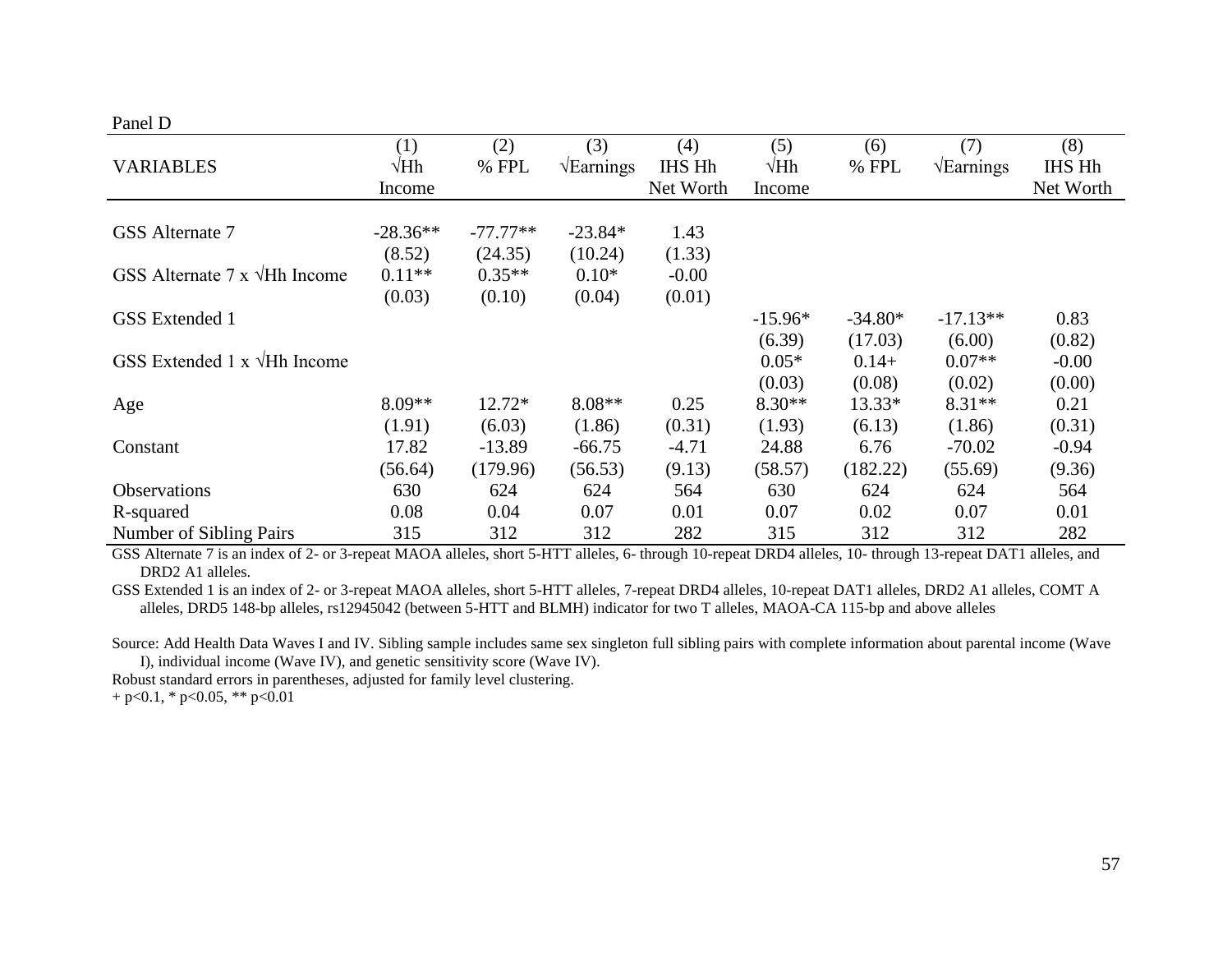# Panel E

| <b>VARIABLES</b>                         | (1)<br>$\sqrt{Hh}$<br>Income | (2)<br>% FPL                  | (3)<br>$\sqrt{\text{Earnings}}$ | (4)<br><b>IHS Hh</b><br>Net Worth | (5)<br>$\sqrt{Hh}$<br>Income | (6)<br>% FPL                 | (7)<br>$\sqrt{\text{Earnings}}$ | (8)<br>IHS Hh<br>Net Worth  |
|------------------------------------------|------------------------------|-------------------------------|---------------------------------|-----------------------------------|------------------------------|------------------------------|---------------------------------|-----------------------------|
| <b>GSS</b> Extended 2                    | $-15.30*$<br>(6.40)          | $-30.18+$<br>(16.86)          | $-19.28**$<br>(5.61)            | 1.14<br>(0.81)                    |                              |                              |                                 |                             |
| GSS Extended $2 \times \sqrt{Hh}$ Income | $0.05*$<br>(0.03)            | $0.13+$<br>(0.07)             | $0.08**$<br>(0.02)              | $-0.01+$<br>(0.00)                |                              |                              |                                 |                             |
| GSS Extended 3                           |                              |                               |                                 |                                   | $-16.82*$                    | $-46.10*$                    | $-14.34+$                       | 1.13                        |
| GSS Extended $3 \times \sqrt{Hh}$ Income |                              |                               |                                 |                                   | (7.11)<br>$0.06*$<br>(0.03)  | (19.43)<br>$0.19*$<br>(0.09) | (7.85)<br>$0.07*$<br>(0.03)     | (1.07)<br>$-0.01$<br>(0.00) |
| Age                                      | $8.26**$                     | 13.24*                        | $8.27**$                        | 0.21                              | $8.25**$                     | 13.16*                       | $8.22**$                        | 0.22                        |
| Constant                                 | (1.93)<br>23.30<br>(58.57)   | (6.14)<br>$-3.06$<br>(183.22) | (1.86)<br>$-66.32$<br>(55.45)   | (0.31)<br>$-1.31$<br>(9.35)       | (1.93)<br>18.58<br>(58.36)   | (6.13)<br>2.17<br>(182.37)   | (1.87)<br>$-77.86$<br>(55.55)   | (0.31)<br>$-1.29$<br>(9.37) |
| Observations                             | 630                          | 624                           | 624                             | 564                               | 630                          | 624                          | 624                             | 564                         |
| R-squared                                | 0.07                         | 0.02                          | 0.08                            | 0.01                              | 0.07                         | 0.03                         | 0.06                            | 0.01                        |
| Number of Sibling Pairs                  | 315                          | 312                           | 312                             | 282                               | 315                          | 312                          | 312                             | 282                         |

GSS Extended 2 is an index of 2- or 3-repeat MAOA alleles, short 5-HTT alleles, 7-repeat DRD4 alleles, 10-repeat DAT1 alleles, DRD2 A1 alleles, COMT A alleles, DRD5 148-bp alleles, rs12945042 (between 5-HTT and BLMH) indicator for two T alleles, MAOA-CA over 115-bp alleles

GSS Extended 3 is an index of 2- or 3-repeat MAOA alleles, short 5-HTT alleles, 7-repeat DRD4 alleles, 10-repeat DAT1 alleles, DRD2 A1 alleles, COMT A alleles, DRD5 148-bp alleles, rs12945042 (between 5-HTT and BLMH) indicator for two T alleles, MAOA-CA 115-bp alleles

Source: Add Health Data Waves I and IV. Sibling sample includes same sex singleton full sibling pairs with complete information about parental income (Wave I), individual income (Wave IV), and genetic sensitivity score (Wave IV).

Robust standard errors in parentheses, adjusted for family level clustering.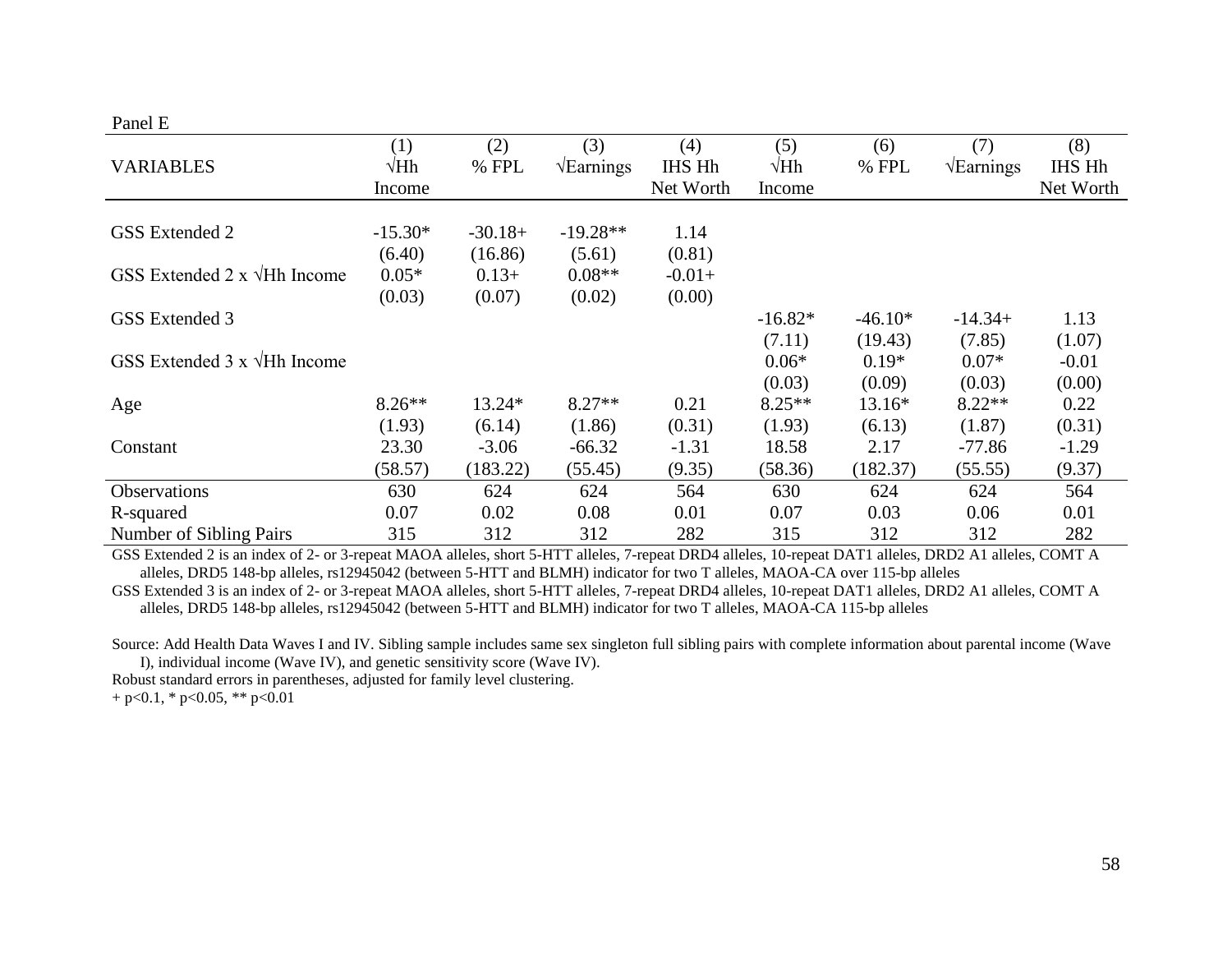|                                              | (1)         | (2)        | (3)                      | (4)           |
|----------------------------------------------|-------------|------------|--------------------------|---------------|
| <b>VARIABLES</b>                             | $\sqrt{Hh}$ | $%$ FPL    | $\sqrt{\text{Earnings}}$ | <b>IHS Hh</b> |
|                                              | Income      |            |                          | Net Worth     |
|                                              |             |            |                          |               |
| <b>Genetic Sensitivity Interaction Score</b> | $-38.19**$  | $-93.00**$ | $-42.52**$               | 0.71          |
|                                              | (13.63)     | (31.34)    | (16.30)                  | (5.53)        |
| GSIS x $\sqrt{Hh}$ Income                    | $0.16**$    | $0.45**$   | $0.18*$                  | $-0.01$       |
|                                              | (0.05)      | (0.11)     | (0.07)                   | (0.02)        |
| Age                                          | $8.23**$    | 13.35*     | $8.24**$                 | 0.22          |
|                                              | (1.93)      | (6.13)     | (1.87)                   | (0.31)        |
| Constant                                     | 4.17        | $-3.88$    | $-70.19$                 | $-2.91$       |
|                                              | (55.26)     | (175.15)   | (53.38)                  | (8.79)        |
| Observations                                 | 630         | 624        | 624                      | 564           |
| R-squared                                    | 0.06        | 0.02       | 0.06                     | 0.00          |
| <b>Number of Sibling Pairs</b>               | 315         | 312        | 312                      | 282           |

Table S4: Family Fixed Effects Regressions Predicting Young Adult Financial Outcomes: Interaction Sensitivity Score

Source: Add Health Data Waves I and IV. Sibling sample includes same sex singleton full sibling pairs with complete information about parental income (Wave I), individual income (Wave IV), and genetic sensitivity score (Wave IV).

GSIS = Genetic Sensitivity Interaction Score; created by interacting the number of long DAT1 alleles, long DRD4 alleles, short MAOA alleles, short 5-HTT alleles, and DRD2 A1 alleles an individual carries.

Robust standard errors in parentheses, adjusted for family level clustering.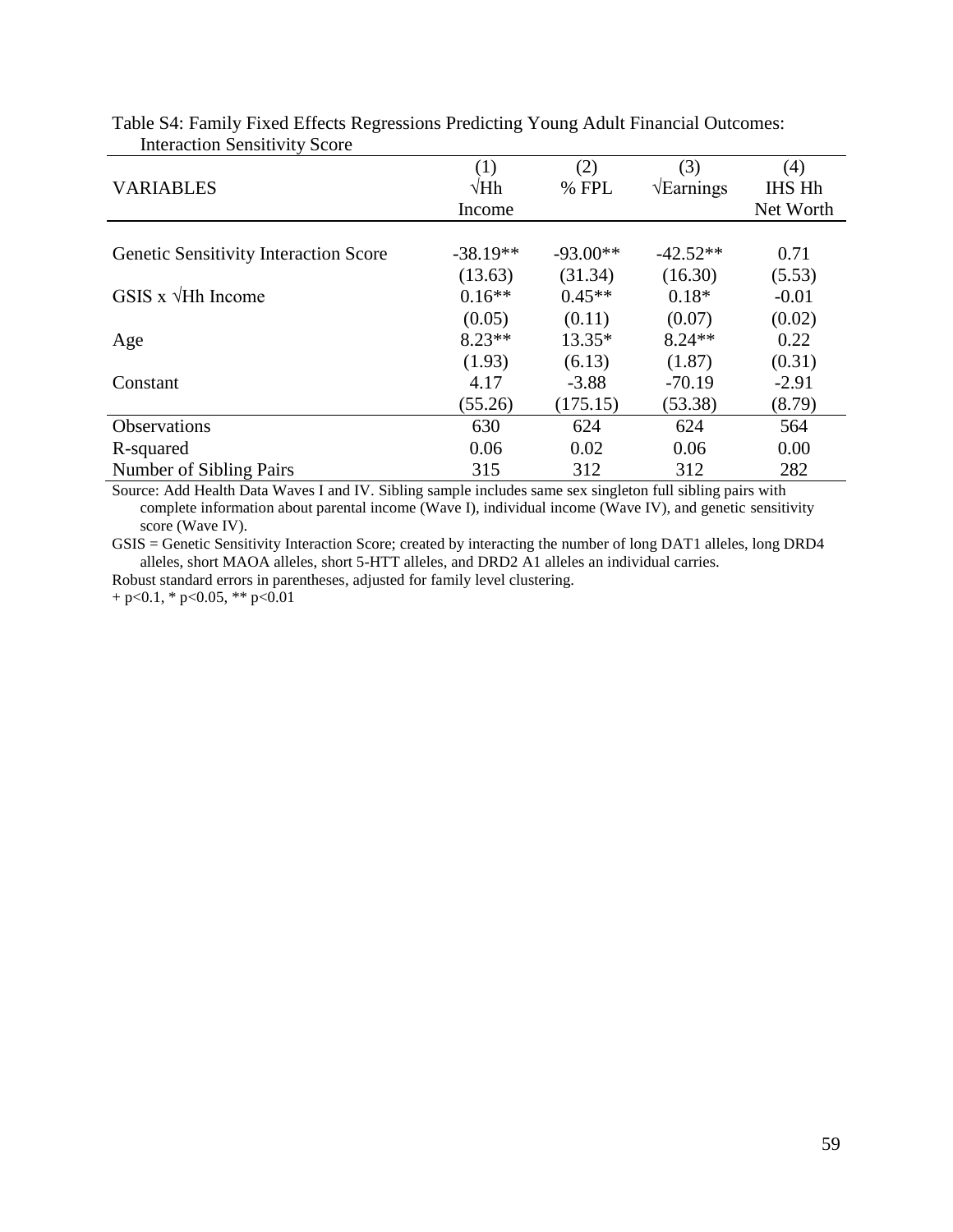|                                   | (1)         | 100<br>(2) | (3)                      | Treater Financial Satesmest meriding<br>(4) | (5)         | (6)        | (7)                      | (8)       |
|-----------------------------------|-------------|------------|--------------------------|---------------------------------------------|-------------|------------|--------------------------|-----------|
| <b>VARIABLES</b>                  | $\sqrt{Hh}$ | % FPL      | $\sqrt{\text{Earnings}}$ | IHS Hh                                      | $\sqrt{Hh}$ | % FPL      | $\sqrt{\text{Earnings}}$ | IHS Hh    |
|                                   | Income      |            |                          | Net Worth                                   | Income      |            |                          | Net Worth |
|                                   |             |            |                          |                                             |             |            |                          |           |
| <b>Genetic Sensitivity Score</b>  | $-32.48**$  | $-92.60*$  | $-30.05**$               | 1.64                                        | $-33.77**$  | $-97.50**$ | $-32.49**$               | 1.63      |
|                                   | (11.87)     | (38.48)    | (10.25)                  | (1.76)                                      | (10.99)     | (34.60)    | (10.68)                  | (1.78)    |
| $GSS \times \sqrt{Hh}$ Income     | $0.14**$    | $0.45**$   | $0.14**$                 | $-0.00$                                     | $0.14**$    | $0.47**$   | $0.15**$                 | $-0.00$   |
|                                   | (0.05)      | (0.15)     | (0.04)                   | (0.01)                                      | (0.04)      | (0.13)     | (0.05)                   | (0.01)    |
| Age                               | 2.12        | $-8.73$    | $9.77+$                  | $-0.59$                                     | 2.35        | $-6.40$    | $9.68 +$                 | $-0.81$   |
|                                   | (5.16)      | (15.75)    | (5.28)                   | (0.95)                                      | (5.21)      | (15.30)    | (5.22)                   | (0.97)    |
| Birth Weight (log ounces)         | 15.61       | 88.83      | 34.70                    | 7.01                                        | $-39.25$    | $-445.85$  | $-7.29$                  | 39.53*    |
|                                   | (31.94)     | (115.42)   | (36.83)                  | (5.08)                                      | (107.44)    | (403.75)   | (127.45)                 | (16.27)   |
| Older Sibling                     | 10.74       | 48.90      | $-6.94$                  | 2.35                                        | $-10.53$    | $-30.29$   | $-8.29$                  | 4.89      |
|                                   | (15.41)     | (47.56)    | (14.67)                  | (2.64)                                      | (22.91)     | (72.27)    | (21.29)                  | (3.58)    |
| Self-Reported Parental Favoritism | $-12.77+$   | $-30.30$   | $-13.45*$                | $-2.14*$                                    | $-19.19$    | $-43.17$   | $-32.91+$                | $-5.77$   |
|                                   | (7.57)      | (25.37)    | (5.79)                   | (1.02)                                      | (22.78)     | (71.12)    | (17.30)                  | (3.58)    |
| Birth Weight x $\sqrt{Hh}$ Income |             |            |                          |                                             | 0.23        | 2.25       | 0.18                     | $-0.14*$  |
|                                   |             |            |                          |                                             | (0.43)      | (1.79)     | (0.56)                   | (0.07)    |
| Older $x \sqrt{Hh}$ Income        |             |            |                          |                                             | 0.08        | 0.30       | $0.00\,$                 | $-0.01$   |
|                                   |             |            |                          |                                             | (0.07)      | (0.26)     | (0.07)                   | (0.01)    |
| Favoritism $x \sqrt{Hh}$ Income   |             |            |                          |                                             | 0.02        | 0.03       | 0.08                     | 0.02      |
|                                   |             |            |                          |                                             | (0.09)      | (0.28)     | (0.07)                   | (0.01)    |
| Constant                          | 98.24       | 125.06     | $-293.91$                | $-16.96$                                    | 88.50       | 12.72      | $-292.77$                | $-7.77$   |
|                                   | (219.80)    | (669.68)   | (206.46)                 | (37.41)                                     | (224.67)    | (684.86)   | (212.80)                 | (38.02)   |
| Observations                      | 456         | 450        | 452                      | 411                                         | 456         | 450        | 452                      | 411       |
| R-squared                         | 0.09        | 0.06       | 0.12                     | 0.04                                        | 0.10        | 0.08       | 0.13                     | 0.07      |
| Number of Sibling Pairs           | 269         | 266        | 267                      | 240                                         | 269         | 266        | 267                      | 240       |

Table S5: Family Fixed Effects Regressions Predicting Young Adult Financial Outcomes: Including Additional Controls

Source: Add Health Data Waves I and IV. Sibling sample includes same sex singleton full sibling pairs with complete information about parental income (Wave I), individual income (Wave IV), and genetic sensitivity score (Wave IV).

Robust standard errors in parentheses, adjusted for family level clustering.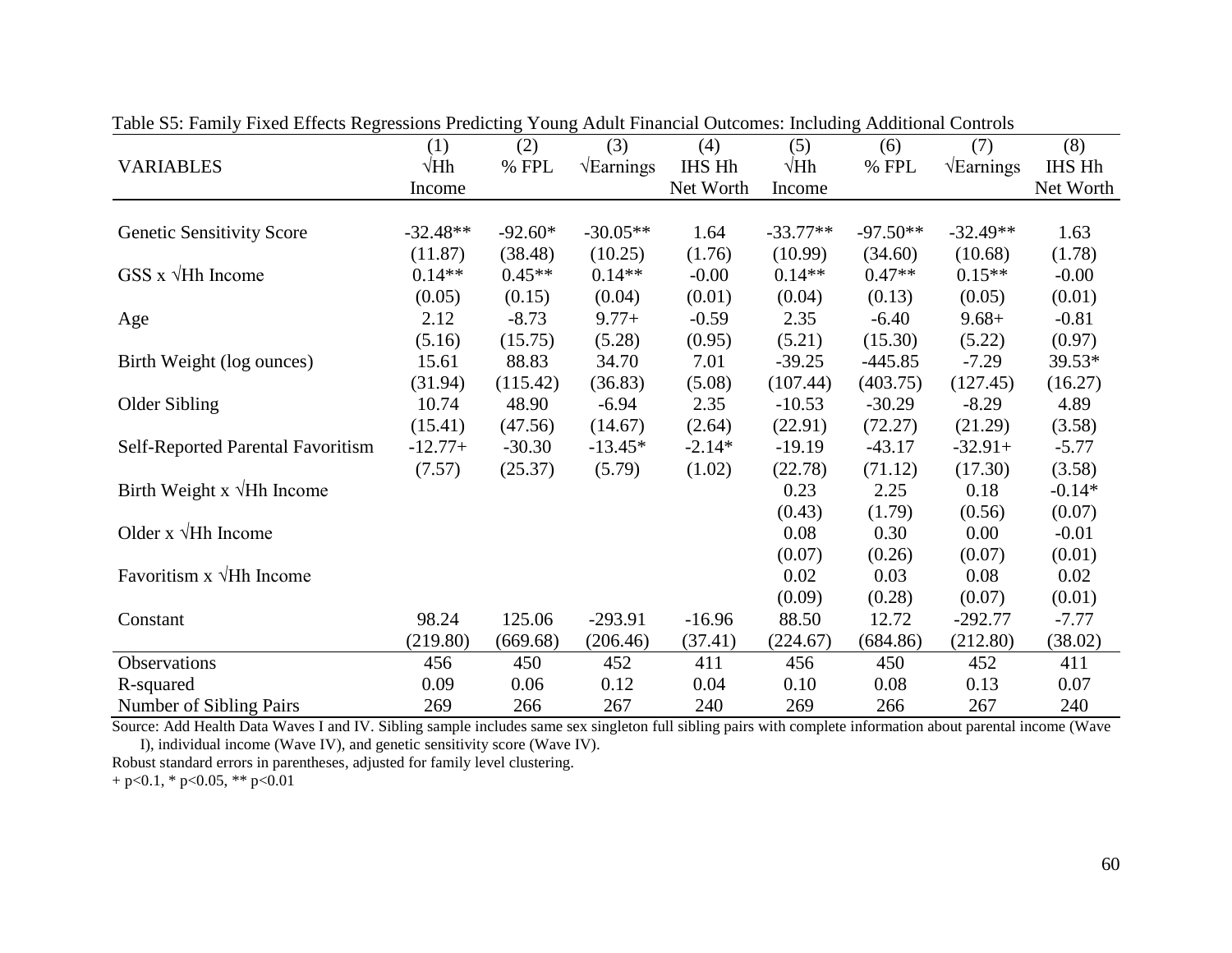| <b>VARIABLES</b>                 | (1)<br>$\sqrt{Hh}$ | (2)<br>% FPL | (3)<br>$\sqrt{\text{Earnings}}$ | (4)<br>IHS Hh | (5)<br>$\sqrt{Hh}$ | (6)<br>% FPL | (7)<br>$\sqrt{\text{Earnings}}$ | (8)<br><b>IHS Hh</b> |
|----------------------------------|--------------------|--------------|---------------------------------|---------------|--------------------|--------------|---------------------------------|----------------------|
|                                  | Income             |              |                                 | Net Worth     | Income             |              |                                 | Net Worth            |
| <b>Genetic Sensitivity Score</b> | $-60.19**$         | $-118.94+$   | $-50.85*$                       | $-0.75$       | $-12.46*$          | $-23.62$     | $-10.11$                        | 0.83                 |
|                                  | (22.82)            | (66.74)      | (23.00)                         | (4.17)        | (6.11)             | (18.65)      | (7.14)                          | (0.77)               |
| GSS x Average Parental Education | $4.40*$            | $9.70+$      | $3.91*$                         | 0.08          |                    |              |                                 |                      |
|                                  | (1.74)             | (5.20)       | (1.73)                          | (0.32)        |                    |              |                                 |                      |
| GSS x % FPL                      |                    |              |                                 |               | $0.04*$            | $0.12*$      | $0.04*$                         | $-0.00$              |
|                                  |                    |              |                                 |               | (0.02)             | (0.06)       | (0.02)                          | (0.00)               |
| Age                              | $7.67**$           | 11.44*       | $7.15**$                        | 0.12          | $8.56**$           | $14.50*$     | $8.70**$                        | 0.32                 |
|                                  | (1.81)             | (5.71)       | (1.85)                          | (0.29)        | (1.96)             | (6.40)       | (2.06)                          | (0.31)               |
| Constant                         | 29.84              | 19.21        | $-40.87$                        | $-1.63$       | 7.44               | $-65.55$     | $-89.23$                        | $-6.60$              |
|                                  | (53.00)            | (169.82)     | (55.66)                         | (8.69)        | (58.41)            | (194.94)     | (63.52)                         | (9.44)               |
| <b>Observations</b>              | 713                | 705          | 703                             | 639           | 536                | 532          | 530                             | 482                  |
| R-squared                        | 0.06               | 0.02         | 0.05                            | 0.00          | 0.08               | 0.03         | 0.07                            | 0.01                 |
| Number of Sibling Pairs          | 358                | 354          | 353                             | 321           | 268                | 266          | 265                             | 241                  |

Table S6: Family Fixed Effects Regressions Predicting Young Adult Financial Outcomes: By Parental Education and % Federal Poverty Level

Source: Add Health Data Waves I and IV. Sibling sample includes same sex singleton full sibling pairs with complete information about parental income (Wave I), individual income (Wave IV), and genetic sensitivity score (Wave IV).

Robust standard errors in parentheses, adjusted for family level clustering.  $+ p < 0.1$ , \*  $p < 0.05$ , \*\*  $p < 0.01$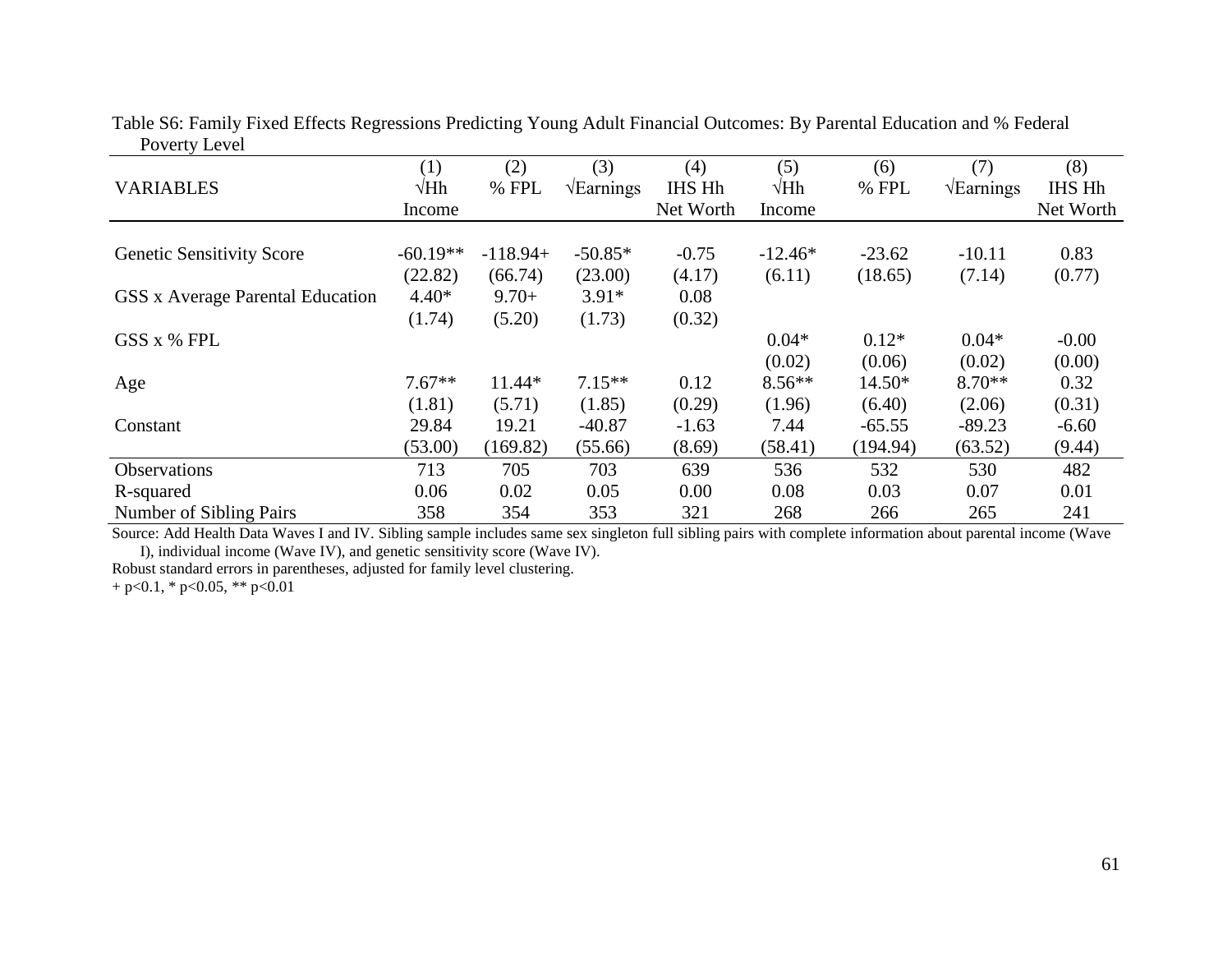|                                  | ັ           |           | ັ<br>ັ                   |           |             |           |                          |               |  |
|----------------------------------|-------------|-----------|--------------------------|-----------|-------------|-----------|--------------------------|---------------|--|
|                                  | (1)         | (2)       | (3)                      | (4)       | (5)         | (6)       | (7)                      | (8)           |  |
|                                  |             |           | White                    |           |             |           | <b>Black</b>             |               |  |
| <b>VARIABLES</b>                 | $\sqrt{Hh}$ | % FPL     | $\sqrt{\text{Earnings}}$ | HIS Hh    | $\sqrt{Hh}$ | % FPL     | $\sqrt{\text{Earnings}}$ | <b>IHS Hh</b> |  |
|                                  | Income      |           |                          | Net Worth | Income      |           |                          | Net Worth     |  |
|                                  |             |           |                          |           |             |           |                          |               |  |
| <b>Genetic Sensitivity Score</b> | $-28.90**$  | $-83.24*$ | $-26.34*$                | 1.83      | $-29.68+$   | $-61.73+$ | 1.08                     | $-4.83$       |  |
|                                  | (10.60)     | (32.25)   | (12.99)                  | (1.55)    | (16.39)     | (34.62)   | (17.33)                  | (2.97)        |  |
| GSS $x \sqrt{Hh}$ Income         | $0.10**$    | $0.36**$  | $0.12*$                  | $-0.01$   | $0.16*$     | $0.30+$   | $-0.06$                  | $0.03*$       |  |
|                                  | (0.04)      | (0.12)    | (0.05)                   | (0.01)    | (0.07)      | (0.15)    | (0.08)                   | (0.01)        |  |
| Age                              | $7.64**$    | 11.23     | $6.83**$                 | $-0.16$   | $13.43**$   | $18.86+$  | 14.87**                  | $2.16*$       |  |
|                                  | (2.28)      | (7.37)    | (2.16)                   | (0.34)    | (4.78)      | (9.98)    | (4.46)                   | (0.84)        |  |
| Constant                         | 38.21       | 42.16     | $-40.18$                 | 7.80      | $-171.61$   | $-236.83$ | $-228.75+$               | $-59.95*$     |  |
|                                  | (68.69)     | (220.93)  | (65.38)                  | (10.08)   | (141.79)    | (293.10)  | (126.91)                 | (25.40)       |  |
| Observations                     | 464         | 458       | 462                      | 418       | 84          | 84        | 82                       | 78            |  |
| R-squared                        | 0.07        | 0.03      | 0.06                     | 0.01      | 0.22        | 0.11      | 0.27                     | 0.23          |  |
| Number of Sibling Pairs          | 232         | 229       | 231                      | 209       | 42          | 42        | 41                       | 39            |  |

Table S7: Family Fixed Effects Regressions Predicting Young Adult Financial Outcomes: By Race

Source: Add Health Data Waves I and IV. Sibling sample includes same sex singleton full sibling pairs with complete information about parental income (Wave I), individual income (Wave IV), and genetic sensitivity score (Wave IV), alternatively limited to white and black siblings.

Robust standard errors in parentheses, adjusted for family level clustering.  $+ p < 0.1$ , \*  $p < 0.05$ , \*\*  $p < 0.01$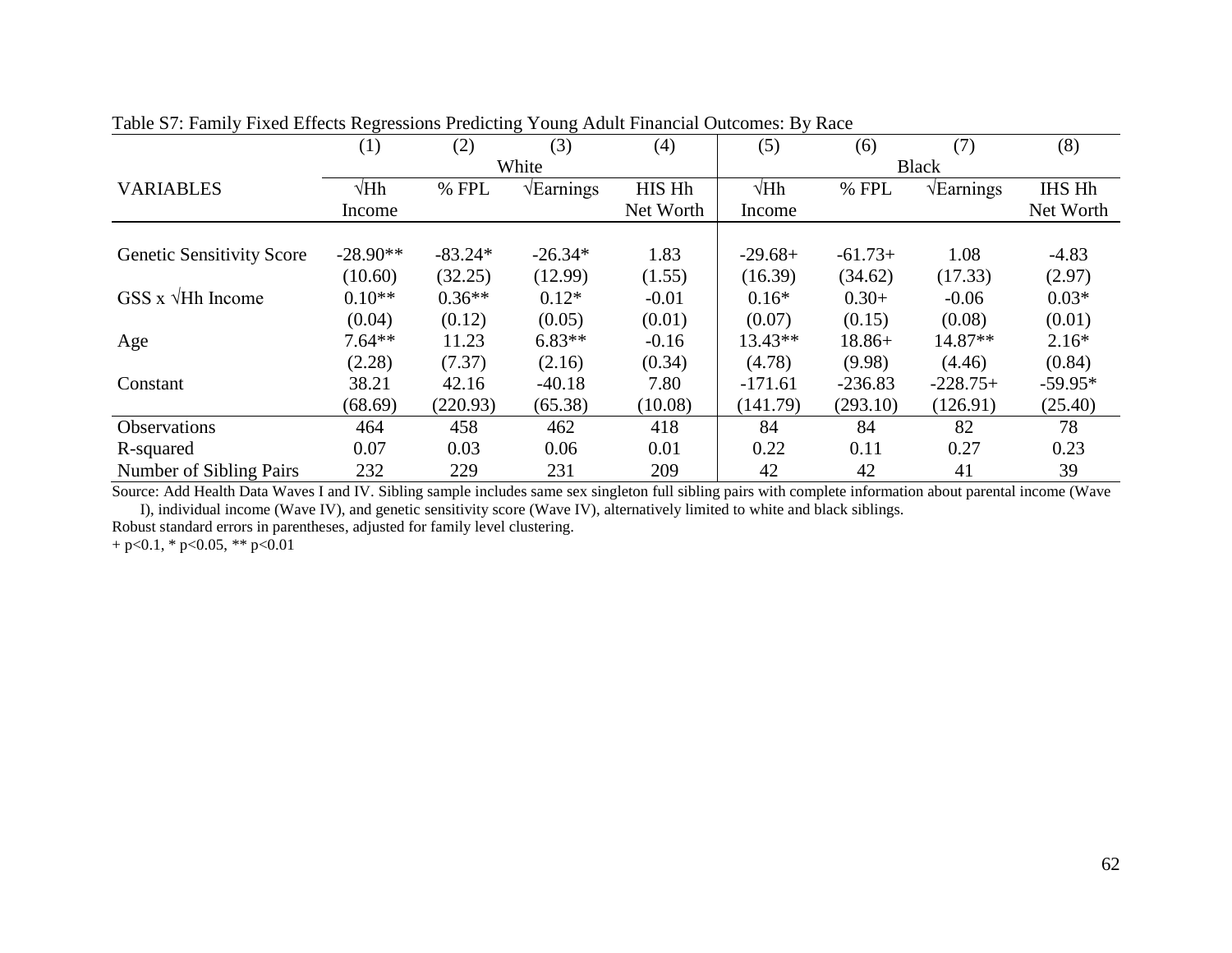## **Wisconsin Longitudinal Study Analyses**

To address potential concerns about the external validity of sibling comparisons in the Add Health data, I conduct supplementary analyses using data from the Wisconsin Longitudinal Study (WLS), which represents the Wisconsin high school graduating class of 1957. Although the WLS includes genotype information for an array of single nucleotide polymorphisms (SNPs) for both individuals and their siblings, the WLS analysis is supplementary because little research has been done about whether the SNPs collected are related to environmental sensitivity.

The WLS did not collect information on any polymorphisms that involve a variable number tandem repeat, which make up most of the polymorphisms included in the Add Health genetic sensitivity score. To allow some consistency with the Add Health score, which includes a variant of DRD2, genetic sensitivity score in the WLS is an index of the number of minor alleles (or less common variants) at two SNPs located at the DRD2 gene (the A allele of rs17529477 and the C allele of rs4245147).

Child income and earnings are measured in 1975 for graduates and represent total household income and individual earnings in 1974. The vast majority of graduates in the WLS data were born in 1939, because they represented the Wisconsin high school graduating class of 1957. Income is therefore measured at age 35 for most graduates. For their randomly selected sibling, income and earnings are measured in 1977 and represent household income and individual earnings in 1976. The two-year difference in measurement is not ideal, but is the same for all siblings so the difference is unrelated to genotype or parental income. Net worth (of the individual and their spouse) is measured in 1992 for graduates and in 1993 for siblings. Parental income is a multi-year average of household income from tax data from 1957 to 1960. This value is converted to 1974 dollars based on the Bureau of Labor Statistics Inflation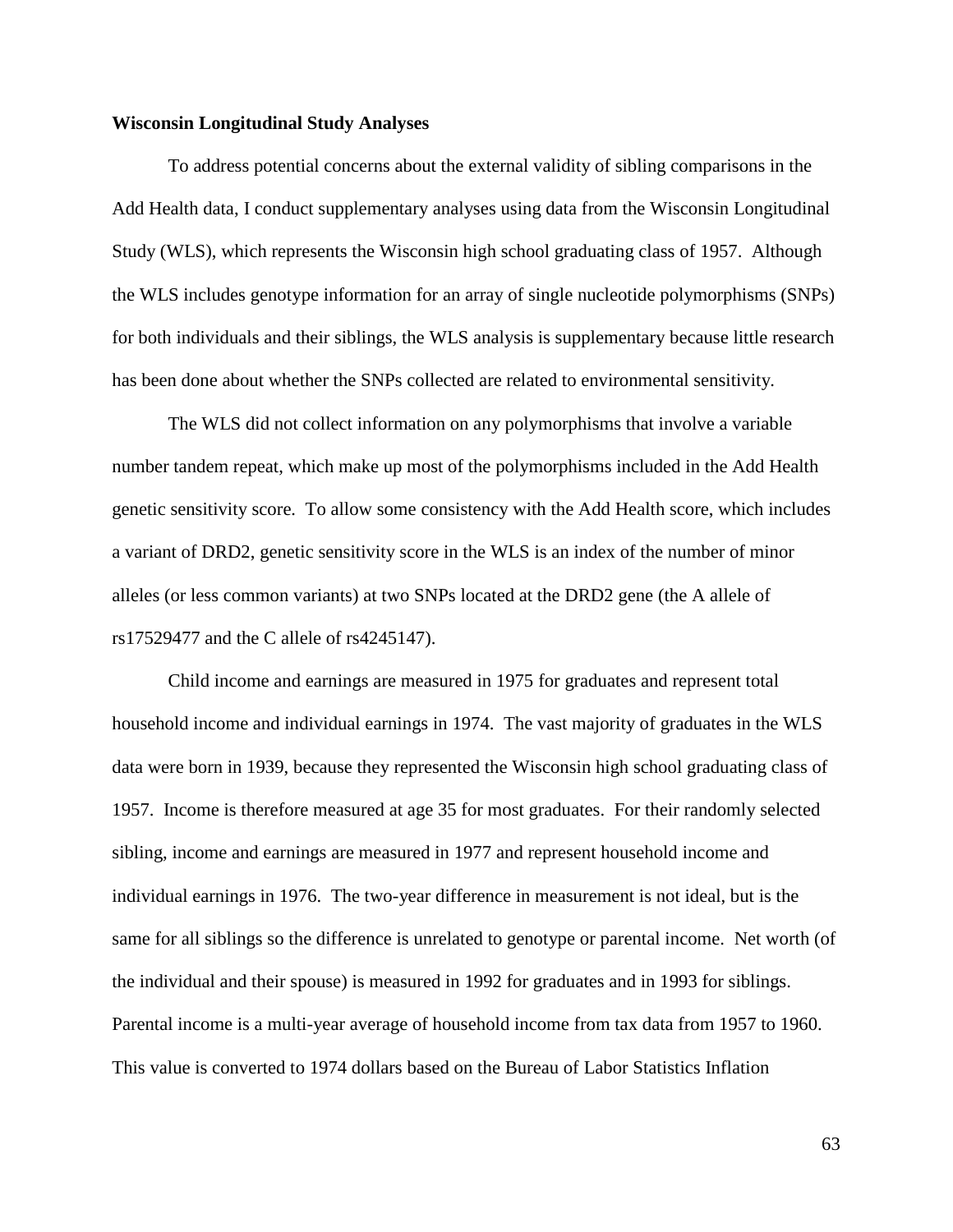Calculator [\(http://www.bls.gov/data/inflation\\_calculator.htm\)](http://www.bls.gov/data/inflation_calculator.htm) for consistency with the child measures of income and earnings. In the regression analyses, transformed measures are used to increase the normality of the data. Consistent with the Add Health analyses, income and earnings are transformed using the square root transformation and net worth is transformed using inverse hyperbolic sine.

The regression analysis is the same as that outlined for Add Health (see Equation 1). Ordinary least squares regressions are first fit to the full sample of graduates and siblings, controlling for age and sex. These estimates, however, could be biased due to the potential association between genes and environment. Therefore, family fixed effects models are then fit to a sample limited to same sex full sibling pairs.

Descriptive information about the WLS full and sibling samples are provided in Table S8. A striking difference compared to the Add Health data is the smaller income differences between those from high and low income households. In both raw and percentage terms, the gap in child household income between those with low and high income parents is smaller in the WLS than Add Health. The gap in parental income and child earnings is also smaller. This could reflect lower overall inequality in the decades of the WLS measures compared to the Add Health measures.

Table S9 provides regression results for the WLS analyses, comparable to the Add Health analyses in Tables 4 and 5. Similar to the Add Health results, the full WLS sample results are null but when including family fixed effects there is a significant interaction between GSS and parental income when predicting total household income  $(p<0.05)$ . This interaction is marginally significant ( $p<0.10$ ) when predicting individual earnings. Also similar to the Add Health results, there is no interaction when predicting net worth.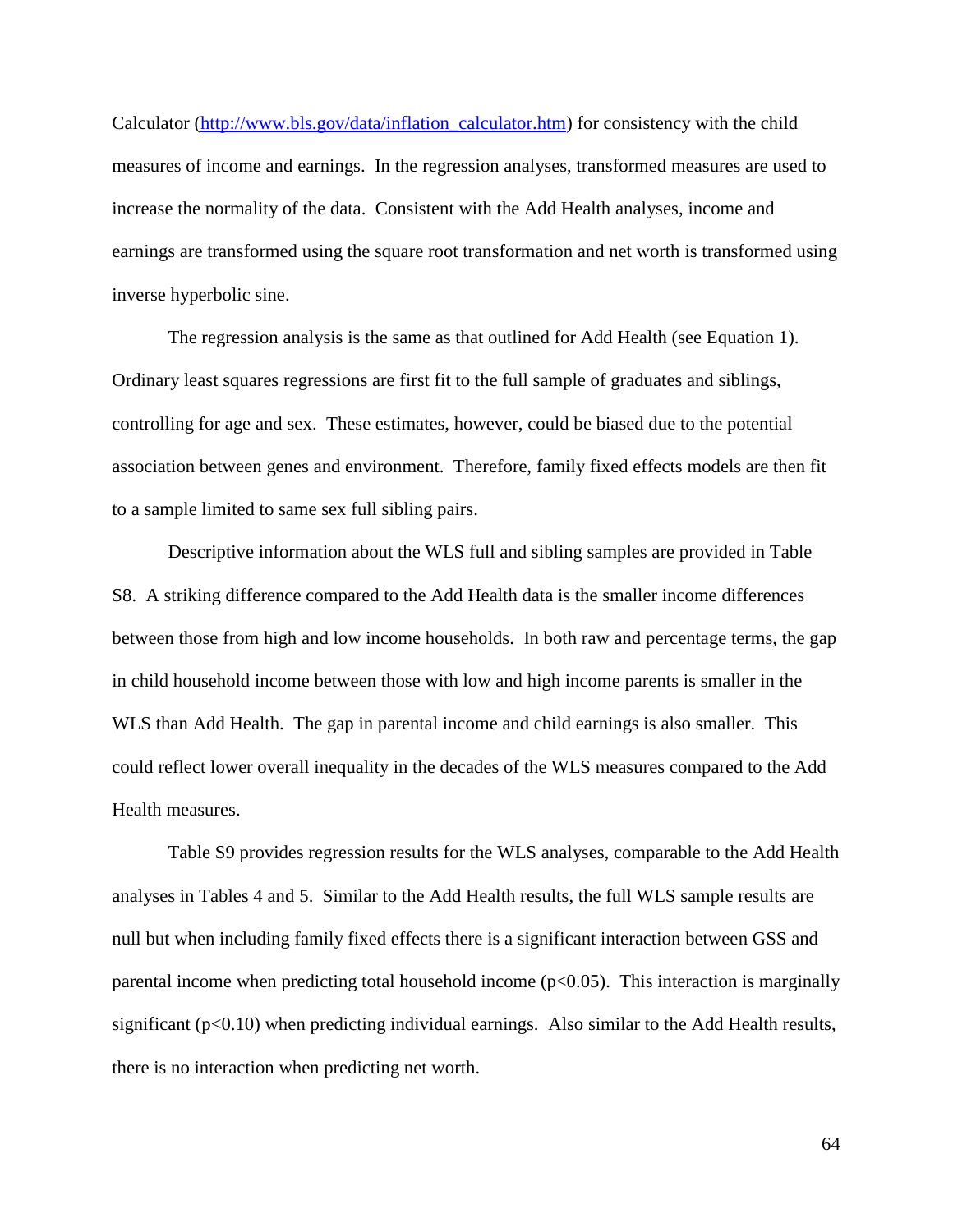Finally, separate family fixed effects regressions are fit when limiting the sibling sample to those with high and low income parents. Presented in Table S10, the results show some evidence that GSS increases income and earnings among those from high income backgrounds, particularly when limiting the sample to those above the  $65<sup>th</sup>$  percentile of parental income. Among those from low income backgrounds, however, there is no evidence that GSS reduces financial standing. In fact, when predicting household income among those below median parental income, GSS positively predicts household income.

The WLS offers limited ability to replicate Add Health findings because a comparable GSS is unavailable, the population of Wisconsin in the 1950s differs from the U.S. population represented in Add Health, and the social context (including inequality) at the time of the two surveys differed. To the extent that results are comparable, however, the WLS results offer some evidence consistent with the Add Health results.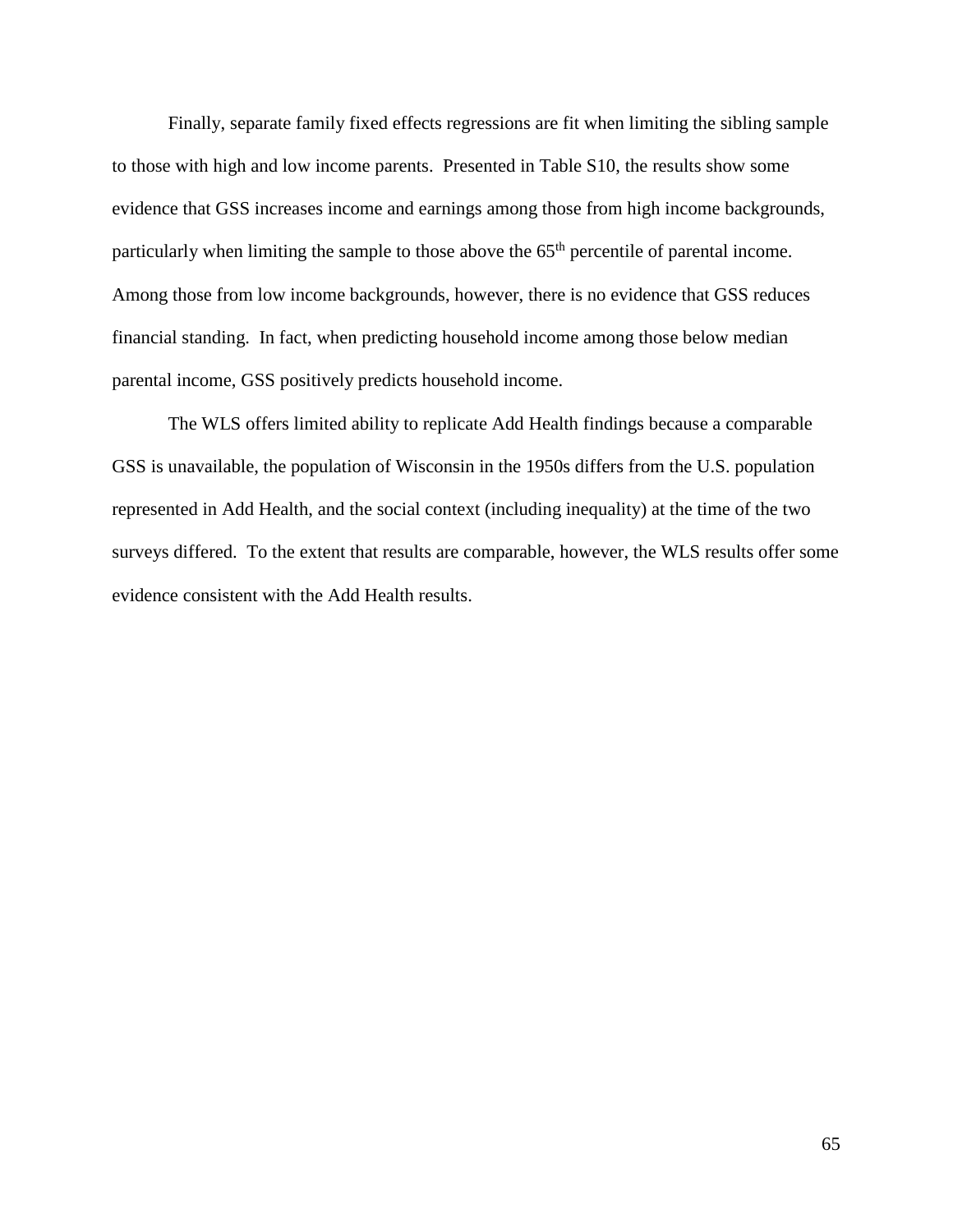|                                  | All       |                | Low Parent | <b>High Parent</b> |
|----------------------------------|-----------|----------------|------------|--------------------|
|                                  | Mean      | <b>Std Dev</b> | Hh Income  | <b>Hh</b> Income   |
| Total Household Income 1975      | 16978.27  | 11368.66       | 15724.42   | 18202.19           |
| Individual Earnings 1975         | 9270.38   | 10611.86       | 8707.79    | 9819.54            |
| Net Worth $1992 +$               | 254436.00 | 391675.50      | 222887.90  | 285636.30          |
| <b>Genetic Sensitivity Score</b> | 1.58      | 1.21           | 1.56       | 1.59               |
| Parental Household Income        | 10679.75  | 10138.19       | 5688.99    | 15551.37           |
| <b>Birth Year</b>                | 38.97     | 2.62           | 38.87      | 39.07              |
| Male                             | 0.48      | 0.50           | 0.49       | 0.47               |
| N                                | 4553      |                | 2249       | 2304               |
| $N+$                             | 4149      |                | 2063       | 2086               |

# Table S8: Descriptive Statistics: Wisconsin Longitudinal Study Panel A: Full Sample

# Panel B: Sibling Sample

|                                  | All       |                | Low Parent       | <b>High Parent</b> |
|----------------------------------|-----------|----------------|------------------|--------------------|
|                                  | Mean      | <b>Std Dev</b> | <b>Hh Income</b> | <b>Hh</b> Income   |
| Total Household Income 1975      | 16771.55  | 11304.14       | 15846.59         | 17616.34           |
| <b>Individual Earnings 1975</b>  | 9314.56   | 11410.48       | 8509.40          | 10049.94           |
| Net Worth $1992 +$               | 246117.40 | 289936.10      | 241452.10        | 250434.50          |
| <b>Genetic Sensitivity Score</b> | 1.55      | 1.20           | 1.45             | 1.64               |
| Parental Household Income        | 11381.02  | 13505.31       | 5825.50          | 16455.07           |
| <b>Birth Year</b>                | 39.58     | 4.38           | 39.24            | 39.89              |
| Male                             | 0.47      | 0.50           | 0.45             | 0.50               |
| N                                | 574       |                | 274              | 300                |
| $N+$                             | 516       |                | 248              | 268                |

Source: Wisconsin Longitudinal Study. Full sample includes those with complete individual and parent household income and genetic sensitivity score data. Sibling sample is limited to same sex, full siblings with complete information for both the graduate and the sibling.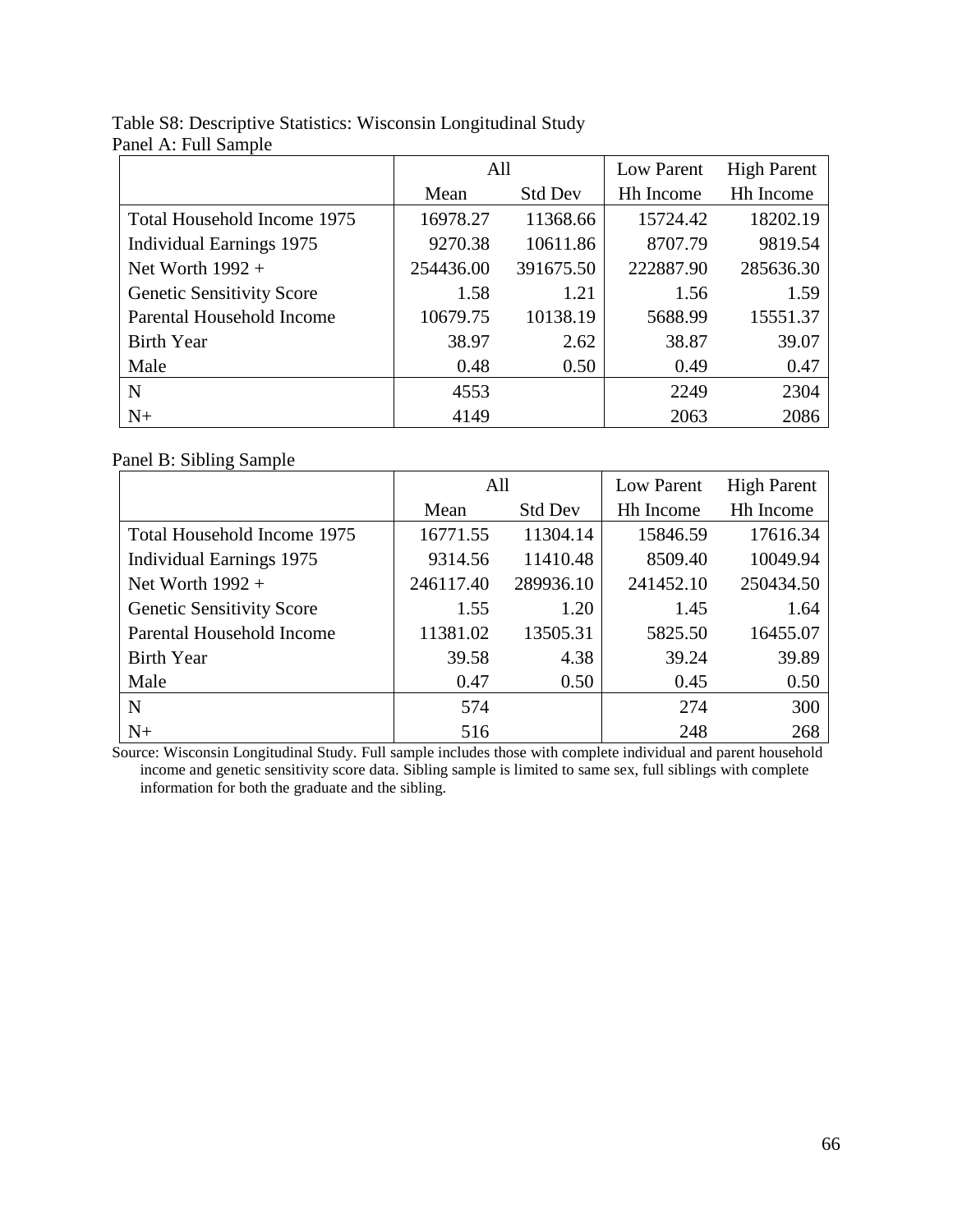|                             | <b>Full Sample</b> |                          |                      | <b>Sibling Sample</b> |                          |                      |  |
|-----------------------------|--------------------|--------------------------|----------------------|-----------------------|--------------------------|----------------------|--|
|                             | (1)                | (2)                      | (3)                  | (4)                   | (5)                      | (6)                  |  |
| <b>VARIABLES</b>            | $\sqrt{Hh}$ Income | $\sqrt{\text{Earnings}}$ | <b>IHS Net Worth</b> | $\sqrt{Hh}$ Income    | $\sqrt{\text{Earnings}}$ | <b>IHS Net Worth</b> |  |
|                             |                    |                          |                      |                       |                          |                      |  |
| <b>GSS</b>                  | 0.41               | $-0.25$                  | 0.03                 | $-10.36$              | $-8.85$                  | 0.37                 |  |
|                             | (2.42)             | (2.27)                   | (0.07)               | (7.94)                | (7.31)                   | (0.56)               |  |
| GSS $x \sqrt{Hh}$ Income    | $-0.00$            | 0.00                     | 0.00                 | $0.17*$               | $0.12+$                  | $-0.00$              |  |
|                             | (0.03)             | (0.02)                   | (0.00)               | (0.07)                | (0.07)                   | (0.01)               |  |
| <b>Birth Year</b>           | $-1.02**$          | $-0.57*$                 | $-0.04**$            | $-1.43**$             | $-0.46$                  | $-0.04$              |  |
|                             | (0.27)             | (0.25)                   | (0.01)               | (0.51)                | (0.47)                   | (0.03)               |  |
| Male                        | 8.99**             | 81.73**                  | $0.44**$             |                       |                          |                      |  |
|                             | (1.35)             | (1.24)                   | (0.07)               |                       |                          |                      |  |
| $\sqrt{Hh}$ Income          | $0.16**$           | $0.08*$                  | $0.00**$             |                       |                          |                      |  |
|                             | (0.04)             | (0.03)                   | (0.00)               |                       |                          |                      |  |
| Constant                    | 141.75**           | 52.26**                  | 13.29**              | 169.31**              | 91.90**                  | $14.11**$            |  |
|                             | (11.21)            | (10.17)                  | (0.48)               | (20.63)               | (19.00)                  | (1.29)               |  |
| <b>Family Fixed Effects</b> | $\mathbf N$        | $\mathbf N$              | $\mathbf N$          | Y                     | Y                        | Y                    |  |
| Observations                | 4,553              | 4,553                    | 4,149                | 574                   | 574                      | 464                  |  |
| R-squared                   | 0.03               | 0.50                     | 0.02                 | 0.07                  | 0.02                     | 0.01                 |  |
| Number of Pairs             |                    |                          |                      | 287                   | 287                      | 232                  |  |

Table S9: Regressions Predicting Financial Outcomes: Wisconsin Longitudinal Study

Source: Wisconsin Longitudinal Study. Full sample includes all individuals with complete information about parental income (1957-60), individual income (1975), and genetic sensitivity score. Sibling sample includes same sex singleton full sibling pairs with complete information about parental income, individual income, and genetic sensitivity score.

GSS = Genetic Sensitivity Score

Standard errors in parentheses, adjusted for family level clustering in Models 1-3

 $+ p < 0.1$ , \*  $p < 0.05$ , \*\*  $p < 0.01$